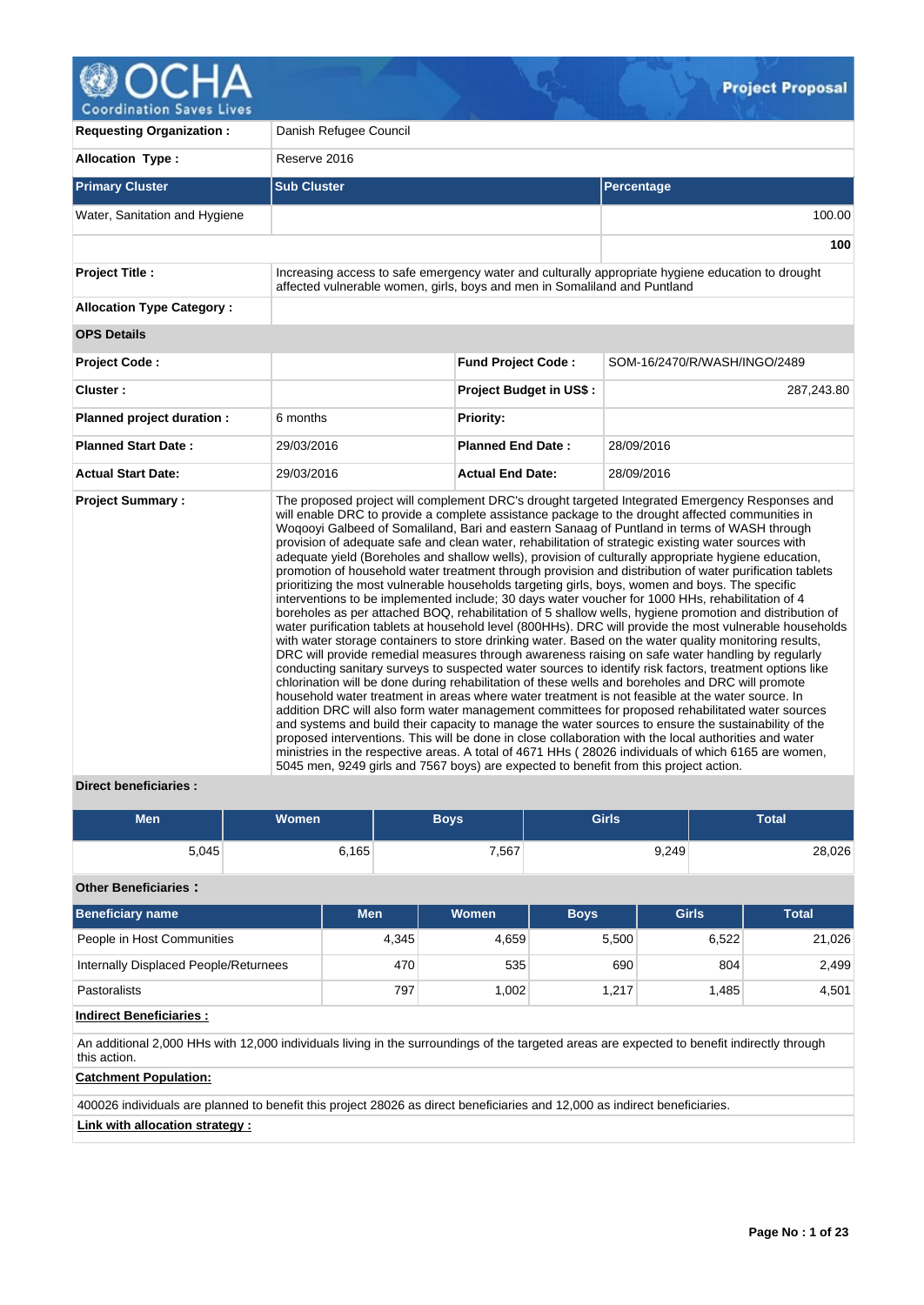The proposed action is meant to address the escalating needs of the drought affected areas in Somaliland and Puntland with the objective of saving the life's of those identified as in emergency situation of drought by providing safe emergency and sustained water and culturally appropriate hygiene education targeting the most vulnerable women, girls, boys and men in Somaliland and Puntland through provision of safe temporary water, rehabilitation of strategic water sources, provision of spare parts and fuels to the potential water sources and culturally appropriate hygiene education, distribution of water purification tablets prioritizing the most vulnerable girls, Boys, women and boys. This project is in line with the key objectives of the 2016 HRP. It falls under the first objective of the HRP 2016 (Providing life-saving and life-sustaining assistance to people in need, prioritizing the most vulnerable).

The drought situation is expected to intensify in the coming months, the latest findings from a joint countrywide seasonal assessment predict large scale food insecurity between now and June 2016 as a result of poor rainfall and drought conditions in several areas, trade disruption, a combination of protracted and new population displacement, all of which is exacerbated by chronic poverty. The below normal rainfall and drought conditions in parts of Northwest and Northeast Somalia has led to below average cereal harvest (87 percent lower than the five-year average in Northwest agro-pastoral livelihood zones)3, large-scale abnormal outmigration of livestock, rising water prices and sharp increase in debt levels among poor households. The worst affected areas are parts of Bari, Nugaal, Sanaag and Sool in Puntland as well as pockets in Awdal, and Woqooyi Galbeed regions of Somaliland. The projection of a dry Jilaal (January to March) season particularly in the drought hit zones is expected to lead to a further deterioration in the humanitarian situation. Negative coping strategies are evident and will continue to have significant detrimental effects on the most vulnerable households.

Given also funding gaps, the humanitarian agencies are unable to meet the urgent needs of the affected people in general particularly drought affected areas. DRC has good presence, goodwill by all stakeholders in targeted areas and has a number of projects that complement and support the proposed interventions. DRC, a rights based organization, is well placed to implement this activity given its vast experience, geographical presence and expertise in WASH. As detailed in the needs assessments, there is urgent need for the proposed interventions in targeted areas, thereof this request will enable DRC to respond swiftly to the most drought affected families based on thorough community consultation and DRC vulnerability criterion.

## **Sub-Grants to Implementing Partners :**

| <b>Partner Name</b>                                   |                             | <b>Partner Type</b>      |                             | <b>Budget in US\$</b> |  |
|-------------------------------------------------------|-----------------------------|--------------------------|-----------------------------|-----------------------|--|
|                                                       |                             |                          |                             |                       |  |
| Other funding secured for the same project (to date): |                             |                          |                             |                       |  |
|                                                       | <b>Other Funding Source</b> |                          | <b>Other Funding Amount</b> |                       |  |
|                                                       |                             |                          |                             |                       |  |
| <b>Organization focal point:</b>                      |                             |                          |                             |                       |  |
| <b>Name</b>                                           | <b>Title</b>                | Email                    |                             | Phone                 |  |
| Simon Nziokah                                         | Country Director-Somalia    | s.nziokah@drcsomalia.org |                             | +254 729647350        |  |

## **BACKGROUND**

## **1. Humanitarian context analysis**

Despite the humanitarian efforts, Somalia remains one of the most complex emergencies in the world, acute humanitarian needs persist in Somalia in general which require urgent attention to avert millions of vulnerable people from sliding back into crisis. Continued displacement and return of vulnerable Somalis from neighboring countries has the potential to further exacerbate the situation including the recent Yemen conflicts which produced over 30,000 refugees and returnees who are now living in dire situation with their already enfeebled IDP family's in the camps. Vulnerability levels remain critical, due to continued insecurity and extremely low levels of socio-economic development. Recurrent shocks and poor access to services continue to require a strong focus on community resilience. The El Niño phenomenon, which affected some 145,000 people through drought and flooding has caused significant damage to the recovery of the already upset communities. El Niño development intensified poor performance of rains across the mainland. The interplay of these weather-related occurrences has exacerbated the poor humanitarian situation by creating fresh pressures. In addition, the majority of Somalis depend on subsistence farming and pastoralism for their livelihoods, and seasonal shocks continue to cause critical humanitarian needs on a regular basis, with an impact on the already weak economy. Health conditions remain worrying in Somalia. Some 3.2 million people lack access to emergency health services, while 2.8 million require improved access to water, sanitation and hygiene. Outbreaks of acute watery diarrhea and measles are frequent. More than 6,000 suspected measles cases were reported in 2015, while about 4,000 cases of acute watery diarrhea and cholera were recorded — with 85 per cent of them children under the age of 5. The maternal mortality ratio for Somalia is among the highest in the world at 732 maternal deaths per 100,000 live births. Safe water, Hygiene educations and appropriate sanitation facilities are important element to reduce the recurrent episodes diseases as the Human health and nutritional well being are strongly linked to their access to safe water and proper sanitation. The food security and malnutrition situation in Somalia remains alarming, especially in parts of Puntland and Somaliland, which have been hardly hit by drought exacerbated by El Niño. According to the latest assessment by the FAO-managed Food Security and Nutrition Analysis Unit (FSNAU). More than 4.7 million people are in need of humanitarian assistance, of these about 950,000 are severely food insecure and are unable to meet their daily food needs. Nearly 305,000 children under age 5 are acutely malnourished, with 58,300 of them severely malnourished. In addition. The FSNAU drought update report on 11th, February, 2016, revealed that the situation in those areas (PL & SL) is expected to worsen during the coming months owing to the continued depletion of available water resources and there less humanitarian responses reported due to funding challenges and lack of pre-positioned stocks. Continued depletion of ground water resources as the only reliable water sources have led serious resources based conflicts between the communities and livestock in past and the same is expected now if not responded timely. Nevertheless, a comprehensive lifesaving is required to save the lives of the affected communities in Puntland and Somaliland, while both administrations (Puntland and Somaliland) sent an emergency appeal to the humanitarian agencies to respond the crises immediately, following that, number of meetings have been held and assessments in different regions to address the issues and there are no remarkable responses up to now.

**2. Needs assessment**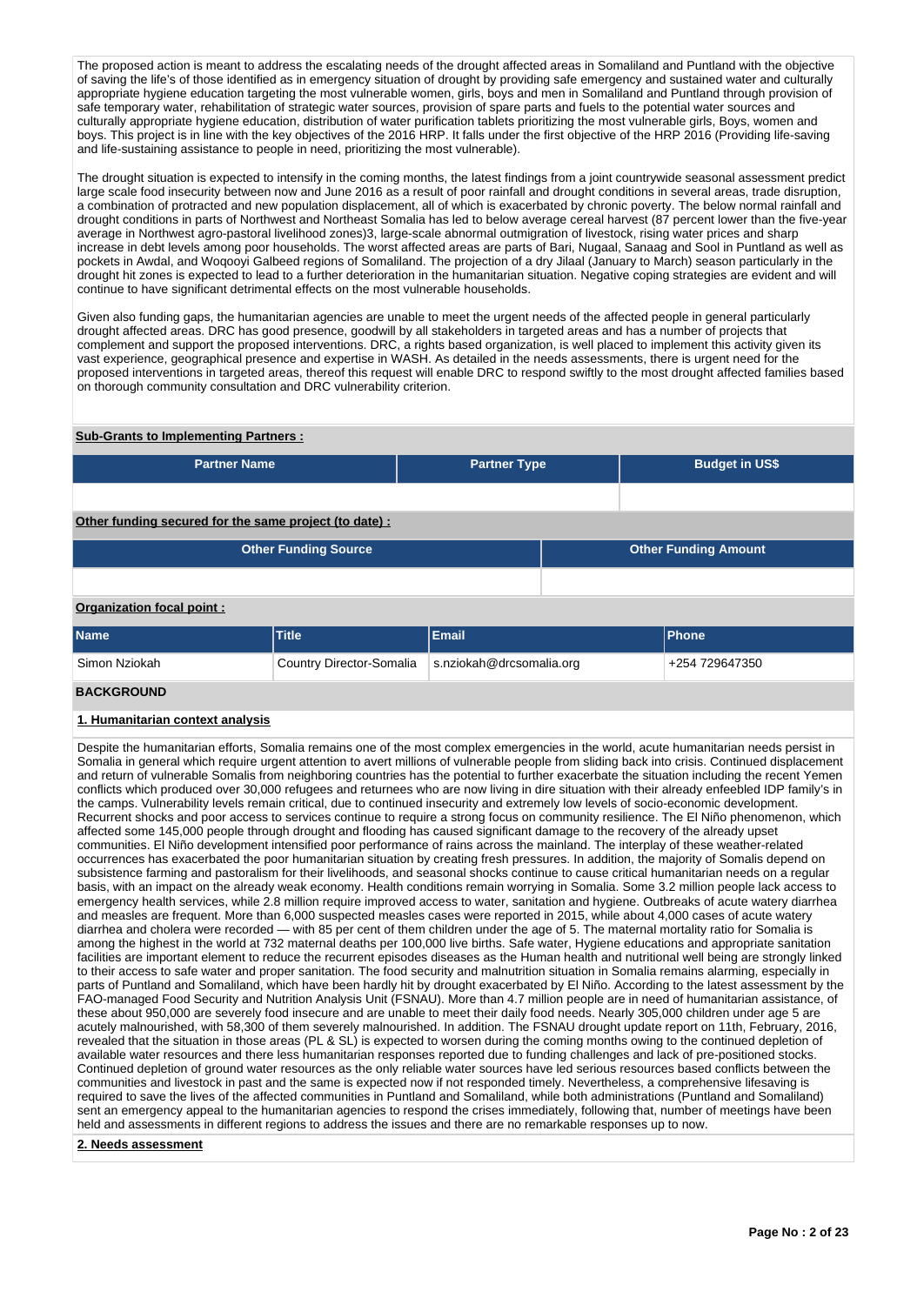Given Somalia's predominately dry climate, the rainfall patterns are unstable, most of the regions in northern Somalia (Somaliland and Puntland) are now facing severe drought conditions and the situation is expected to worsen during the coming months owing to the continued depletion of available water resources in the areas. Water resources and pasture conditions have deteriorated triggering livestock migration and increasing competition among pastoralists over the already scarce pasture and water resources. This is especially eminent in southern part of Awdal and Woqooyi Galbeed Regions (in Northwest Agro-pastoral livelihood zone) and in parts of Sanaag, Sool, Nugaal, and Bari Regions (Northern Inland Pastoral Livelihood Zone). In general, pasture conditions are very poor throughout northern Somalia with the exception of southern parts of Togdheer, and Sool regions (Guban pastoral) areas that recorded good rains towards end of the previous Dyer season. The continued depletion of ground water resources as the only reliable water sources may lead to conflict of resources between the communities and livestock in these drought affected areas. The overuse of the rare commodity may also lead to deterioration of groundwater quality triggering water borne diseases. (FSNAU Drought update on February, 11 2016). Apart from the FSNAU drought update report, DRC and other humanitarian agencies present on the ground have conducted a series of joint and individual assessments to monitor the drought situation and the level of impact (See attached reports in the documents section). The findings are in line with the FSNAU updates. Based on the findings of different studies, the price of water in the assessed areas has significantly increased from between USD 2-2.5 per 200 liters container of water to USD 10 USD for the same quantity of water. Majority of the water sources are dry or close to being dry, water borne diseases have been reported as well high rates in livestock deaths and displacement. Most of the people in the drought affected areas now use the already stretched ground water sources which are located far from their homes. In the report compiled by Save the Children in Puntland, 51% of respondents mentioned that the drought had increased the distance to the water sources, while the average travel time to fetch water was recorded at three hours. The poor families are forced to rely on unhygienic or contaminated water sources due to lack of purchasing power and this may lead to significant health problems. In addition, According to DRC emergency team monitoring reports, the drought has severely affected the protection and cultural dignities of the women, the Somalia communities are marred by clan affiliation which affected the geographical settling of the communities, after the drought and the resources scarcity communities had to cross region boarders in getting the available resources for their own which created conflict from the neighboring settlers, which led men to remain behind and send women in the front-line to bargain in getting the resources. This has exposed potential risks of women footing long distances and sustained threats and gender based violence, harassment and denial of access to assistance by other communities and armed militias. Addressing protection concerns through supporting of a comprehensive lifesaving intervention is required by the people in emergency which includes provision of safe water through vouchers targeting the most vulnerable women, men, boys, and girls and in emergency situation with no access to ground water, rehabilitation of strategic water points and disinfection to ensure access to clean and safe water by the vulnerable community members. Hygiene education and provision of appropriate sanitation facilities is important to reduce the recurrent water borne diseases as the human health and nutritional well-being is strongly linked to their access to safe water and proper sanitation facilities

#### **3. Description Of Beneficiaries**

DRC will use a combination of factors to determine the project beneficiaries. The main criterion will be based on the WASH cluster strategy on targeting of the beneficiaries, whose main focus is the most vulnerable people, IDPs and people at risk of AWD/cholera especially women and child headed family, acute malnourished children, people living in flood and/or drought-affected areas and children attending school. Specifically, the project will target beneficiaries in the drought earmarked areas in Somaliland and Puntland with no strategic water sources. The program will target household headed by women, and child headed family as the primary beneficiary lacking capacity and resources to buy water and service levels putting the health and nutritional status of populations at risk. The target regions are marginal areas that are currently experiencing drought and include rural villages bordering Hargeisa, Gebiley and Borame, villages in Gardo district of Bari region and eastern Sanaag villages. DRC has comprehensive beneficiary registration form which captures details of household characteristics and vulnerability indexing. The target population will comprise of the most vulnerable households with an emphasis on women, girls, adolescents and children who unable to ford water buying from the open market The proposed activities will be integrated and each beneficiary will receive both hygiene education, hygiene kits and access to water. To avoid conflict and delays, DRC will work with beneficiary households and the existing/ revitalized WASH committees. The communities and

their leaders will be involved at every stage of the project to ensure their maximum participation in the activities. Various standards, including SPHERE and relevant cluster standards will be adhered to during implementation.

In addition, DRC will employ participatory approaches to ensure that allocations are based on agreed criteria and conducted in a transparent manner to avoid any unintended conflicts between beneficiaries and the larger community. All relevant stakeholders will be involved in implementation, monitoring and evaluation. An environmental assessment will be conducted in the proposed rehabilitation to ensure environmental safety and sustainability.

The project selection will also consider the gender needs as they are the most vulnerable people among the targeted communities, women including disablers and young girls from minorities and marginalized groups will be involved in the project implementation not only as beneficiaries but they will have voice and will be consulted fully. DRC will ensure that the women have the highest percentage of the beneficiaries as well they are part of the project committees, minimum 50% of project committees will be women. DRC to address the gender needs, half day consultation meeting led by female facilitator from DRC will be held with women, the outcomes and suggestions from that meeting will be incorporated with project implementation including the construction works. All constructions and distributions will be designed in a gender sensitive manner.

Finally, DRC will further mobilize additional needs required by the targeted beneficiaries to ensure the beneficiaries receive comprehensive integrated emergency response.

**4. Grant Request Justification**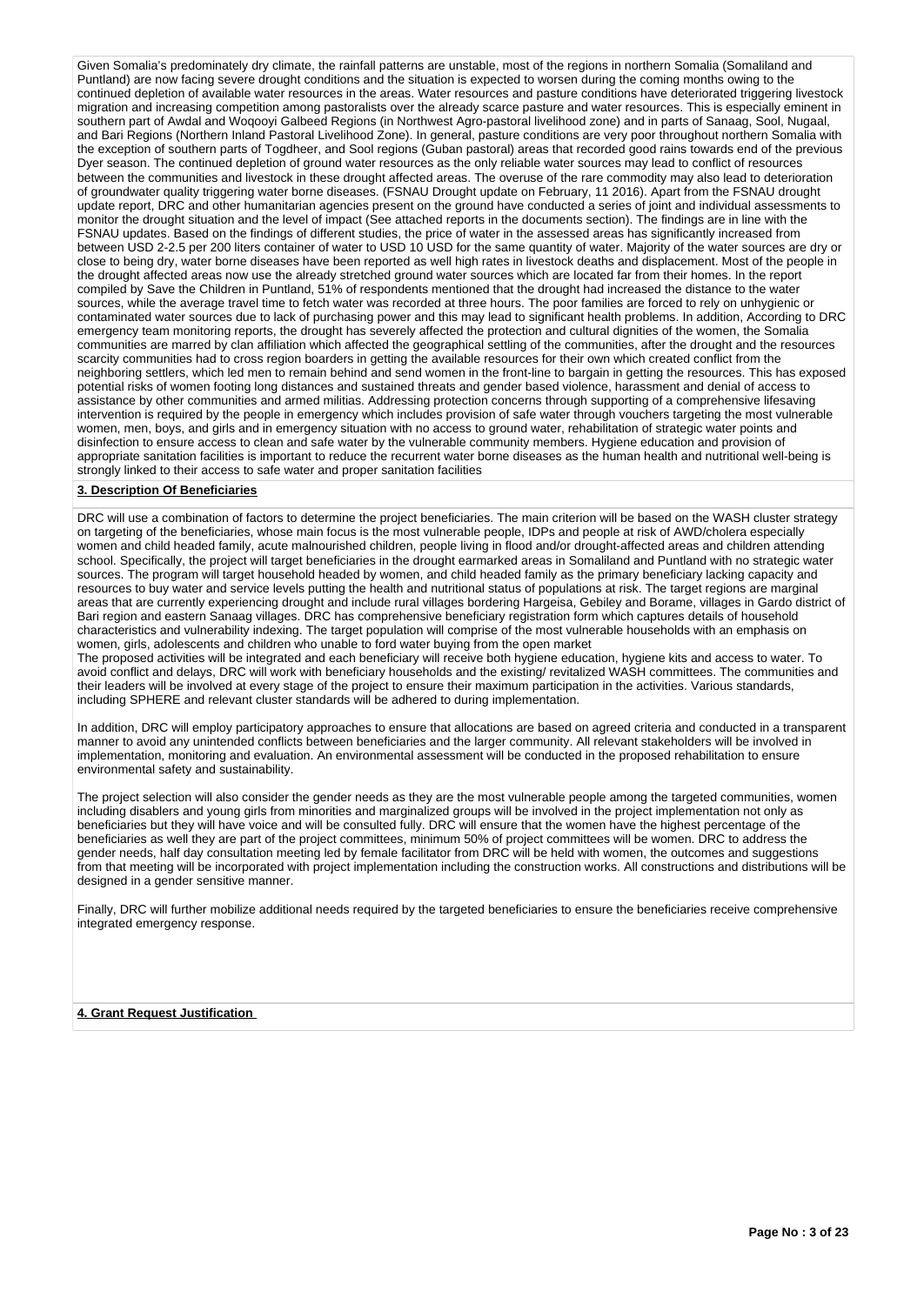Somalia experienced decades of war and destruction with no law and order with thousands of civilians having lost their lives due to limited/lack of the basic services. The humanitarian support played an import role in saving millions of Somalis during this period. This project is part of the humanitarian efforts aimed at saving the lives of the vulnerable people in Somalia, particularly those vulnerable girls, women, boys and men affected by the recent drought in Somaliland and Puntland. The overall objective is provide safe emergency and sustained water and culturally appropriate hygiene education to the drought affected vulnerable women, girls, boys and men in Somaliland and Puntland through provision of safe temporary water through water voucher, rehabilitation of strategic water sources through provision of spare parts and fuel at the potential water sources and culturally appropriate hygiene education, distribution of water purification tablets prioritizing the most vulnerable community members. Based on the needs assessments conducted recently by FSNAU and WASH cluster members (including DRC), this project will focus those areas categorized to be experiencing severe drought, that is, Woqooyi Galbeed in Somaliland, Bari and eastern Sanaag of Puntland. The proposed intervention recognizes that a significant number of the targeted communities are severely affected by the drought, including their livestock. According to different reports and DRC's interviews with elders in the target areas, the drought situation is expected to escalate in the coming months. The water sources are very limited with a majority of the community members relying on ground water sources. The continued depletion of ground water resources as the only reliable water source may lead to conflict of resources between the communities and livestock in these drought affected areas. The overuse of the rare commodity may also lead to deterioration of the quality of groundwater triggering emergence water borne diseases. In addition, According to Puntland drought Joint assessment in Feb, 2016 an estimated 39,392 households (236,352 people) have been affected by the drought which are now in severe situation not only water scarcity but all basic needs. The assessment team also noted new displacements and high migration of pastoralists. The displacement of populations continues to erode households' assets leading to increasingly vulnerability. Additional challenges faced by women who are mainly the bride winners of poor Somalia families. Their sources of income include wages from casual labor, the sale of livestock, bush product and humanitarian aid have now being interrupted by the drought and for them to sustain the livelihood of their families they should wake up at mid nights to collect water from a distance which can lead serious risks including sexual exploitation and resource conflicts. Thereof protecting them such hazards by providing safe water in less distance is crucial and urgent priority and due to the weakness of the respective authorities in the drought affected areas the only hope for the vulnerable is the humanitarian community. Vulnerable households must thus be protected against further loss of their assets and their lives. The interventions proposed will respond to the current urgent WASH gaps as identified by needs assessments conducted by humanitarian agencies. The proposed interventions will increase security and access to coping mechanisms whilst trying to reduce threats and vulnerability to threats. Given also the funding challenges in SL &PL, this funds will play an important role in filling the gap and assisting those in emergency situation in timely manner. Currently, no WASH humanitarian interventions are taking place in the proposed areas. To avoid duplications, DRC will coordinate, share information and closely collaborate with all stakeholders including emergency mandated agencies and cluster members.

#### **5. Complementarity**

The proposed action will complement DRC 's ongoing Integrated Emergency Response efforts in the targeted areas and will enable DRC to provide comprehensive assistance covering the identified WASH gaps. DRC's ongoing drought emergency targeted projects include livelihood and cash relief projects funded by USAID's FFP and OFDA agencies in some of the drought affected populations in Gardo, eastern Sanaag, Woqooyi galbeed and Awdal. in addition DRC is expecting new funding from European Commission - Directorate General - Humanitarian Aid and Civil Protection – ECHO in early March, 2016 which is also aimed to respond the recurrent emergencies in Somalia in general. Therefore, this project will complement the ongoing and the expected drought interventions specifically by filling the WASH gaps in the drought affected communities sited in the FSNAU drought report and recent Puntland WASH Cluster members assessment reports. Sanitation and other gaps will be supplemented by DRC through the upcoming ECHO funding and other opportunities. DRC will continue to advocate drought affected people in general and in particular the project targeted communities to ensure all gaps are covered and affected people are able to recover from the crises.

Disaster preparedness and risk reduction awareness actions will be mainstreamed through the project cycle management to help people to understand the drought affects, possible mitigation and future preparedness actions.

Furthermore, this project will enhance the emergency coordination mechanisms in the targeted areas in particular and in general Somalia by collecting systematic updates of drought any other associated risks. DRC will work collaboratively with other humanitarian agencies and state actors emergency bodies such as HADMA in Puntland, NERAD in Somaliland, WASH cluster secretariat, WASH sector in Somaliland and the WASH cluster focal point/members in Puntland, OCHA and other partners in the field to ensure all efforts towards the droughts are tailored in a comprehensive and complementary manner. DRC has a strong emergency team with extensive emergency experience tasked to monitor the emergency issues in Somalia. This team will play an important role in the implementation of the project to ensure the project reaches to the neediest people in the right time, right quality, quantity and dignity. The emergency team will also play the role of coordination and daily updates of the drought with the stakeholders. DRC will develop drought response matrix together with UNOCAH in order to avoid the overlaps and fill the gaps.

## **LOGICAL FRAMEWORK**

#### **Overall project objective**

Provide safe emergency and sustained water and culturally appropriate hygiene education to the drought affected vulnerable women, girls, boys and men in Somaliland and Puntland through provision of safe temporary water, rehabilitation of strategic water sources, provision of spare parts and fuels to the potential water sources and culturally appropriate hygiene education, distribution of water purification tablets prioritizing the most vulnerable girls, Boys, women and boys.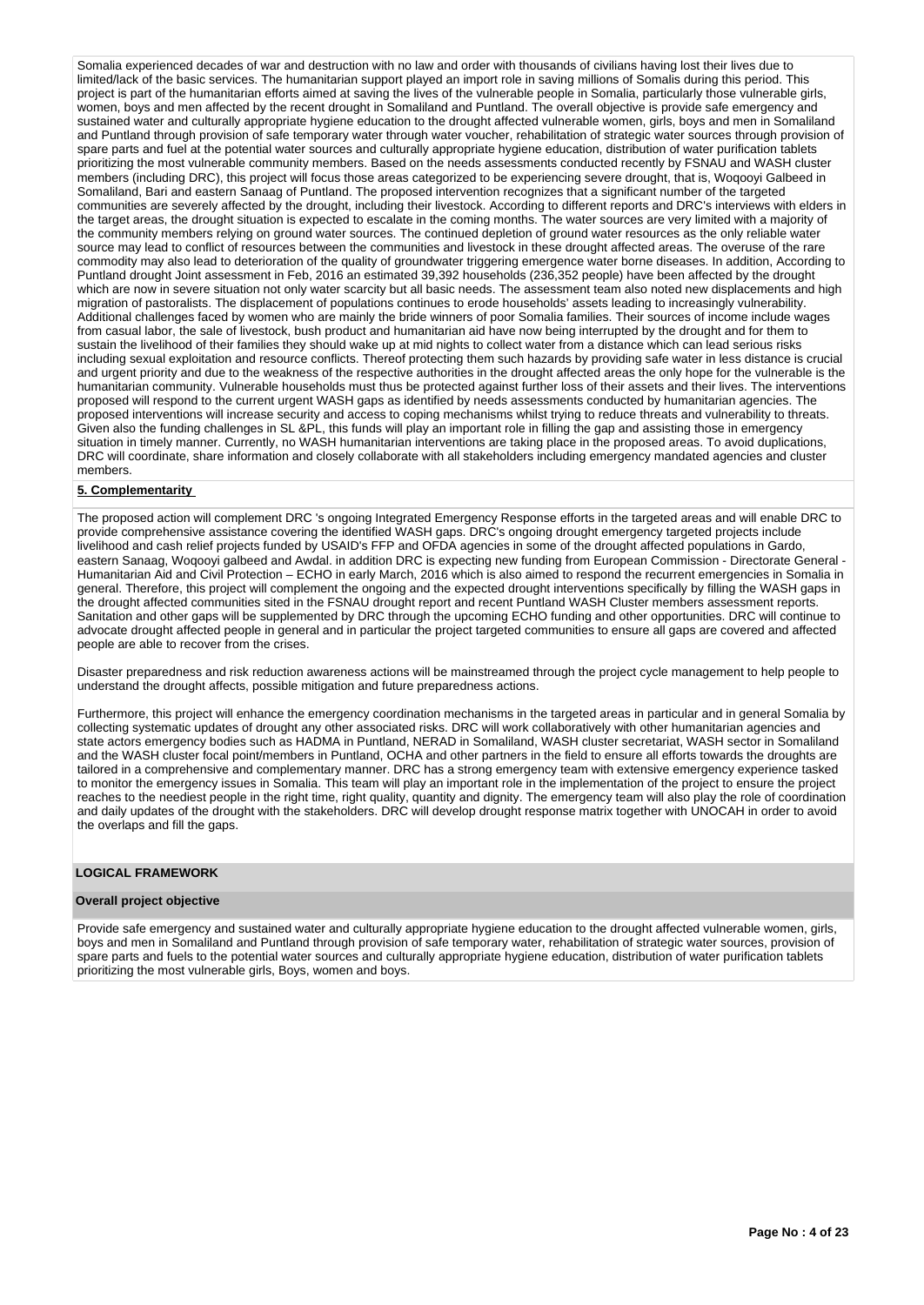| <b>Water, Sanitation and Hygiene</b>                                                                                                                                     |                                          |                                 |
|--------------------------------------------------------------------------------------------------------------------------------------------------------------------------|------------------------------------------|---------------------------------|
| <b>Cluster objectives</b>                                                                                                                                                | Strategic Response Plan (SRP) objectives | <b>Percentage of activities</b> |
| Provide access to safe water, sanitation and<br>hygiene for people in emergency need                                                                                     | Somalia HRP 2016                         | 24.9                            |
| Provide reliable and sustained access to<br>sufficient safe waterbased on identified<br>strategic water points and establishment of<br>sustainable management structures | Somalia HRP 2016                         | 75.1                            |

**Contribution to Cluster/Sector Objectives :** The proposed intervention will feed both the short term of objectives and mid term of the WASH cluster, as its designed to provide safe emergency and sustained water and culturally appropriate hygiene education to the drought affected vulnerable women, girls, boys and men in Somaliland and Puntland.

#### **Outcome 1**

People in drought affected areas in Puntland and Somaliland have Improved temporary access to safe emergency water through provision of One Month water voucher, household water treatment (HHWT) in response to the specific needs of women, girls, boys& men.

#### **Output 1.1**

#### **Description**

1000 HHs ( 500 HHS in Puntland and 500 HHs Somaliland) comprised of 6000 persons ( women 1485, Men 1215, Girls 1848 and 1425 boys) receive water through voucher for a month period by providing each beneficiary 6 liters per person per day of chlorinated (0.5mg/l FRC) water) as per the WASH cluster Drought response standard -

### **Assumptions & Risks**

Areas remain accessible with acceptable security risk levels for staff. Drough situation in those areas is expected to worsen during the coming months.

## **Activities**

#### **Activity 1.1.1**

#### **Standard Activity : Work for Water Voucher**

Supply of 6 lppd of safe water through water voucher for Work modality to ensure that intervention (Vouchers) supports improvement of existing water structures (Berkeds, water catchments, springs), DRC will provide 1 Month water voucher for the most affected vulnerable women, girls, boys& men in the drought affected areas with no water access in Puntland (PL) and Somaliland, targeting 1000 HHs ( 500 HHS in Puntland and 500 HHs Somaliland) comprised of 6000 persons ( women 1485, Men 1215, Girls 1848 and 1425 boys) by providing 6 liters per person per day of chlorinated (0.2 – 0.5mg/l FRC) as per the drought standard ). voucher beneficiaries will be engaged in desilting, cleaning and improve 10 berkeds,water catchments, springs 5 in Puntland 5 in Somaliland.

#### **Activity 1.1.2**

#### **Standard Activity : Community Hygiene promotion**

Conduct hygiene promotion sessions targeting 1000 HHs ( 500 HHS in Puntland and 500 HHs Somaliland) comprised of 6000 persons ( women 1485, Men 1215, Girls 1848 and 1425

boys). The training approach will be gender sensitive. Women& girl will participate in separate sessions. Experienced community hygiene promoters will be selected from the target areas. DRC shall train the community hygiene promoters on hygiene promotion (PHAST & CHAS methodology). They will be based in the field to undertake both community trainings and hygiene promotion campaigns. To ensure gender balance and respect cultural issues, 50% of the CHPs will be women. IEC materials will be developed in consultation with the communities to avoid cultural barriers and will be distributed among the targeted community during training. Some of the IECs materials will be posted on visible places in the community. Accountability banners and visibility boards will also be developed and displayed.

#### **Activity 1.1.3**

#### **Standard Activity : Household water treatment**

Procurement and distribution of standard hygiene kits composed of Laundry/ hand washing soap ( 240 gram), body soap 85 gram, household water storages containers/jerry cans (20litre), aqua tabs (270 Pcs/ per HH) and Sanitary pad for women will be distributed to the 1000 HHs ( 500 HHS in Puntland and 500 HHs Somaliland) comprised of 6000 persons ( women 1485, Men 1215, Girls 1848 and 1425 boys). The training approach will be gender sensitive prioritizing the most vulnerable female-headed& PWD HH. DRC will ensure that the hygiene kits are culturally appropriate and acceptable.

### **Indicators**

|                                                                                                                                                                                          |                                  |                                                                           | <b>End cycle beneficiaries</b>                  |  | End<br>cycle |  |               |
|------------------------------------------------------------------------------------------------------------------------------------------------------------------------------------------|----------------------------------|---------------------------------------------------------------------------|-------------------------------------------------|--|--------------|--|---------------|
| Code                                                                                                                                                                                     | <b>Cluster</b>                   | <b>Indicator</b>                                                          | <b>Boys Girls</b><br><b>Men</b><br><b>Women</b> |  |              |  | <b>Target</b> |
| Indicator 1.1.1                                                                                                                                                                          | Water, Sanitation and<br>Hygiene | Number of people with temporary access to safe<br>water                   |                                                 |  |              |  | 6.000         |
| Means of Verification: Beneficiary Distribution list with AGD,<br>Contact list and fingerprints, Photos with visibility,<br>Post distribution report<br>Final project completion report. |                                  |                                                                           |                                                 |  |              |  |               |
| Indicator 1.1.2                                                                                                                                                                          | Water, Sanitation and<br>Hygiene | Number of people who have participated in<br>hygiene promotion activities |                                                 |  |              |  | 6.000         |
| <b>Means of Verification:</b> Beneficiary Registration sheets.<br>Attendance sheets<br>Field visit reports PDM.                                                                          |                                  |                                                                           |                                                 |  |              |  |               |
| Indicator 1.1.3                                                                                                                                                                          | Water, Sanitation and<br>Hygiene | Number of HHs received agua tabs & and<br>standard hygiene kits           |                                                 |  |              |  | 6,000         |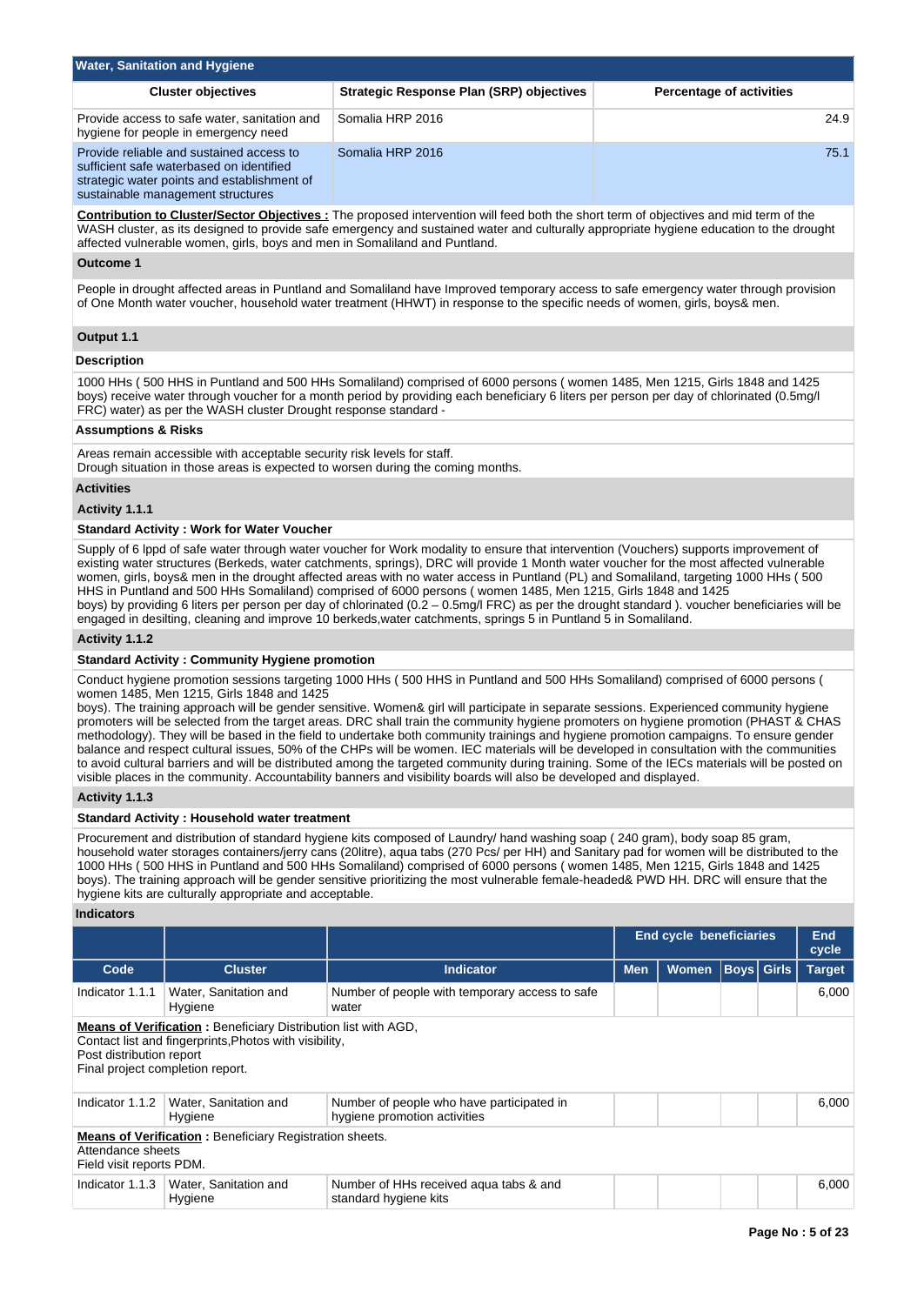#### **Means of Verification :** - Beneficiaries registration and distribution list with footprints

- -Contact details
- Distribution monitoring
- Field visits
- Distribution Photos
- Post Distribution Monitorin

### **Outcome 2**

People in the drought affected areas have improved access to sustained water through rehabilitation of the strategic water sources, ( shallow wells and Boreholes), water quality monitoring and capacity building of the water management committees on operation and maintenance, disaster risk reduction, water treatment and early warning mechanisms

## **Output 2.1**

#### **Description**

9 strategic water sources rehabilitated ( 5 shallow wells and 4 boreholes) in the drought affected areas, through extension and provision of generators,pumps to the boreholes according to the identified needs and covering, desalting and construction of animal troughs for the shallow wells.

## **Assumptions & Risks**

Targeted communities and relevant line ministries will continue to support the action and actively participate in its implementation

#### **Activities**

#### **Activity 2.1.1**

#### **Standard Activity : Water point construction or rehabilitation**

Rehabilitation of 5 shallow wells and 4 strategic boreholes. The shallow wells and 1 borehole rehabilitation will be done in Somaliland and 3 boreholes in Puntland. The total target for water sources rehabilitation are 3671 HHs (1169 HHs in Somaliland and 1832 HHs in Puntland with 22026 individuals of which 5030 are women, 3787 men, 7529 girls and 5680 boys.

#### **Activity 2.1.2**

#### **Standard Activity : Capacity building (water comittees and WASH trainings)**

Training of WMCs: DRC to ensure the maintenance of the rehabilitated water sources, 8 persons will be trained per water sources totaling to 60 persons (30 Somaliland & 30 in Puntland) will be trained on operation/maintenance of the water facilities, basic chlorination skills, DRR and household water treatment. People will be selected from village committees, borehole owners, government concerned bodies and water sources operators.

#### **Activity 2.1.3**

## **Standard Activity : Chlorination (stand alone separate to O&M)**

Water treatment by chlorination: DRC shall threat all rehabilitated water sources and other other potential wells in the target areas upon completion of the rehabilitation through shock chlorination at sources level and distribution of purification tablets at household level, this will ensure the safety of the water from source to mouth. DRC will also ensure the chlorination status of all rehabilitated sources is with in WHO standard (standard 0.5 mg/L). The chlorination will be done in collaboration with relevant sector ministries to ensure water sources are monitored regularly.

#### **Indicators**

|                                        |                                            |                                                                                                                                                                                                                                           |            | <b>End cycle beneficiaries</b> |                   | End<br>cycle |               |  |
|----------------------------------------|--------------------------------------------|-------------------------------------------------------------------------------------------------------------------------------------------------------------------------------------------------------------------------------------------|------------|--------------------------------|-------------------|--------------|---------------|--|
| Code                                   | <b>Cluster</b>                             | <b>Indicator</b>                                                                                                                                                                                                                          | <b>Men</b> | <b>Women</b>                   | <b>Boys Girls</b> |              | <b>Target</b> |  |
| Indicator 2.1.1                        | Water, Sanitation and<br>Hygiene           | Number of people with sustained access to safe<br>water                                                                                                                                                                                   |            |                                |                   |              | 22,026        |  |
|                                        |                                            | <b>Means of Verification</b> : Technical assessments, BOQ & Design, Progress reports (before and after rehabilitation), Photoswith visibility, GPS,<br>Engineers verification reports, Handover note and Final project completion report. |            |                                |                   |              |               |  |
| Indicator 2.1.2                        | Water, Sanitation and<br>Hygiene           | Number of people disaggregated by sex, trained<br>on Operation/maintenance, basic chlorination<br>skills, DRR and household water treatment                                                                                               |            |                                |                   |              |               |  |
|                                        |                                            | <b>Means of Verification</b> : Training report, Attendances sheet, Photos with visibility & Final completion report.                                                                                                                      |            |                                |                   |              |               |  |
| Indicator 2.1.3                        | Water, Sanitation and<br>Hygiene           | Number of people dis-aggregated by sex<br>benefited from water treatment and chlorination<br>activities.                                                                                                                                  |            |                                |                   |              | 22,026        |  |
|                                        | sources & Final project completion report. | Means of Verification: Water-testing & Chlorination reports, Monitoring/field visit reports, Chlorination photos with visibility, GPS of the                                                                                              |            |                                |                   |              |               |  |
| <b>Additional Targets:</b>             |                                            |                                                                                                                                                                                                                                           |            |                                |                   |              |               |  |
| <b>M&amp;R</b>                         |                                            |                                                                                                                                                                                                                                           |            |                                |                   |              |               |  |
| <b>Monitoring &amp; Reporting plan</b> |                                            |                                                                                                                                                                                                                                           |            |                                |                   |              |               |  |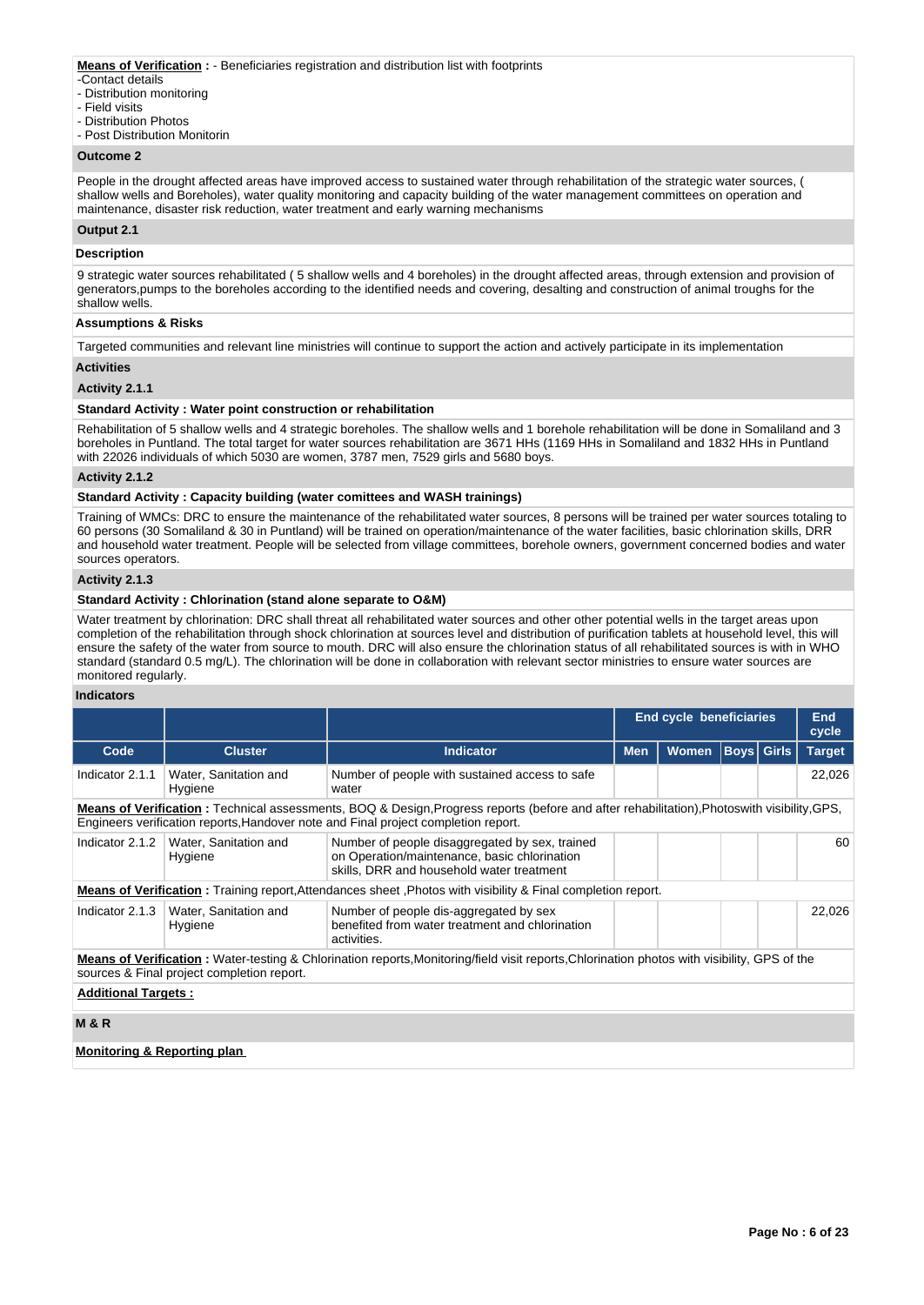A monitoring and evaluation plan (MEP) will be developed to implementation of the project outlining outcomes, indicators, baseline, targets, activities, inputs, timelines and status of implementation, this will guide the implementation of the project in general and in particular will help the implementers to understand the required outcomes, objectives and outputs. A detailed master plan for the implementation with exhaustive responsibilities will be also developed to guide the timelines of implementation of the key activities . Pre and Post surveys will be conducted specifically for water distribution and hygiene promotion to compare the behaviors and changes upon project completion. The project will be implemented by dedicated field staff who will based in the different targeted districts to ensure the daily implementation is run as per the master plan. Water ministries and cluster focal points and other stakeholders will play an important role in the monitoring of the project progress. In addition the government will do independent visits and monitoring and will be involved in the beneficiaries' selection. Stories on different aspect of the project will be collected on a regular basis. Activity project monitoring will feed into the activity tracking table. Data collection in this regard will use standard story collection templates to track community's behavior change and other social attributes which the project contributed thus far, other to be tools in collecting data collection the use of cameras to capture pictures and video clips as part of evidence based monitoring. The use of pre and post training monitoring tools to gauge trainings effective of trainings focusing on methodologies used and gaps noted by participants as such for the WMC. Progress will be measured on monthly basis by the field staff, verification of the reported outputs will be done by suing onsite visit tools and sites to be visited will on randomly selected areas within all areas of intervention. Monitoring of the project activities will be cutting across all different beneficiaries such women, men, girls and boys. Beneficiaries' feedback and complaint handling system will be introduced as part of the rolling out major aspect of CHS approach, complaints will be registered through a mobile tool, a trend report will be compiled on complaints registered and response mechanism will be created to answer all concerns registered by beneficiaries in timely manner.

Quality of program delivery will be monitored intermittently by the different staff frequently including the Area Managers of the respective areas, Field Officers, and dedicated Monitoring and Evaluation staff. The WASH and infrastructure technical manager who is specialists with vast experience in Somalia will be the first contact of this project to ensure the project quality and will and do regular monitoring of the project targeted areas producing regular reports on the plans versus the achievements. A summary of all field monitoring activities done by the different officers will be reflected at the end project report.

Compliance with the CHS benchmarks will be monitored throughout the project. All the processes and activities will be documented and also reported according to CHF's reporting requirements.

Project changes that might affect the project objectives, outputs and locations will be communicated to CHF for for further consultation and approval. DRC is flexible in terms of the reporting and will comply with the reporting timelines indicated in the contractual agreement. Regular updates will be also provided to the cluster secretariat and OCHA field offices. Project plans, achievements, target areas, GPS information's will be reflected in the monthly 4 W Matrix throughout the project period.

## **Workplan**

| Activitydescription                                                                                                                                                                                                                                                                                                                                                                                                                                                                                                                                                                                                                                                                                                                                                                                                                                                                                                                                                                                                                                          | Year | 2 | 3 |    | 5        |          |          | 8        | 9 | 10 | 11 | l 12 |
|--------------------------------------------------------------------------------------------------------------------------------------------------------------------------------------------------------------------------------------------------------------------------------------------------------------------------------------------------------------------------------------------------------------------------------------------------------------------------------------------------------------------------------------------------------------------------------------------------------------------------------------------------------------------------------------------------------------------------------------------------------------------------------------------------------------------------------------------------------------------------------------------------------------------------------------------------------------------------------------------------------------------------------------------------------------|------|---|---|----|----------|----------|----------|----------|---|----|----|------|
| Activity 1.1.1: Supply of 6 lppd of safe water through water voucher for Work<br>modality to ensure that intervention (Vouchers) supports improvement of existing<br>water structures (Berkeds, water catchments, springs), DRC will provide 1 Month<br>water voucher for the most affected vulnerable women, girls, boys& men in the<br>drought affected areas with no water access in Puntland (PL) and Somaliland,<br>targeting 1000 HHs (500 HHS in Puntland and 500 HHs Somaliland) comprised of<br>6000 persons (women 1485, Men 1215, Girls 1848 and 1425<br>boys) by providing 6 liters per person per day of chlorinated (0.2 - 0.5mg/l FRC) as<br>per the drought standard), voucher beneficiaries will be engaged in desilting.<br>cleaning and improve 10 berkeds, water catchments, springs 5 in Puntland 5 in<br>Somaliland.                                                                                                                                                                                                                   | 2016 |   |   | X. |          |          |          |          |   |    |    |      |
| Activity 1.1.2: Conduct hygiene promotion sessions targeting 1000 HHs (500 HHS<br>in Puntland and 500 HHs Somaliland) comprised of 6000 persons (women 1485,<br>Men 1215, Girls 1848 and 1425<br>boys). The training approach will be gender sensitive. Women& girl will participate<br>in separate sessions. Experienced community hygiene promoters will be selected<br>from the target areas. DRC shall train the community hygiene promoters on<br>hygiene promotion (PHAST & CHAS methodology). They will be based in the field<br>to undertake both community trainings and hygiene promotion campaigns. To<br>ensure gender balance and respect cultural issues, 50% of the CHPs will be<br>women. IEC materials will be developed in consultation with the communities to<br>avoid cultural barriers and will be distributed among the targeted community during<br>training. Some of the IECs materials will be posted on visible places in the<br>community. Accountability banners and visibility boards will also be developed and<br>displayed. | 2016 |   |   | X. | $\times$ | X.       | X.       | ΙX       |   |    |    |      |
| Activity 1.1.3: Procurement and distribution of standard hygiene kits composed of<br>Laundry/ hand washing soap (240 gram), body soap 85 gram, household water<br>storages containers/jerry cans (20litre), aqua tabs (270 Pcs/ per HH) and Sanitary<br>pad for women will be distributed to the 1000 HHs (500 HHS in Puntland and 500<br>HHs Somaliland) comprised of 6000 persons (women 1485, Men 1215, Girls 1848<br>and 1425 boys). The training approach will be gender sensitive prioritizing the most<br>vulnerable female-headed& PWD HH. DRC will ensure that the hygiene kits are<br>culturally appropriate and acceptable.                                                                                                                                                                                                                                                                                                                                                                                                                       | 2016 |   |   | X. | $\times$ | X.       | <b>X</b> | X        |   |    |    |      |
| Activity 2.1.1: Rehabilitation of 5 shallow wells and 4 strategic boreholes. The<br>shallow wells and 1 borehole rehabilitation will be done in Somaliland and 3<br>boreholes in Puntland. The total target for water sources rehabilitation are 3671<br>HHs (1169 HHs in Somaliland and 1832 HHs in Puntland with 22026 individuals of<br>which 5030 are women, 3787 men, 7529 girls and 5680 boys.                                                                                                                                                                                                                                                                                                                                                                                                                                                                                                                                                                                                                                                         | 2016 |   |   | X. | $\times$ | $\times$ | X.       | <b>X</b> | X |    |    |      |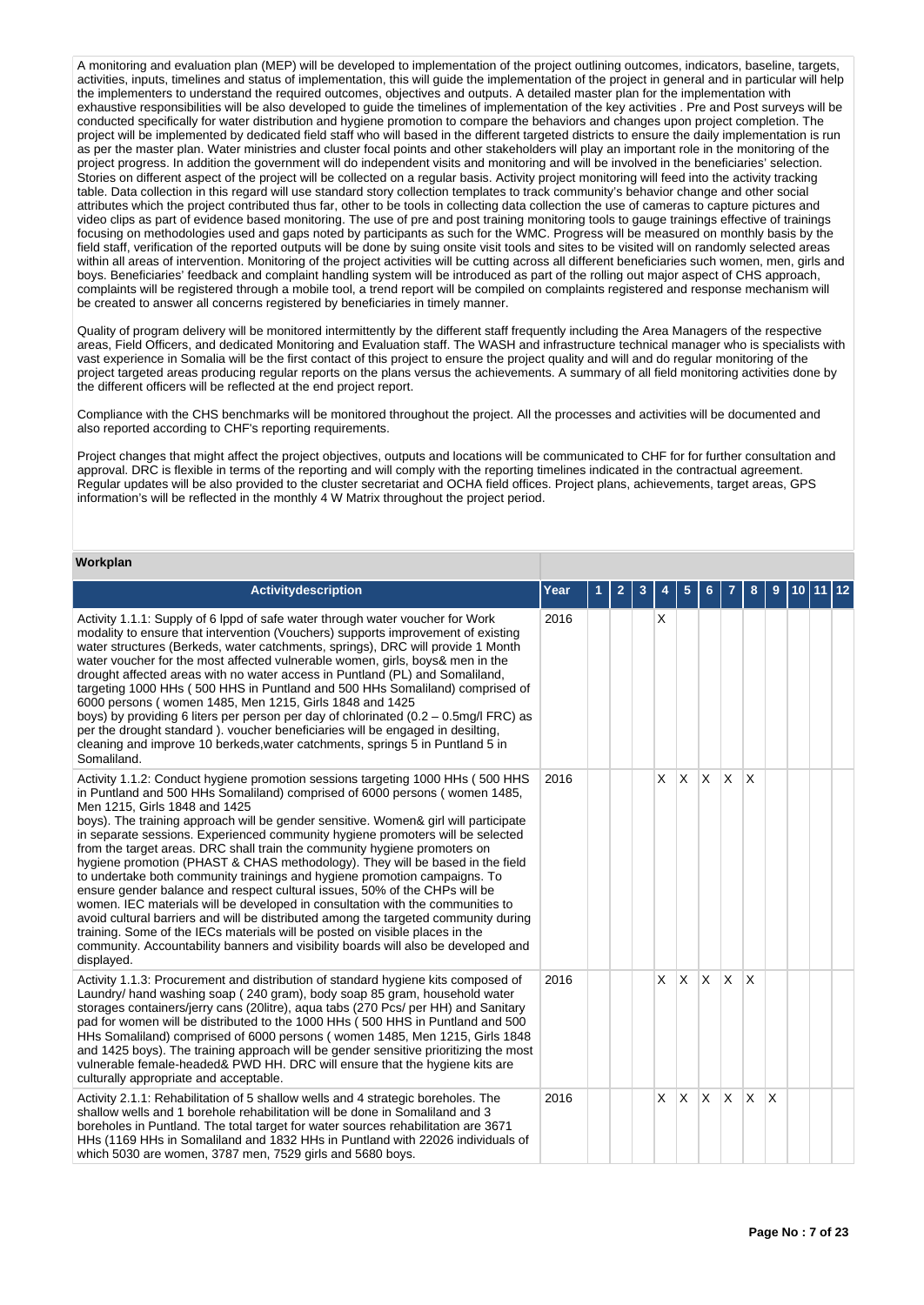| Activity 2.1.2: Training of WMCs: DRC to ensure the maintenance of the<br>rehabilitated water sources, 8 persons will be trained per water sources totaling to<br>60 persons (30 Somaliland & 30 in Puntland) will be trained on<br>operation/maintenance of the water facilities, basic chlorination skills, DRR and<br>household water treatment. People will be selected from village committees,<br>borehole owners, government concerned bodies and water sources operators.                                                                                                                                                               | 2016 |  |    | X        | ΙX                      |  |  |
|-------------------------------------------------------------------------------------------------------------------------------------------------------------------------------------------------------------------------------------------------------------------------------------------------------------------------------------------------------------------------------------------------------------------------------------------------------------------------------------------------------------------------------------------------------------------------------------------------------------------------------------------------|------|--|----|----------|-------------------------|--|--|
| Activity 2.1.3: Water treatment by chlorination: DRC shall threat all rehabilitated<br>water sources and other other potential wells in the target areas upon completion<br>of the rehabilitation through shock chlorination at sources level and distribution of<br>purification tablets at household level, this will ensure the safety of the water from<br>source to mouth. DRC will also ensure the chlorination status of all rehabilitated<br>sources is with in WHO standard (standard 0.5 mg/L). The chlorination will be done<br>in collaboration with relevant sector ministries to ensure water sources are<br>monitored regularly. | 2016 |  | X. | <b>X</b> | $\mathsf{I} \mathsf{X}$ |  |  |

### **OTHER INFO**

#### **Accountability to Affected Populations**

DRC consolidated information from various assessments and surveys conducted by humanitarian stakeholders and itself to establish the priority needs. Apart from those assessments DRC conducted physical visits in most of the areas, thus priorities and proposed activities were driven from the community discussion's as well local authorities respectively. The targeted communities were among those categorized in a severe drought conditions. In addition DRC will implement the project through consultative manner with all stakeholders paying special attention to the beneficiaries. DRC will work collaboratively with other humanitarian agencies and state actor emergency bodies such as HADMA in Puntland, NERAD in Somaliland, WASH cluster secretariat, WASH sector in Somaliland and the WASH cluster focal point/members in Puntland, OCHA and other partners in the field to ensure all efforts towards the droughts are tailored in a comprehensive and complementary manner.

DRC will ensure all beneficiaries have enough information of the project through constant mobilizations. Familiarization meeting will be held with the targeted communities prior any implementation, through this meeting the communities will come up project committees who will be working closely with DRC field staff on the project implementation. Different steps including the designing of the rehabilitation works, selection criteria, hygiene kit components will be consulted with the communities and rehabilitations will be done by local contractor to avoid conflicts. Community hygiene promoters will be also hired from the communities.

In regard to the feedback collection, DRC recognizes the importance of public access to information for accountability and good governance and meaningful participation of beneficiaries its operation. With the objective of making DRCs intervention more transparent and more responsive to beneficiaries views and needs. DRC has set number of mechanism to uphold the accountability, this has been addressed via harnessing ICTs solutions developed on 2011, where beneficiaries are able to give constant feedback about projects funded or services provided by the (DRC) using the SMS and Call. The system enables beneficiaries to have a direct access to DRC and a voice in the decision-making process confidentially. It is free of charge and no cost will be charged on the SMS or Calling as DRC pays for services. Beneficiary sends an SMS or Voice call to 332 which is connected to all the four telecom service providers in Somalia then gets an automatic response saying "Thank you for your feedback, we will get back to you shortly or your SMS will be shared with concerned part/department for follow up. Complaints and suggestions directly affecting DRC projects are dealt with by the relevant department and outcomes relayed to the beneficiary. Complaints and suggestions regarding third party and other humanitarian agencies, DRC will not be able to address but we will forward to the relevant agency for you for their input.

#### **Implementation Plan**

DRC has presence in all proposed locations, thus activities will implemented directly by DRC using the available emergency and WASH staff in the targeted areas. Community mobilization will be initiated upon approval of the project to ensure different stakeholders understand the project objectives and roles of each stakeholders, Side meetings with the most vulnerable and marginalized people will be also convened to ensure their different needs are addressed. Water sources will be technically assessed again at the onset to establish updated requirements and current status. The Water Management Committee will be revived/trained to ensure sustainability. An MOU will be signed between DRC, the borehole owners and the government in order to ensure continuity in the provision of water to the community. To fasten the response process, an approval/derogation will be sought to shorten the advert period of the water voucher venders and rehabilitation works. The derogation will not comprise other DRC procurement procedures. Water construction works will be done by local contractors from the targeted areas where the implementing staff will monitor the progress on regular basis. Visibility materials will be displayed in the project loactions. SMS feedback system will be established to receive beneficiary's feedback and complaints. The project is designed to complement DRC's livelihoods and protection projects in the proposed project locations aimed at saving lives.

A community-based approach will be used to identify the direct beneficiaries. The selection criteria will be based on vulnerability indicators i.e. asset ownership, HH size, gender of HH head, membership of a minority clan, age of HH head, health, disability etc. Once general criteria for vulnerable HHs are agreed, the most vulnerable are prioritized, including women, elderly or child-headed HHs, and HHs with chronically ill or disabled members.

| Name of the organization | Areas/activities of collaboration and rationale                                                                                                                                                             |
|--------------------------|-------------------------------------------------------------------------------------------------------------------------------------------------------------------------------------------------------------|
| <b>UNICEF</b>            | To coordinate priorities and approaches for WASH response in<br>various areas and provide information on WASH response and also<br>to avoid overlaps and duplication of activities in the target locations. |
| Save the children        | Prioritization of locations and activities to avoid overlaps and<br>duplication of WASH activities in the target locations. To ensure<br>coordinated response                                               |
| Care international       | Prioritization of locations and activities to avoid overlaps and<br>duplication of WASH activities in the target locations. To ensure<br>coordinated response                                               |
| <b>NRC</b>               | Prioritization of locations and activities to avoid overlaps and<br>duplication of WASH activities in the target locations. To ensure<br>coordinated response                                               |

## **Coordination with other Organizations in project area**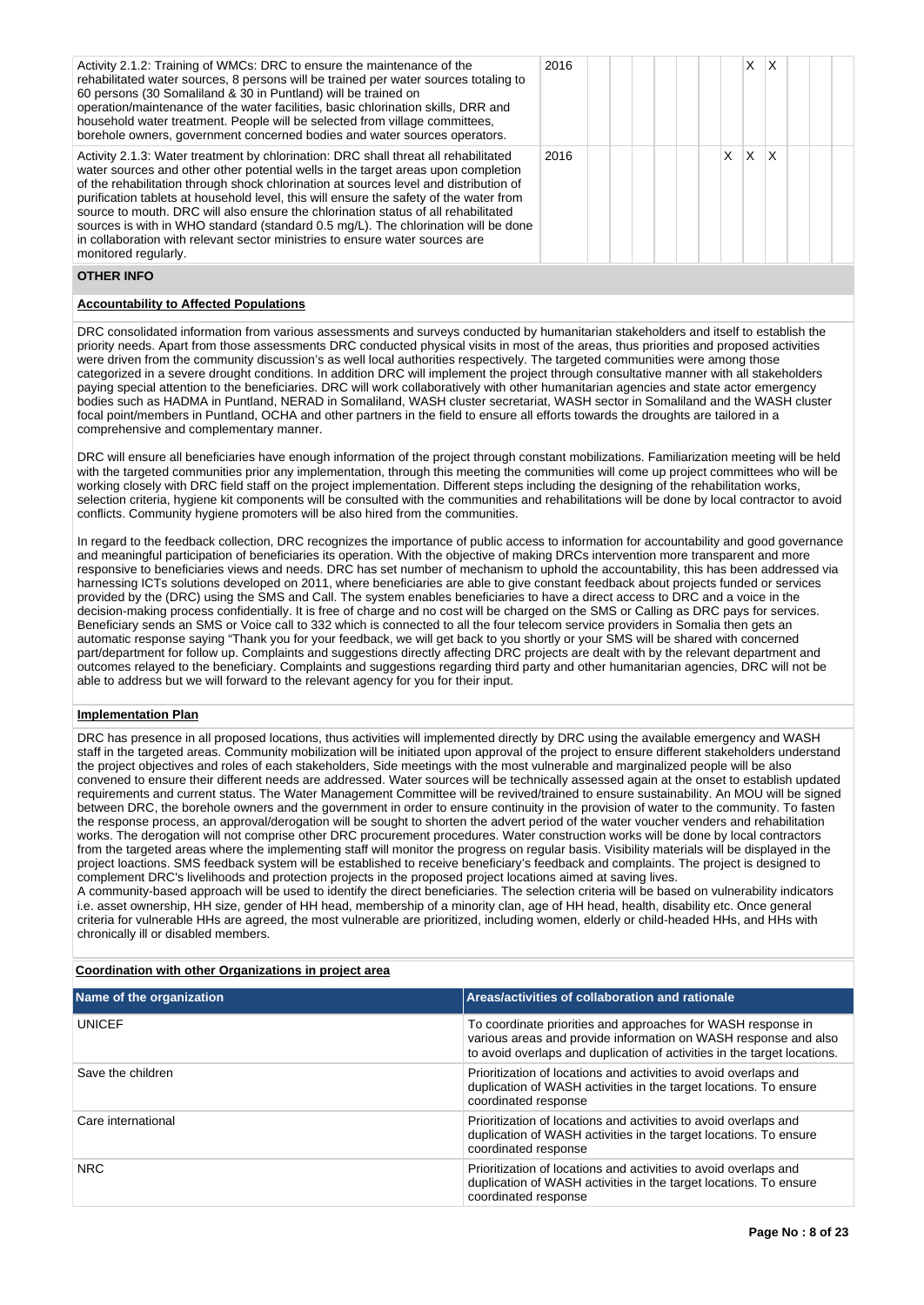| <b>OCHA</b>  | Prioritization of locations and activities to avoid overlaps and<br>duplication of WASH activities in the target locations. |
|--------------|-----------------------------------------------------------------------------------------------------------------------------|
| WASH CLuster | <b>Sharing reports</b>                                                                                                      |

**Environment Marker Of The Project**

A+: Neutral Impact on environment with mitigation or enhancement

## **Gender Marker Of The Project**

2a- The project is designed to contribute significantly to gender equality

## **Justify Chosen Gender Marker Code**

Th project will be implemented according to DRC's Age, Gender and Diversity (AGD) standards. During the needs and technical assessment, DRC will constitute a team of enumerators comprising of both men and women. This is to ensure that different needs of women, girls, boys and men are addressed. Gender, Age and Diversity shall be taken into consideration in the project design. Femaleheaded HH & orphaned & vulnerable (girls and boys) will be given priority in the selection of beneficiaries. Also DRC will ensure the participation of both men and women in the water management committees (WMCs), and will keep balancing the ratio of male and female Community Hygiene promoters (CHPs) & water monitors who will provide support during the implementation of the project.

## **Protection Mainstreaming**

DRC has Protection mainstreaming as key backbone of it is programming across the world, especially in the areas where there are in emergencies and post conflict recovery. DRC applies a rights-based approach as its programming 'lens' which is hinged on international laws, protection principles and standards and which forms the cornerstone of its accountability framework.DRC has mandate to ensure incorporating protection principles and promoting meaningful humanitarian response. DRC has long history as humanitarian agency to attain protection mainstreaming as obligation, and beneficiaries are provided with mechanism that enable them free service of communication without destination limit for their feedback and complain in any intervention that DRC sets. DRC protection mainstreaming ensures that the protective impact of aid programming is maximized. Through the incorporation of protection principles into each activities, DRC ensures that their activities target the most vulnerable, enhance safety, dignity, and promote and protect the human rights of the beneficiaries without contributing to or perpetuating discrimination, abuse, violence, neglect and exploitation and the has principles that attained with especial consideration during It is humanitarian interventions.

All implementation and activities under this grant including the constructions will be designed in a way that prevent and minimize as much as possible any unintended negative effects on which can increase people's vulnerability to both physical and psychosocial risks as well DRC will pay special attention to individuals and groups who may be particularly vulnerable or have difficulty accessing assistance and services through consulting them during the designing of the constructions. Separate side meetings will be convened with women and girls particularly to address their special needs. The WMCs rainings and hygiene promotion courses will be mainstreamed protection topics. Components of the hygiene and sanitation kits will be also applicable to the context.

DRC recognizes the importance of public access to information for accountability and good governance and meaningful participation of beneficiaries in its operation. This will be addressed via harnessing ICTs solutions through the established system. DRC has developed a community mobilization tool that are practical and is done for the beneficiaries to understand better beneficiary's entitlements for each HHs, duration, beneficiary's safety and dignity.

#### **Country Specific Information**

## **Safety and Security**

Apart from the general insecurity in Somalia the targeted areas are now calm and no security incidents have been reported recently. In regard to risk management, DRC has extensive experience working in the target areas and has extensive risk management practices in place, supported by robust country level standard operating procedures and comprehensive context specific contingency plans. DRC has dedicated field security personals who travels into different fields regularly to provide additional training and guidance "on-site". This training often includes advice on movement security, personal security and analysis of the area security. Specific Security contingency plan will be developed for this project to address all risks and possible mitigations and solutions. As the security situation is normal now, DRC is anticipates that the project is implemented smoothly without any security implications and challenges.In the event that insecurity prevents staff movement, it is anticipated that it would be for short periods only, is built into the work plan and coordination continues by phone until travel can resume. All other assumptions can be addressed by negotiations and discussion with local authorities that may cause delays, but are normally successful in dealing with the challenges that arise.

To avoid any discrimination, exclusion of the minorities from the beneficiaries and other potential risk that might rise during the beneficiary's selection and registration, DRC will conduct proper community entry followed by intensive community mobilization with all stakeholders' beneficiaries and minority groups. Entitlements, complain handling and hot-lines for feedback and criteria will be displayed in the public areas. All beneficiaries will be verified physically by DRC staff together with the community committees. In addition the selection criteria will be translated locally and published as well. Beneficiary feedback will be handled confidentially in timely manner.

#### **Access**

DRC has been present in Somalia since 1997, most programming has focused on life-saving emergency actions, recovery, community development and resilience programming. Presently, DRC has 17 established hubs and sub offices in Somalia which are involved in multisectoral emergency, protection, resilience, community development and livelihoods programming. It maintains a flexible rapid emergency response capacity to address emergencies in other regions in Somalia, not listed above. In 2015, DRC has extended its presence to the Bakool and Toghdeer regions in cognition of the deteriorating humanitarian situation needs in these areas. Furthermore, the two areas are some of the most under-served in terms of coverage of humanitarian actors.

As per the areas of intervention, DRC has a presence in Bari, Sanaag, and Woqooyi Galbeed where we have current ongoing emergency interventions, including livelihood and Cash relief project funded by FFP and OFDA in some of the drought affected populations in Gardo, Erigavo, Borma and Hargaisa sub-districts as well as Awdal. DRC have full access and active local authority's collaborations in the specific areas of target. DRC have also been facilitating meeting in regard to this drought in the 3 regions with OCHA and other members and was also part of the joint assessments conducted recently.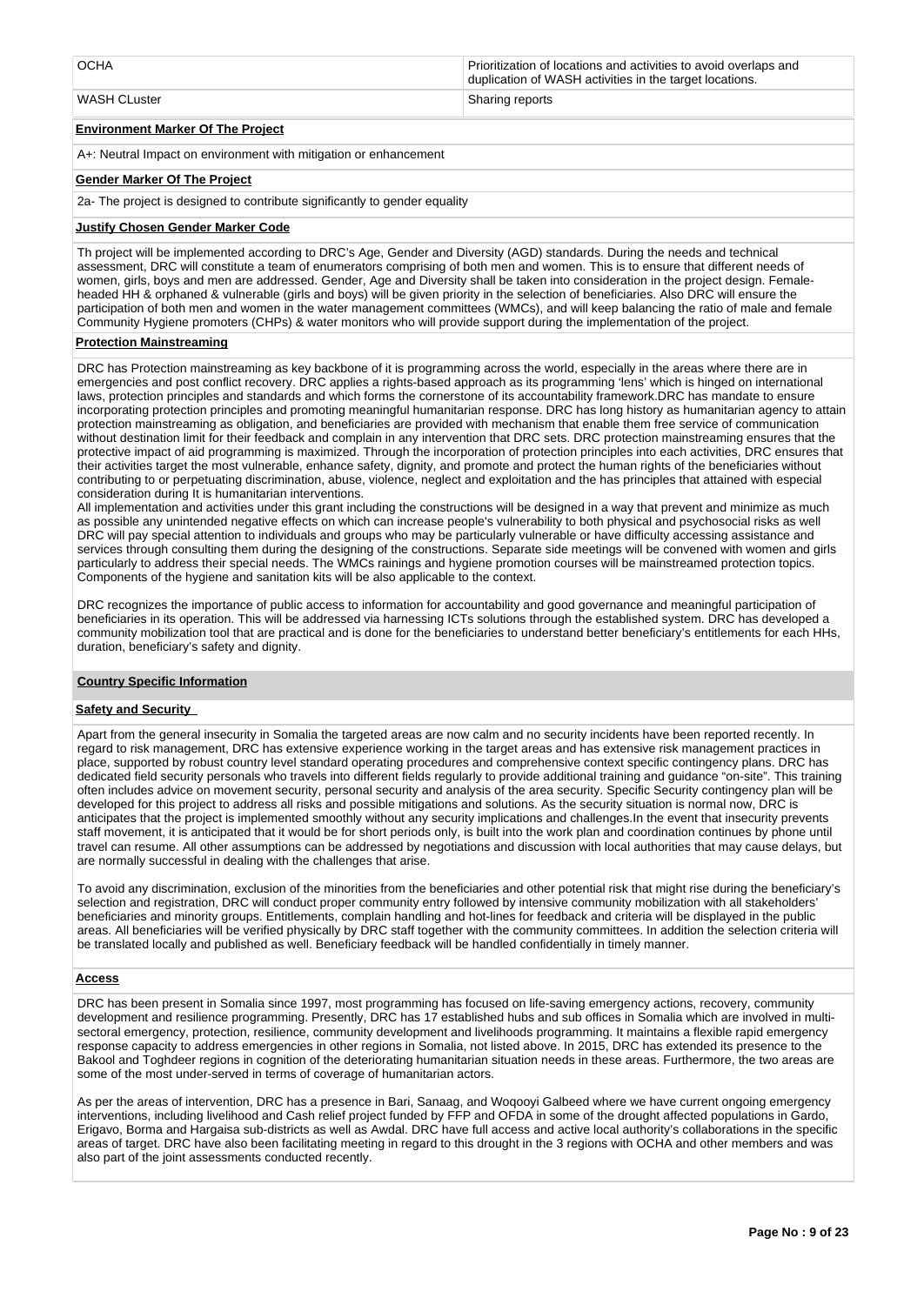# **BUDGET**

| Code | <b>Budget Line Description</b>                                                                                                                                                                                                                                                                                                                                                                                                                                                                                                                                                                                                                                                                                                                                                                                                                                                                                                                                                                                                                                                                                                                                                                                                                                     |   | D / S Quantity Unit | cost                  | <b>Duration</b><br><b>Recurran</b><br>ce | $\frac{9}{6}$<br>charged<br>to CHF | <b>Total Cost</b> |  |  |  |  |
|------|--------------------------------------------------------------------------------------------------------------------------------------------------------------------------------------------------------------------------------------------------------------------------------------------------------------------------------------------------------------------------------------------------------------------------------------------------------------------------------------------------------------------------------------------------------------------------------------------------------------------------------------------------------------------------------------------------------------------------------------------------------------------------------------------------------------------------------------------------------------------------------------------------------------------------------------------------------------------------------------------------------------------------------------------------------------------------------------------------------------------------------------------------------------------------------------------------------------------------------------------------------------------|---|---------------------|-----------------------|------------------------------------------|------------------------------------|-------------------|--|--|--|--|
|      | <b>Staff and Other Personnel Costs</b>                                                                                                                                                                                                                                                                                                                                                                                                                                                                                                                                                                                                                                                                                                                                                                                                                                                                                                                                                                                                                                                                                                                                                                                                                             |   |                     |                       |                                          |                                    |                   |  |  |  |  |
| 1.1  | <b>Country Director</b>                                                                                                                                                                                                                                                                                                                                                                                                                                                                                                                                                                                                                                                                                                                                                                                                                                                                                                                                                                                                                                                                                                                                                                                                                                            | S |                     | 1   10,17<br>5.36     | 6                                        | 851.00%                            | 5,195.54          |  |  |  |  |
|      | Provides leadership for the technical unit comprising a pool of specialized advisors with a clear responsibility to ensure technical<br>soundness as well as weave cross -cutting issues into the program design. Total salary including benefits are \$10,175.36 and<br>CHF will contribute 8.51% of the cost and balance will be contributed by DRC and other donors.                                                                                                                                                                                                                                                                                                                                                                                                                                                                                                                                                                                                                                                                                                                                                                                                                                                                                            |   |                     |                       |                                          |                                    |                   |  |  |  |  |
| 1.2  | WASH/Infrastructure Manager                                                                                                                                                                                                                                                                                                                                                                                                                                                                                                                                                                                                                                                                                                                                                                                                                                                                                                                                                                                                                                                                                                                                                                                                                                        | S |                     | $1 \mid 5,200$<br>.00 | 6 <sup>1</sup>                           | 561.00%                            | 1,750.32          |  |  |  |  |
|      | WASH/Infrastructure Manager provides overall technical guidance/support and supervision of the WASH/Infrastructure activities<br>with DRC Somalia program. Total salary including benefits are \$5,200 and CHF will contribute 5.61% of the cost and balance will<br>be contributed by DRC and other donors.                                                                                                                                                                                                                                                                                                                                                                                                                                                                                                                                                                                                                                                                                                                                                                                                                                                                                                                                                       |   |                     |                       |                                          |                                    |                   |  |  |  |  |
| 1.3  | Procurement/Logistics Coordinator                                                                                                                                                                                                                                                                                                                                                                                                                                                                                                                                                                                                                                                                                                                                                                                                                                                                                                                                                                                                                                                                                                                                                                                                                                  | S |                     | $1 \mid 4,000$<br>.00 | 6                                        | 600.00%                            | 1,440.00          |  |  |  |  |
|      | Charged with the country coordination of the Procurement & Logistics functions to ensure quality control and compliance<br>adherence of Donor and DRC policies and staff capacity building. Total salary including benefits are \$4,000 and CHF will<br>contribute 6% of the cost and balance will be contributed by DRC and other donors.                                                                                                                                                                                                                                                                                                                                                                                                                                                                                                                                                                                                                                                                                                                                                                                                                                                                                                                         |   |                     |                       |                                          |                                    |                   |  |  |  |  |
| 1.4  | Monitoring, Evaluation and Learning Manager                                                                                                                                                                                                                                                                                                                                                                                                                                                                                                                                                                                                                                                                                                                                                                                                                                                                                                                                                                                                                                                                                                                                                                                                                        | S |                     | $1 \, 5,000$<br>.00   | 6                                        | 1500.00<br>℅                       | 4,500.00          |  |  |  |  |
|      | This position facilitates effective, monitoring and evaluation of the projects in order to measure impact and share learning. The<br>position also facilitates situational analysis, develops and maintains monitoring systems for the project/programs, carry out<br>monitoring visits, prepare field reports and provide feedback to DRC and other stakeholders. Total salary including benefits are \$<br>6,500 and CHF will contribute 15% of the cost and balance will be contributed by DRC and other donors.                                                                                                                                                                                                                                                                                                                                                                                                                                                                                                                                                                                                                                                                                                                                                |   |                     |                       |                                          |                                    |                   |  |  |  |  |
| 1.5  | Regional Head of Finance and Admin                                                                                                                                                                                                                                                                                                                                                                                                                                                                                                                                                                                                                                                                                                                                                                                                                                                                                                                                                                                                                                                                                                                                                                                                                                 | S |                     | 1   9,901<br>.46      | 6                                        | 1260.00<br>%                       | 7,485.50          |  |  |  |  |
|      | S/he will provide fiscal oversight, guidance of management processes, improving internal controls, reporting, documentation<br>standards and compliance with donor policies and regulations. Total salary including benefits are \$7,852.50 and CHF will<br>contribute 12.60% of the cost and balance will be contributed by DRC and other donors.                                                                                                                                                                                                                                                                                                                                                                                                                                                                                                                                                                                                                                                                                                                                                                                                                                                                                                                 |   |                     |                       |                                          |                                    |                   |  |  |  |  |
| 1.6  | Regional Grants Manager                                                                                                                                                                                                                                                                                                                                                                                                                                                                                                                                                                                                                                                                                                                                                                                                                                                                                                                                                                                                                                                                                                                                                                                                                                            | S |                     | 1 7,852<br>.49        | 6                                        | 1031.00<br>%                       | 4,857.55          |  |  |  |  |
|      | This Position will provide fiscal oversight, Financial guidance of management processes, improving internal controls, reporting,<br>documentation standards and compliance with donor policies and regulations. Total salary including benefits are \$6,503.34 and<br>CHF will contribute 10.31% of the cost and balance will be contributed by DRC and other donors.                                                                                                                                                                                                                                                                                                                                                                                                                                                                                                                                                                                                                                                                                                                                                                                                                                                                                              |   |                     |                       |                                          |                                    |                   |  |  |  |  |
| 1.7  | Regional HR & Admin Manager                                                                                                                                                                                                                                                                                                                                                                                                                                                                                                                                                                                                                                                                                                                                                                                                                                                                                                                                                                                                                                                                                                                                                                                                                                        | S |                     | $1 \mid 6,472$<br>.26 |                                          | 6 668.00%                          | 2,594.08          |  |  |  |  |
|      | Position Based in Nairobi, She leads the Human Resource & Administration functions at regional level and provides constant<br>Guidence to the countery team on HR and Admin issues. Total salary including benefits are \$6472.20 and CHF will contribute<br>6.68% of the cost and balance will be contributed by DRC and other donors.                                                                                                                                                                                                                                                                                                                                                                                                                                                                                                                                                                                                                                                                                                                                                                                                                                                                                                                            |   |                     |                       |                                          |                                    |                   |  |  |  |  |
| 1.8  | HR/Admin Coordinator-CP(10%)                                                                                                                                                                                                                                                                                                                                                                                                                                                                                                                                                                                                                                                                                                                                                                                                                                                                                                                                                                                                                                                                                                                                                                                                                                       | S |                     | $1 \mid 2,238$<br>.56 | 6                                        | 1000.00<br>%                       | 1,343.14          |  |  |  |  |
|      | Charged with the country coordination of the Human Resource & Administration functions to ensure quality control and<br>compliance adherence of Donor and DRC policies and staff capacity building. Total salary including benefits are \$2,238.57 and<br>CHF will contribute 10% of the cost and balance will be contributed by DRC and other donors.                                                                                                                                                                                                                                                                                                                                                                                                                                                                                                                                                                                                                                                                                                                                                                                                                                                                                                             |   |                     |                       |                                          |                                    |                   |  |  |  |  |
| 1.9  | Area Manager-SL & PL                                                                                                                                                                                                                                                                                                                                                                                                                                                                                                                                                                                                                                                                                                                                                                                                                                                                                                                                                                                                                                                                                                                                                                                                                                               | S |                     | $2 \mid 5,505$<br>.51 | 6                                        | 1013.00<br>%                       | 6,692.50          |  |  |  |  |
|      | 1. Puntland Area Manager: The position based in Bossaso and oversees overall operations in Puntland, both program and<br>operations. Advises on any political changes that may have impact on the project operations, keeps close contact with political<br>and government activists and informs on DRC operations. Standard rate for the Area Manager is \$4816.33 which includes basic<br>salary and benefits. 10.34% of the salary which includes basic salary and benefits are budgeted for CHF.<br>2. Somaliland Area Manager: The position based in Hargeisa and oversees overall operations in Somaliland, both program and<br>operations. Advises on any political changes that may have impact on the project operations, keeps close contact with political<br>and government activists and informs on DRC operations. Standard rate for the Area Manager is \$6,174 which includes basic<br>salary and benefits. 9.99% of the salary which includes basic salary and benefits are budgeted for CHF. DRC and other donors<br>contribute                                                                                                                                                                                                                  |   |                     |                       |                                          |                                    |                   |  |  |  |  |
| 1.10 | Programm coordinator-PL & SL                                                                                                                                                                                                                                                                                                                                                                                                                                                                                                                                                                                                                                                                                                                                                                                                                                                                                                                                                                                                                                                                                                                                                                                                                                       | S |                     | $2 \mid 2,250$<br>.63 | 6                                        | 1045.00<br>℅                       | 2,822.29          |  |  |  |  |
|      | 1. Puntland PC: The Program Coordinator will help ensure the smooth and effective implementation of all projects within<br>Puntland. In consultation with the Area Manager he is responsible for the direct management of field team leaders in order that<br>they are supported to deliver a high quality, effective and accountable program (program and operational part). The program<br>coordinator works closely with the Area Manager Puntland and other members of Bossaso management team, reporting to the<br>Area Manager.Standard rate for the Program Coordinator is \$ 1725.26 which includes basic salary and benefits. 14.39 % of the<br>salary which includes basic salary and benefits are budgeted for CHF. DRC and other donors contribute 84%<br>2. Somaliland PC: The Program Coordinator oversees day to day implementation of the program providing leadership to the<br>WASH teams and other programs as well, they are direct liaison officers between DRC and local stakeholders. Standard rate for<br>Somaliland Program Coordinator is \$2,776 which includes basic salary and benefits. 8% of the salary for 6 months which<br>includes basic salary and benefits are budgeted for CHF. DRC and other donors contribute the balance. |   |                     |                       |                                          |                                    |                   |  |  |  |  |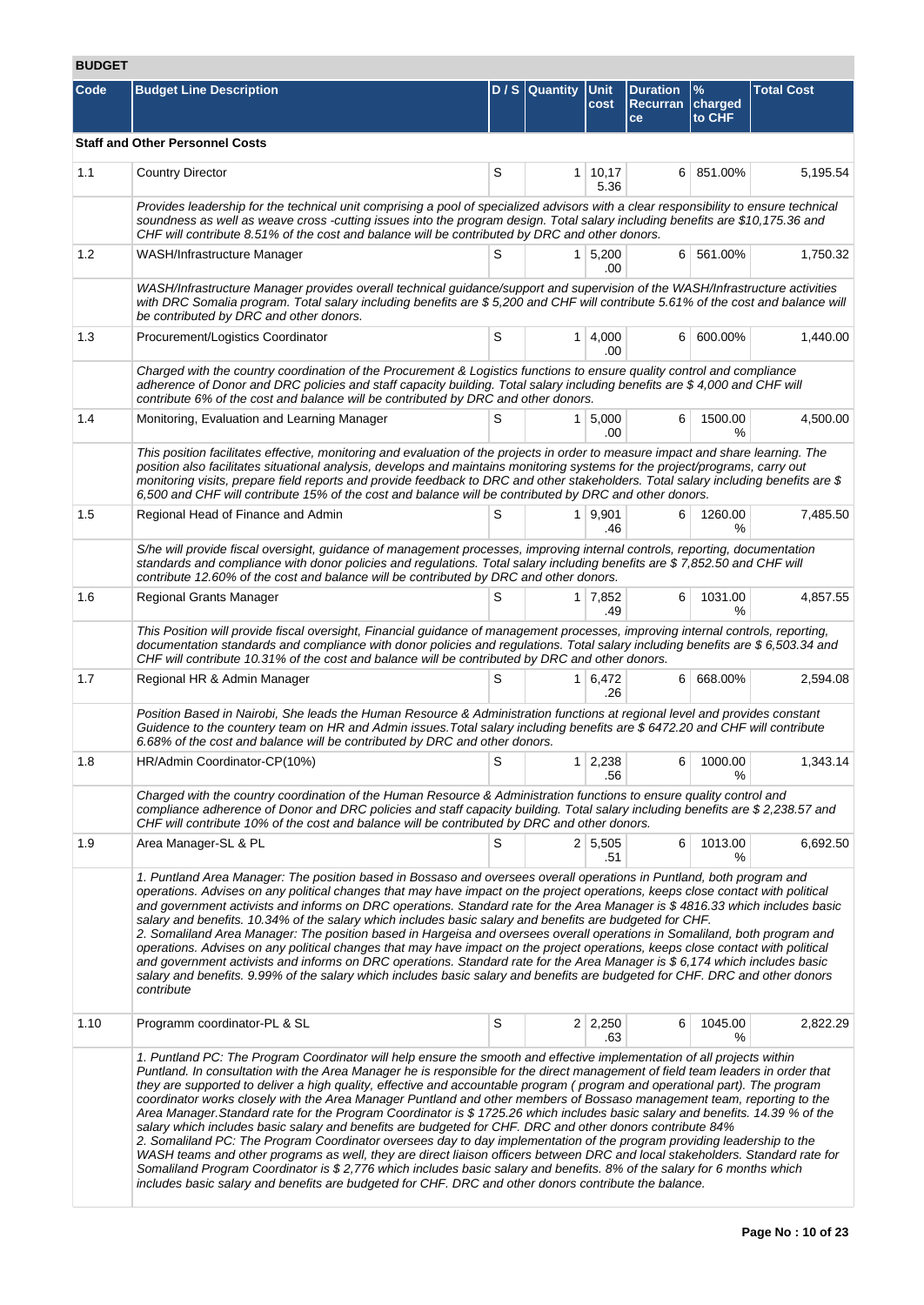| 1.11 | Procurement Officer-PL                                                                                                                                                                                                                                                                                                                                                                                                                                                                                                                                                                                                                                                                                                                                                                                                                                                                                                                                                                                                                                                                                                                                               | S |                | $1 \mid 1,219$<br>.31 | 6              | 2722.00<br>℅ | 1,991.38  |
|------|----------------------------------------------------------------------------------------------------------------------------------------------------------------------------------------------------------------------------------------------------------------------------------------------------------------------------------------------------------------------------------------------------------------------------------------------------------------------------------------------------------------------------------------------------------------------------------------------------------------------------------------------------------------------------------------------------------------------------------------------------------------------------------------------------------------------------------------------------------------------------------------------------------------------------------------------------------------------------------------------------------------------------------------------------------------------------------------------------------------------------------------------------------------------|---|----------------|-----------------------|----------------|--------------|-----------|
|      | The Procurement Officer is based in Bossaso and he responsible in ensuring the Procurement are functional and effective in<br>accordance with stipulated policy. He will handle all the procurement related work and arranging the logistics movement for the<br>project staff. Standard rate for procurement assistant is \$1219.31 which includes basic salary and benefits. 27.22 % of the salary<br>which includes basic salary and benefits are budgeted for CHF. DRC and other donors contribute remaining balance.                                                                                                                                                                                                                                                                                                                                                                                                                                                                                                                                                                                                                                            |   |                |                       |                |              |           |
| 1.12 | Admin HR Assistant-SL & Admin/HR Officer-PL                                                                                                                                                                                                                                                                                                                                                                                                                                                                                                                                                                                                                                                                                                                                                                                                                                                                                                                                                                                                                                                                                                                          | S |                | $2 \mid 1,032$<br>.12 |                | 6 791.00%    | 979.69    |
|      | 1. Admin HR Assistant: Somaliland Responsible for providing support in the various human resource functions, which include<br>recruitment, staffing, training and development as well as general administration for the SL offices. Stardard rate is \$863 and 5.02<br>% will be charged to CHF<br>2. Admin/HR Officer-PL: The Admin/HR Officer position is based Bossaso and facilitates various human resource functions,<br>which include recruitment, staffing, training and development as well as general administration for the Bossaso offices. Standard<br>rate for dmin/HR Officer is \$1201.3 which includes basic salary and benefits. 9.99% of the salary which includes basic salary and<br>benefits are budgeted for CHF. DRC and other donors contribute 90%                                                                                                                                                                                                                                                                                                                                                                                         |   |                |                       |                |              |           |
| 1.13 | Finance Officer - SL & PL                                                                                                                                                                                                                                                                                                                                                                                                                                                                                                                                                                                                                                                                                                                                                                                                                                                                                                                                                                                                                                                                                                                                            | S |                | 2   1,179<br>.70      | 6 <sup>1</sup> | 899.00%      | 1,272.66  |
|      | 1. Finance Officer –SL: Facilitates Field office cash flow management to the project; compiling disbursement records, preparing<br>monthly & quarterly financial reports etc. Standard rate for the Finance Officer is \$1,191 in which 8% will be charged to CHF.<br>2. Finance officer-PL: The finance officer is also based in in Bossaso and is responsible of verification of financial documents and<br>compliance issue, Make payments, recording of daily transactions and maintaining of Cash Books and Bank statements.<br>Standard rate forfinance officer is \$1168.4 which includes basic salary and benefits. 10% of the salary which includes basic<br>salary and benefits are budgeted for CHF. DRC and other donors contribute 90%                                                                                                                                                                                                                                                                                                                                                                                                                  |   |                |                       |                |              |           |
| 1.14 | WASH Coordinator-PL & Wash Officer- SL                                                                                                                                                                                                                                                                                                                                                                                                                                                                                                                                                                                                                                                                                                                                                                                                                                                                                                                                                                                                                                                                                                                               | S |                | $2 \mid 1,502$<br>.81 | 6              | 1665.00<br>% | 3,002.61  |
|      | 1. WASH Coordinator-PL: The WASH Coordinator facilitates technically WASH analysis of Puntland and overall guidance of the<br>program; ensure that water, sanitation, and hygiene project, programs, and awareness are implemented effectively,<br>professionally, and in accordance with the cluster and SPHERE standard. Standard rate for the WASH Coordinator is \$<br>1693.08which includes basic salary and benefits. CHF contributes 15% of the cost and balance will be contributed by DRC and<br>other donors.<br>2. Wash Officer- SL: The WASH Officer in Somaliland, S/he responsible project implementation at field level through daily<br>implementation, monitoring, beneficiary/other stakeholders mobilizations, participation of the cluster meeting, registration of the<br>beneficiaries, distribution of materials, monitoring of community hygiene promoters and preparing of field reports. Standard rate<br>for the WASH Officers is \$ 1,312.56 which includes basic salary and benefits. 18.8% of their salary for 6 months which includes<br>basic salary and benefits are budgeted for CHF. DRC and other donors contribute the balance. |   |                |                       |                |              |           |
| 1.15 | Field Engineer-SL                                                                                                                                                                                                                                                                                                                                                                                                                                                                                                                                                                                                                                                                                                                                                                                                                                                                                                                                                                                                                                                                                                                                                    | S | 1 <sup>1</sup> | 1,580<br>.00          | 6              | 1000.00<br>% | 948.00    |
|      | The Engineer is based in field and he is responsible for daily implementiton of the construction work to ensure the quility and<br>standards agreed with the contractors. He provides daily guidance of the contractors, Development of BOQs and Designs.<br>Standard rate for the DRC Field Engineer is \$ 1,580 which includes basic salary and benefits. 10% of engineer which includes<br>basic salary and benefits are budgeted for CHF. DRC and other donors contribute the balance 90%.                                                                                                                                                                                                                                                                                                                                                                                                                                                                                                                                                                                                                                                                       |   |                |                       |                |              |           |
| 1.16 | M&E Coordinator-SL                                                                                                                                                                                                                                                                                                                                                                                                                                                                                                                                                                                                                                                                                                                                                                                                                                                                                                                                                                                                                                                                                                                                                   | S |                | $1 \mid 1,580$<br>.00 | 6              | 1000.00<br>% | 948.00    |
|      | M&E coordinator role will be to monitoring all on the on-going projects continuously to ensure the project activities are conducted<br>as per the Log frame, conduct post activity M & E and ensure DRC/HAP accountability frame work is adhered. Standard rate for<br>ME coordinator is \$1,580 which includes basic salary and benefits (as per the Somalia labor law requirements) 10% of his is<br>budgeted under CHF for 6 months. DRC and other donors contribute the balance.                                                                                                                                                                                                                                                                                                                                                                                                                                                                                                                                                                                                                                                                                 |   |                |                       |                |              |           |
| 1.17 | Project Officer-PL & Team Leader-SL                                                                                                                                                                                                                                                                                                                                                                                                                                                                                                                                                                                                                                                                                                                                                                                                                                                                                                                                                                                                                                                                                                                                  | S |                | $2 \mid 1,604$<br>.36 | 6              | 2477.00<br>℅ | 4,768.80  |
|      | 1. Project Officer-PL: he project is based in Gardo where he supports the office operations in field, coordinates with the<br>government on the implementations of planed activities in Gardo and surrounding areas where DRC has ongoing activities, the<br>officer provides updates on the implementation progress. The officer has salary and benefits of 1315.73 USD.CHF contributes<br>20% of the cost and balance will be contributed by DRC and other donors.<br>2. Team Leader-SL: In charge of the field office. Responsible for the implementation and reporting of projects in the district. The<br>standard rate of Team leader is \$ 1893 and 28.8% will be charged to CHF                                                                                                                                                                                                                                                                                                                                                                                                                                                                              |   |                |                       |                |              |           |
| 1.18 | Finance Coordinator-CP                                                                                                                                                                                                                                                                                                                                                                                                                                                                                                                                                                                                                                                                                                                                                                                                                                                                                                                                                                                                                                                                                                                                               | S | 1              | 2,100<br>.00          | 6              | 1000.00<br>% | 1,260.00  |
|      | Charged with the country coordination of the Finance functions to ensure quality control and compliance adherence of Donor and<br>DRC policies and staff capacity building. Total salary including benefits are \$2,100 and CHF will contribute 10% of the cost and<br>balance will be contributed by DRC and other donors.                                                                                                                                                                                                                                                                                                                                                                                                                                                                                                                                                                                                                                                                                                                                                                                                                                          |   |                |                       |                |              |           |
| 1.19 | Finance Coordinator-PL                                                                                                                                                                                                                                                                                                                                                                                                                                                                                                                                                                                                                                                                                                                                                                                                                                                                                                                                                                                                                                                                                                                                               | S |                | $1 \mid 2,083$<br>.81 | 6              | 1000.00<br>% | 1,250.29  |
|      | The Finance coordinator is based in Bossaso and have overall coordination of the finance sector, which are include daily<br>monitoring of finance staff, review and singing of all payments, expenditures, trucking and monitoring of project budget status,<br>checking grant compliances and preparing all financial reports as required. Standard rate for the Finance Coord is \$2083.81<br>which includes basic salary and benefits. 10% of the salary which includes basic salary and benefits are budgeted for CHF. DRC<br>and other donors contribute 90%                                                                                                                                                                                                                                                                                                                                                                                                                                                                                                                                                                                                    |   |                |                       |                |              |           |
|      | <b>Section Total</b>                                                                                                                                                                                                                                                                                                                                                                                                                                                                                                                                                                                                                                                                                                                                                                                                                                                                                                                                                                                                                                                                                                                                                 |   |                |                       |                |              | 55,102.35 |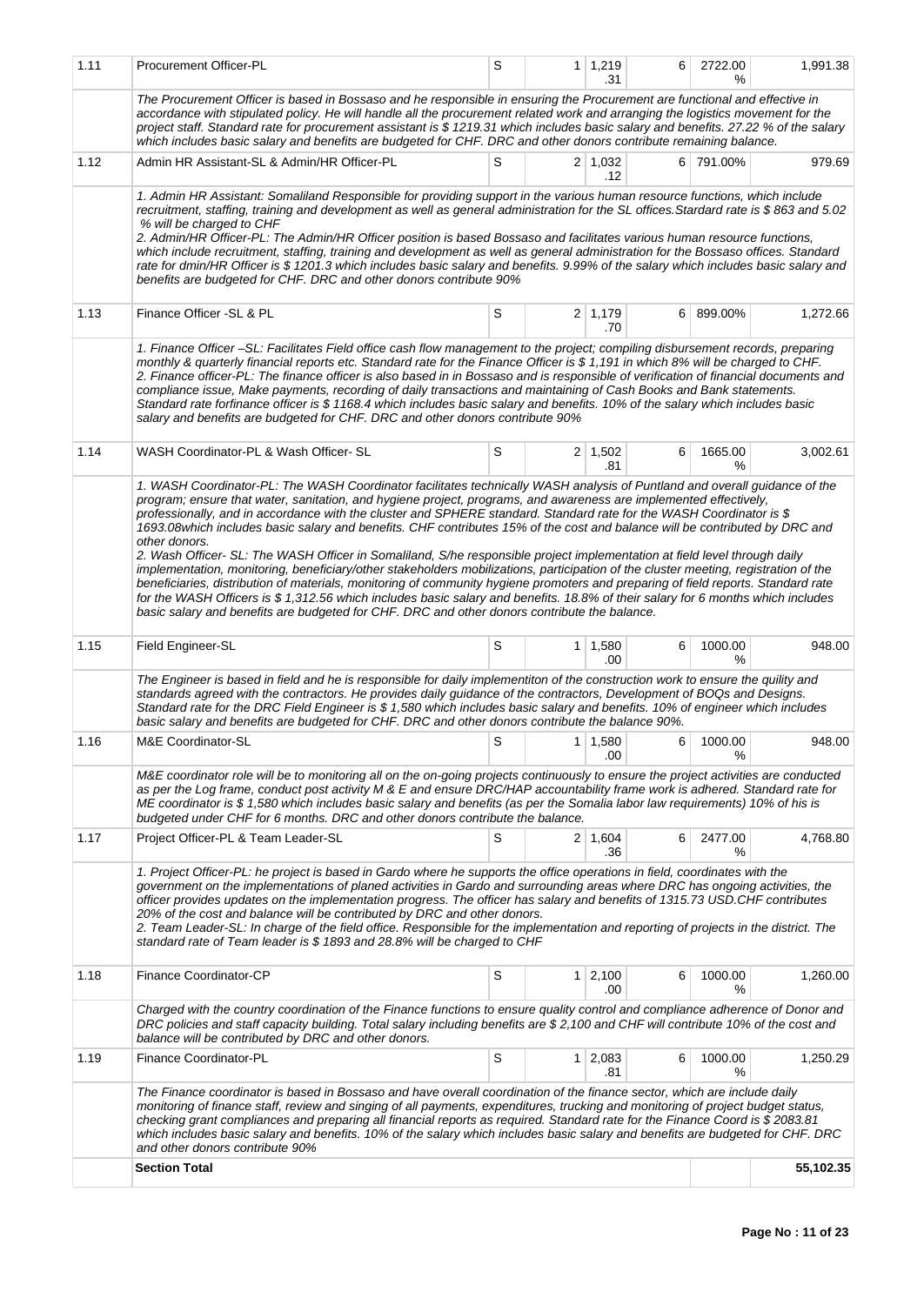|               | <b>Supplies, Commodities, Materials</b>                                                                                                                                                                                                                                                                                                                                                                                                                                                                                                   |     |                |                        |                |                             |            |
|---------------|-------------------------------------------------------------------------------------------------------------------------------------------------------------------------------------------------------------------------------------------------------------------------------------------------------------------------------------------------------------------------------------------------------------------------------------------------------------------------------------------------------------------------------------------|-----|----------------|------------------------|----------------|-----------------------------|------------|
| 2.1           | Rehabilitation of 4 Boreholes (3 PL & and 1 in SL)                                                                                                                                                                                                                                                                                                                                                                                                                                                                                        | D   |                | $1 \mid 63,05$<br>5.00 |                | 1 10000.00<br>℅             | 63,055.00  |
|               | Rehabilitation of 4 Boreholes i (4 PL & and 1 in SL). Boreholes will be benefited both Host and IDPs. The total cost for the for<br>boreholes \$63055.00 For detailed BOQ of each borehole see the BOQ annexed.                                                                                                                                                                                                                                                                                                                           |     |                |                        |                |                             |            |
| 2.2           | Water throught voucher 1000 HHs (4800) x 6 persons x 6 Lppd D<br>x 30 days- (400 SL & 400 PL)                                                                                                                                                                                                                                                                                                                                                                                                                                             |     | 1080000        | 0.05                   | 1 <sup>1</sup> | 10000.00<br>%               | 54,000.00  |
|               | A total of 1000 HHs will benefit 30 days water through voucher (500 in Each Location Puntland and Somaliland). The allocated<br>cost is 1000 HHs (6000 individuals) x 6lpp x 30 days x 0.05 USD per liter. The overall trucking intervention is 54000 USD. In<br>various target locations in Karkaar and Sanaag regions of Puntalnd. For detailed BOQ see the BOQ Works Column                                                                                                                                                            |     |                |                        |                |                             |            |
| 2.3           | Rehabilitation of 5 shallow wells in SL                                                                                                                                                                                                                                                                                                                                                                                                                                                                                                   | D   |                | $5 \mid 3,000$<br>.00  |                | 1   10000.00<br>%           | 15,000.00  |
|               | 5 Shallow wells will be rehabilitated through delasling, covering and construction of animal troughs. Each well will cost 3000 USD.<br>For detailed BOQ see the BOQ Works Column                                                                                                                                                                                                                                                                                                                                                          |     |                |                        |                |                             |            |
| 2.4           | Training of the community water Management 60 Persons (30 D<br>PL & 30 SL)                                                                                                                                                                                                                                                                                                                                                                                                                                                                |     |                | 2 2,000<br>.00         |                | 1 10000.00<br>$\frac{9}{6}$ | 4,000.00   |
|               | Training of the water management committee, government water concerned Bodies and Village Elders on operation and<br>maintenance/DRR/HHWT and chlorination (30 In PL and 30 in SL): 60 persons @ 3 days. The Total estimated cost will be \$<br>4000; this will be used for training materials, refreshment, facilitator cost, , DSA of the trainees, staionery and photo-coping of the<br>training handouts (water management and safety manual, DRR policy and training handouts). For detail breakdown please see<br>the BOQ attached. |     |                |                        |                |                             |            |
| 2.5           | Community Hygiene Promoters incentives- 4 Persons (2 SL &<br>2 PL)                                                                                                                                                                                                                                                                                                                                                                                                                                                                        | I D | $\overline{4}$ | 200.0<br>0             |                | 4 10000.00<br>%             | 3,200.00   |
|               | Community hygiene promoter's incentives: 4 CHPs will be recruited from the target communities (20 In PL and 20 in SL) to<br>undertake the hygiene promotion exercise for 4 Months period. The will be 200 USD per person per month. For detail breakdown<br>please see the BOQ attached                                                                                                                                                                                                                                                   |     |                |                        |                |                             |            |
| 2.6           | Government/Joint Monitoring of activities                                                                                                                                                                                                                                                                                                                                                                                                                                                                                                 | D   |                | $2 \mid 2,000$<br>.00  |                | 1 10000.00<br>$\%$          | 4,000.00   |
|               | Government/Joint Monitoring of activities. To ensure the transparency, accountability and government role of the project, DRC<br>will invite the concerned line ministries to participate the community identification stage, as well the government will undertake<br>independent monitoring after project completion. The allocated cost is \$4000 USD the cost will be used government officials<br>DSA, Accommodation and their transportation. For detail breakdown please see the BOQ attached.                                     |     |                |                        |                |                             |            |
| 2.7           | Water testing and water treatment cost                                                                                                                                                                                                                                                                                                                                                                                                                                                                                                    | D   |                | $2 \mid 2,500$<br>.00. |                | 1 10000.00<br>$\frac{9}{6}$ | 5,000.00   |
|               | This cost included the technicians of the water quility monitoring and vehicle hire for the technicians. DRC will coordinate this<br>activity with water ministeriesin Somaliland and Puntland. Allocated cost 2500 USD Per location. In Total 5000 USD.                                                                                                                                                                                                                                                                                  |     |                |                        |                |                             |            |
| 2.8           | Visibility Information boards and SMS feed back system                                                                                                                                                                                                                                                                                                                                                                                                                                                                                    | D   |                | $2 \mid 1,020$<br>.00  |                | 1 10000.00<br>℅             | 2,040.00   |
|               | Visibility Information boards and SMS beneficiary feedback for accountable programming: \$2040 has been allocated to ensure<br>that appropriate visibility of the donor and DRC is made during programming. The funds will also be used for Billboards, banners,<br>complaints and feedback mechanism which will encourage beneficiaries to provide feedback that will facilitate improved<br>programming.                                                                                                                                |     |                |                        |                |                             |            |
| 2.9           | Vehicle rental inclusive of fuel-Dedicated for this action (1 SL<br>& 1 PL)                                                                                                                                                                                                                                                                                                                                                                                                                                                               | D   |                | $6 \mid 1,800$<br>.00  |                | 2 10000.00<br>℅             | 21,600.00  |
|               | Two dedicacted vehicles will be hire in the field for the use of the daily implementation of the activities. (1 SL & 1 PL). Monthly<br>average cost for the vehicles is 1800 USD including the fuel.                                                                                                                                                                                                                                                                                                                                      |     |                |                        |                |                             |            |
| 2.10          | Hygiene promotions/kit                                                                                                                                                                                                                                                                                                                                                                                                                                                                                                                    | D   |                | 1000 18.00             |                | 1 10000.00<br>$\frac{9}{6}$ | 18,000.00  |
|               | The Cost include the procurment of the hygiene kit, Distribution and transporation to field. Each kits is estimated 20 USD. A total<br>of 1000 HHs will be targeted for hygiene kits @ 18 USD. 18000 USD in Total                                                                                                                                                                                                                                                                                                                         |     |                |                        |                |                             |            |
| 2.11          | Voucher Printing                                                                                                                                                                                                                                                                                                                                                                                                                                                                                                                          | D   | 1000           | 2.00                   | 1 <sup>1</sup> | 10000.00<br>℅               | 2,000.00   |
|               | Voucher for water voucher beneficairies. To avoid duplicates and worng distribution each beneficiary will given ID Card with his<br>intitelment of water. A total of 1000 HHs will be targeted for water voucher @ 2 USD. 2000 USD in Total                                                                                                                                                                                                                                                                                               |     |                |                        |                |                             |            |
| 2.12          | <b>Community Mobilization</b>                                                                                                                                                                                                                                                                                                                                                                                                                                                                                                             | D   |                | $2 \mid 1,000$<br>.00  |                | 1 10000.00<br>$\%$          | 2,000.00   |
|               | This cost included the beneficaries mobilision refreshment, mini bus for collection of community leaders and other associated<br>cost during mobilizition. 2000 USD has been set for Community mobilizition.                                                                                                                                                                                                                                                                                                                              |     |                |                        |                |                             |            |
| 2.13          | Post Distribution of the water voucher                                                                                                                                                                                                                                                                                                                                                                                                                                                                                                    | D   |                | $2 \mid 1,000$<br>.00. |                | 1 10000.00<br>%             | 2,000.00   |
|               | To assess the affectiveness and distribution of water. DRC will carry out post distribution exercise after the water trucking is<br>completed. 2000 USD which comprises the enumerators for data collection and recording plus statationeies has been set for line                                                                                                                                                                                                                                                                        |     |                |                        |                |                             |            |
|               | <b>Section Total</b>                                                                                                                                                                                                                                                                                                                                                                                                                                                                                                                      |     |                |                        |                |                             | 195,895.00 |
| <b>Travel</b> |                                                                                                                                                                                                                                                                                                                                                                                                                                                                                                                                           |     |                |                        |                |                             |            |
| 5.1           | Travel cost for staff working on the emergncy-PL                                                                                                                                                                                                                                                                                                                                                                                                                                                                                          | S   | 1 <sup>1</sup> | 7,550<br>.00           | 1              | 5000.00<br>$\%$             | 3,775.00   |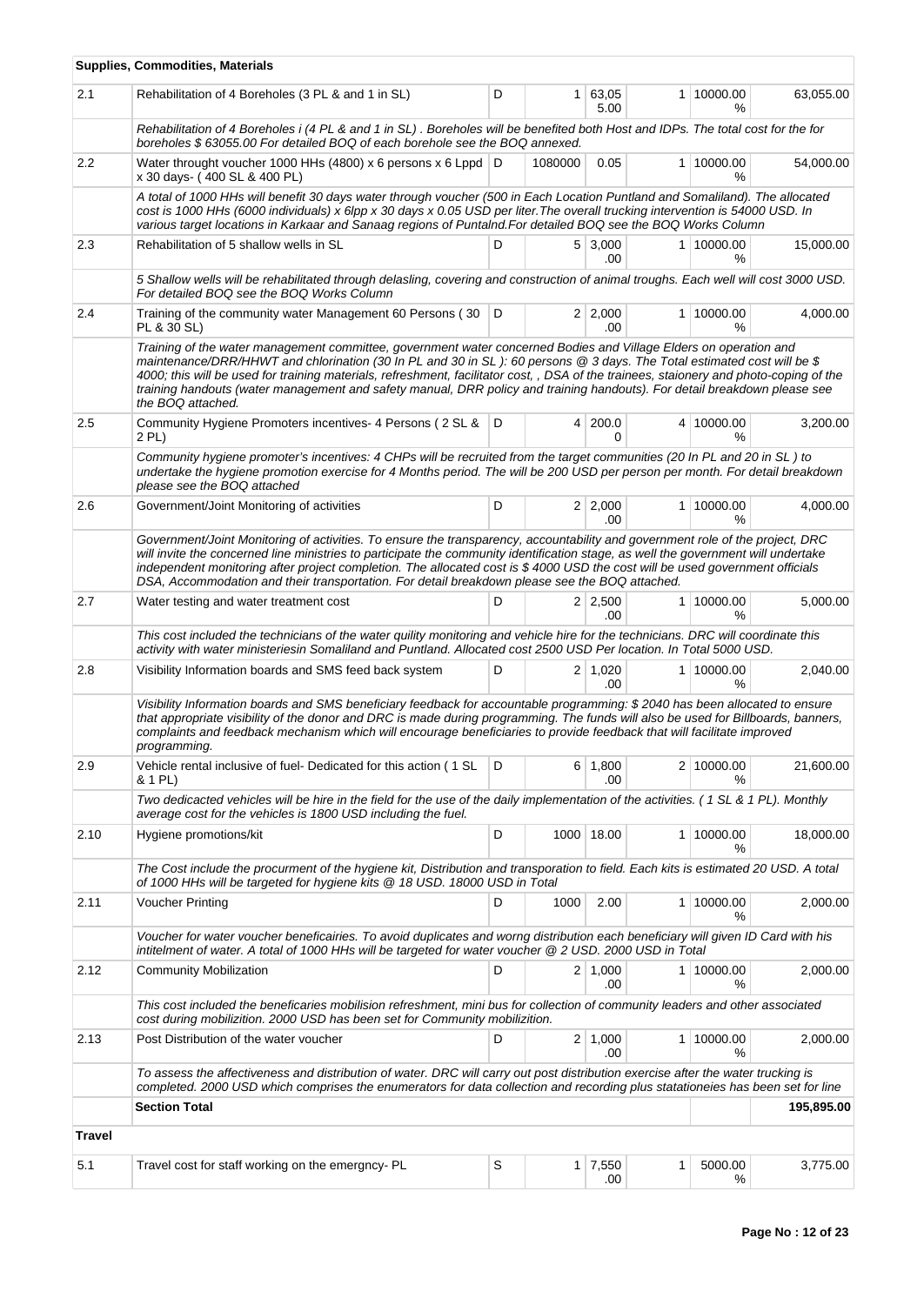|                   | The Proposed cost will be used for technical staff during project monitoring trips who are not based in the project targeted<br>location and National Project staff and during field visit out of their duty satations . DRC doesn't pays any DSA or accommodation<br>for staff in his/her duty station. \$3775 has been set for the travel related costs. For detailed breakdown please see the BOQ<br>attached. |   |                  |                        |              |                             |            |
|-------------------|-------------------------------------------------------------------------------------------------------------------------------------------------------------------------------------------------------------------------------------------------------------------------------------------------------------------------------------------------------------------------------------------------------------------|---|------------------|------------------------|--------------|-----------------------------|------------|
| 5.2               | Travel cost for staff- SL                                                                                                                                                                                                                                                                                                                                                                                         | S |                  | 1 6,100<br>.00         | $\mathbf{1}$ | 5000.00<br>$\frac{9}{6}$    | 3,050.00   |
|                   | The Proposed cost will be used for technical staff during project monitoring trips who are not based in the project targeted<br>location and National Project staff and during field visit out of their duty satations . DRC doesn't pays any DSA or accommodation<br>for staff in his/her duty station. \$3050 has been set for the travel related costs. For detailed breakdown please see the BOQ<br>attached. |   |                  |                        |              |                             |            |
|                   | <b>Section Total</b>                                                                                                                                                                                                                                                                                                                                                                                              |   |                  |                        |              |                             | 6,825.00   |
|                   | <b>General Operating and Other Direct Costs</b>                                                                                                                                                                                                                                                                                                                                                                   |   |                  |                        |              |                             |            |
| 7.1               | Utilities (PI & SL)                                                                                                                                                                                                                                                                                                                                                                                               | S | 1 <sup>1</sup>   | 6,167<br>.00           | 6            | 895.00%                     | 3,311.68   |
|                   | Average cost for Monthly water consumptio for SL and PL is 6167 USD. 8.95 % of the Monthly Electricity usage is charged to<br>CHF. Balance contributed by other Donors.                                                                                                                                                                                                                                           |   |                  |                        |              |                             |            |
| 7.2               | Communication costs--(PI &SL)                                                                                                                                                                                                                                                                                                                                                                                     | S |                  | $1 \mid 5,450$<br>.00. |              | 6 900.00%                   | 2,943.00   |
|                   | This will be contribution of internet, scratch cards and post paid call charges, as per DRC communication policy to the staff<br>involved in the project implementation. The total cost per month is \$5450% of this cost is charged to CHF 09% of the total<br>communication cost will be charged to CHF. Remaining Balance will be covered by DRC and Other Donors.                                             |   |                  |                        |              |                             |            |
| 7.3               | Bank charges-SL & PL                                                                                                                                                                                                                                                                                                                                                                                              | S |                  | $0.02$ 276,7<br>10.12  |              | 1 10000.00<br>$\frac{9}{6}$ | 5,534.20   |
|                   | The bank cost includes of charges of money transfers From head guarters in Denmark to Hargaisa and from Hargaisa to the field<br>locations.                                                                                                                                                                                                                                                                       |   |                  |                        |              |                             |            |
|                   | <b>Section Total</b>                                                                                                                                                                                                                                                                                                                                                                                              |   |                  |                        |              |                             | 11,788.88  |
| <b>SubTotal</b>   |                                                                                                                                                                                                                                                                                                                                                                                                                   |   | 1,082,05<br>7.02 |                        |              |                             | 269,611.23 |
| Direct            |                                                                                                                                                                                                                                                                                                                                                                                                                   |   |                  |                        |              |                             | 195,895.00 |
| Support           |                                                                                                                                                                                                                                                                                                                                                                                                                   |   |                  |                        |              |                             | 73,716.23  |
| <b>PSC Cost</b>   |                                                                                                                                                                                                                                                                                                                                                                                                                   |   |                  |                        |              |                             |            |
|                   | <b>PSC Cost Percent</b>                                                                                                                                                                                                                                                                                                                                                                                           |   |                  |                        |              |                             | 7%         |
| <b>PSC Amount</b> |                                                                                                                                                                                                                                                                                                                                                                                                                   |   |                  |                        |              |                             | 17,632.57  |
| <b>Total Cost</b> |                                                                                                                                                                                                                                                                                                                                                                                                                   |   |                  |                        |              |                             | 287,243.80 |
|                   | <b>Grand Total CHF Cost</b>                                                                                                                                                                                                                                                                                                                                                                                       |   |                  |                        |              |                             | 287,243.80 |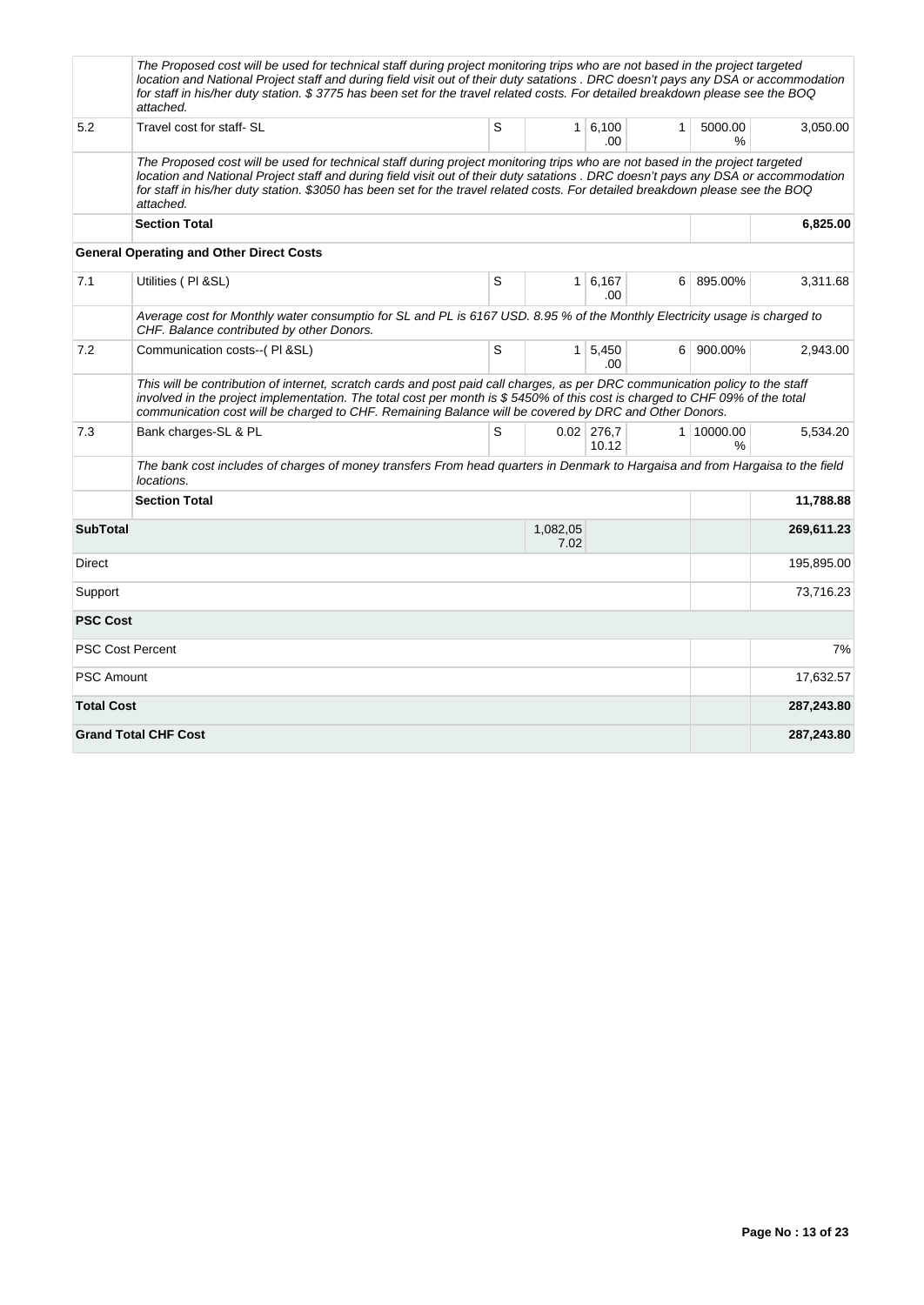# **Project Locations**

| <b>Location</b>            | <b>Estimated</b><br>percentage<br>of budget<br>for each<br><b>location</b> |     | <b>Estimated number of beneficiaries</b> | for each location |               |              | <b>Activity Name</b>                                                                                                                                                                                                                                                                                                                                                                                                                                                                                                                                                                                                                                                                                                                                                                                                                                                                                                                                                                                                                                                                                                                                                                                                                                                                                                                                                                                                                                                                                                                                                                                                                                                                                                                                                                                                                                                                                                                                                                                                                                                                                                                                                                                                                                                                                                                                                                                                                                                                                                                                                                                                                                                                                                                                                                                                                                                                                                                                                                                                                                                                                                                                                                                                  |  |
|----------------------------|----------------------------------------------------------------------------|-----|------------------------------------------|-------------------|---------------|--------------|-----------------------------------------------------------------------------------------------------------------------------------------------------------------------------------------------------------------------------------------------------------------------------------------------------------------------------------------------------------------------------------------------------------------------------------------------------------------------------------------------------------------------------------------------------------------------------------------------------------------------------------------------------------------------------------------------------------------------------------------------------------------------------------------------------------------------------------------------------------------------------------------------------------------------------------------------------------------------------------------------------------------------------------------------------------------------------------------------------------------------------------------------------------------------------------------------------------------------------------------------------------------------------------------------------------------------------------------------------------------------------------------------------------------------------------------------------------------------------------------------------------------------------------------------------------------------------------------------------------------------------------------------------------------------------------------------------------------------------------------------------------------------------------------------------------------------------------------------------------------------------------------------------------------------------------------------------------------------------------------------------------------------------------------------------------------------------------------------------------------------------------------------------------------------------------------------------------------------------------------------------------------------------------------------------------------------------------------------------------------------------------------------------------------------------------------------------------------------------------------------------------------------------------------------------------------------------------------------------------------------------------------------------------------------------------------------------------------------------------------------------------------------------------------------------------------------------------------------------------------------------------------------------------------------------------------------------------------------------------------------------------------------------------------------------------------------------------------------------------------------------------------------------------------------------------------------------------------------|--|
|                            |                                                                            | Men | Women                                    | <b>Boys</b>       | Girls $\vert$ | <b>Total</b> |                                                                                                                                                                                                                                                                                                                                                                                                                                                                                                                                                                                                                                                                                                                                                                                                                                                                                                                                                                                                                                                                                                                                                                                                                                                                                                                                                                                                                                                                                                                                                                                                                                                                                                                                                                                                                                                                                                                                                                                                                                                                                                                                                                                                                                                                                                                                                                                                                                                                                                                                                                                                                                                                                                                                                                                                                                                                                                                                                                                                                                                                                                                                                                                                                       |  |
| Bari -> Qardho -> Adisoone | 12                                                                         | 399 | 506                                      | 486               |               |              | 619 2,010 Activity 1.1.1 : Supply of 6 lppd of safe water<br>through water voucher for Work modality to<br>ensure that intervention (Vouchers) supports<br>improvement of existing water structures<br>(Berkeds, water catchments, springs), DRC will<br>provide 1 Month water voucher for the most<br>affected vulnerable women, girls, boys& men in<br>the drought affected areas with no water access<br>in Puntland (PL) and Somaliland, targeting 1000<br>HHs (500 HHS in Puntland and 500 HHs<br>Somaliland) comprised of 6000 persons (women<br>1485, Men 1215, Girls 1848 and 1425<br>boys) by providing 6 liters per person per day of<br>chlorinated $(0.2 - 0.5$ mg/l FRC) as per the<br>drought standard ). voucher beneficiaries will be<br>engaged in desilting, cleaning and improve 10<br>berkeds, water catchments, springs 5 in Puntland<br>5 in Somaliland.<br>Activity 1.1.2 : Conduct hygiene promotion<br>sessions targeting 1000 HHs (500 HHS in<br>Puntland and 500 HHs Somaliland) comprised of<br>6000 persons (women 1485, Men 1215, Girls<br>1848 and 1425<br>boys). The training approach will be gender<br>sensitive. Women& girl will participate in<br>separate sessions. Experienced community<br>hygiene promoters will be selected from the<br>target areas. DRC shall train the community<br>hygiene promoters on hygiene promotion<br>(PHAST & CHAS methodology). They will be<br>based in the field to undertake both community<br>trainings and hygiene promotion campaigns. To<br>ensure gender balance and respect cultural<br>issues, 50% of the CHPs will be women. IEC<br>materials will be developed in consultation with<br>the communities to avoid cultural barriers and will<br>be distributed among the targeted community<br>during training. Some of the IECs materials will<br>be posted on visible places in the community.<br>Accountability banners and visibility boards will<br>also be developed and displayed.<br>Activity 1.1.3 : Procurement and distribution of<br>standard hygiene kits composed of Laundry/<br>hand washing soap (240 gram), body soap 85<br>gram, household water storages containers/jerry<br>cans (20litre), aqua tabs (270 Pcs/ per HH) and<br>Sanitary pad for women will be distributed to the<br>1000 HHs (500 HHS in Puntland and 500 HHs<br>Somaliland) comprised of 6000 persons (women<br>1485, Men 1215, Girls 1848 and 1425 boys). The<br>training approach will be gender sensitive<br>prioritizing the most vulnerable female-headed&<br>PWD HH. DRC will ensure that the hygiene kits<br>are culturally appropriate and acceptable.<br>Activity 2.1.3 : Water treatment by chlorination:<br>DRC shall threat all rehabilitated water sources<br>and other other potential wells in the target areas<br>upon completion of the rehabilitation through<br>shock chlorination at sources level and<br>distribution of purification tablets at household<br>level, this will ensure the safety of the water from<br>source to mouth. DRC will also ensure the<br>chlorination status of all rehabilitated sources is<br>with in WHO standard (standard 0.5 mg/L). The<br>chlorination will be done in collaboration with |  |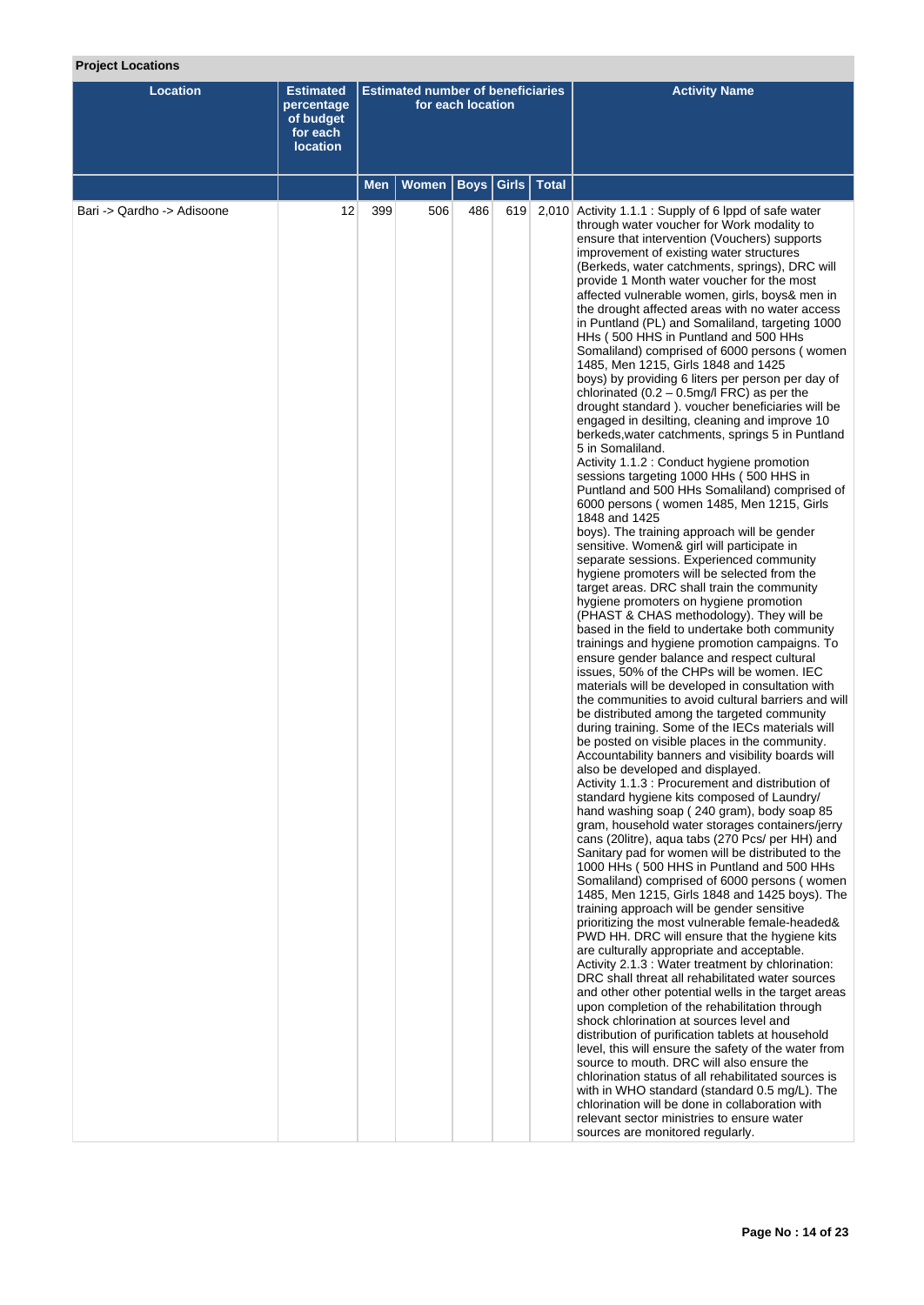| Bari -> Qardho -> Qardho/Kubo | 8 | 990 |  |  |  |  | 1,262 1,183 1,569 5,004 Activity 2.1.1 : Rehabilitation of 5 shallow wells<br>and 4 strategic boreholes. The shallow wells and<br>1 borehole rehabilitation will be done in<br>Somaliland and 3 boreholes in Puntland. The<br>total target for water sources rehabilitation are<br>3671 HHs (1169 HHs in Somaliland and 1832<br>HHs in Puntland with 22026 individuals of which<br>5030 are women, 3787 men, 7529 girls and 5680<br>boys.<br>Activity 2.1.2 : Training of WMCs: DRC to ensure<br>the maintenance of the rehabilitated water<br>sources, 8 persons will be trained per water<br>sources totaling to 60 persons (30 Somaliland &<br>30 in Puntland) will be trained on<br>operation/maintenance of the water facilities,<br>basic chlorination skills, DRR and household<br>water treatment. People will be selected from<br>village committees, borehole owners,<br>government concerned bodies and water<br>sources operators.<br>Activity 2.1.3 : Water treatment by chlorination:<br>DRC shall threat all rehabilitated water sources<br>and other other potential wells in the target areas<br>upon completion of the rehabilitation through<br>shock chlorination at sources level and<br>distribution of purification tablets at household<br>level, this will ensure the safety of the water from<br>source to mouth. DRC will also ensure the<br>chlorination status of all rehabilitated sources is<br>with in WHO standard (standard 0.5 mg/L). The<br>chlorination will be done in collaboration with<br>relevant sector ministries to ensure water<br>sources are monitored regularly. |
|-------------------------------|---|-----|--|--|--|--|-------------------------------------------------------------------------------------------------------------------------------------------------------------------------------------------------------------------------------------------------------------------------------------------------------------------------------------------------------------------------------------------------------------------------------------------------------------------------------------------------------------------------------------------------------------------------------------------------------------------------------------------------------------------------------------------------------------------------------------------------------------------------------------------------------------------------------------------------------------------------------------------------------------------------------------------------------------------------------------------------------------------------------------------------------------------------------------------------------------------------------------------------------------------------------------------------------------------------------------------------------------------------------------------------------------------------------------------------------------------------------------------------------------------------------------------------------------------------------------------------------------------------------------------------------------------------------------------------------------------|
|-------------------------------|---|-----|--|--|--|--|-------------------------------------------------------------------------------------------------------------------------------------------------------------------------------------------------------------------------------------------------------------------------------------------------------------------------------------------------------------------------------------------------------------------------------------------------------------------------------------------------------------------------------------------------------------------------------------------------------------------------------------------------------------------------------------------------------------------------------------------------------------------------------------------------------------------------------------------------------------------------------------------------------------------------------------------------------------------------------------------------------------------------------------------------------------------------------------------------------------------------------------------------------------------------------------------------------------------------------------------------------------------------------------------------------------------------------------------------------------------------------------------------------------------------------------------------------------------------------------------------------------------------------------------------------------------------------------------------------------------|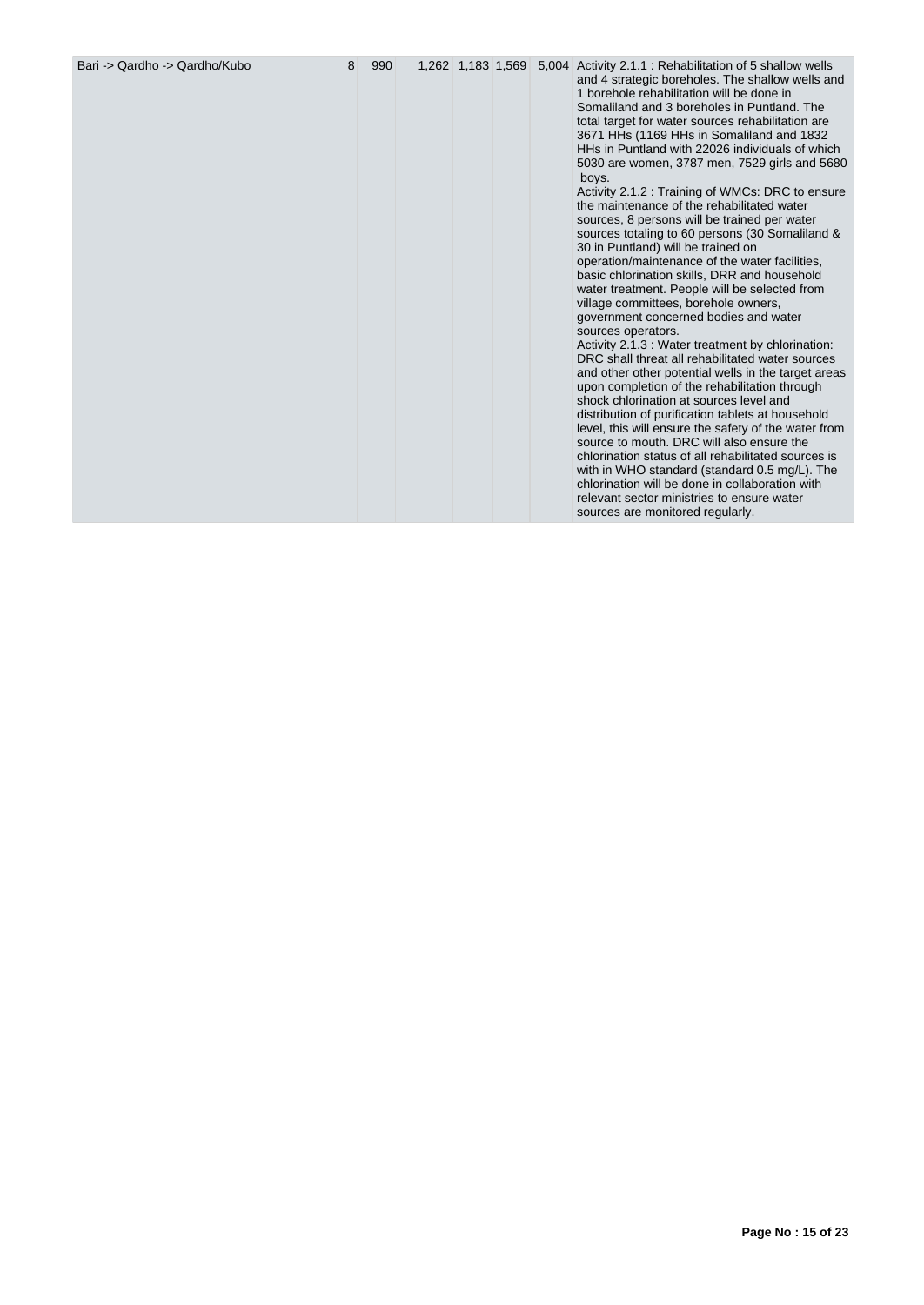| Bari -> Qardho -> Yakayake | 9 | 237 | 302 | 292 | 369 | 1,200 Activity 1.1.1 : Supply of 6 lppd of safe water                                                             |
|----------------------------|---|-----|-----|-----|-----|-------------------------------------------------------------------------------------------------------------------|
|                            |   |     |     |     |     | through water voucher for Work modality to                                                                        |
|                            |   |     |     |     |     | ensure that intervention (Vouchers) supports<br>improvement of existing water structures                          |
|                            |   |     |     |     |     | (Berkeds, water catchments, springs), DRC will                                                                    |
|                            |   |     |     |     |     | provide 1 Month water voucher for the most                                                                        |
|                            |   |     |     |     |     | affected vulnerable women, girls, boys& men in                                                                    |
|                            |   |     |     |     |     | the drought affected areas with no water access<br>in Puntland (PL) and Somaliland, targeting 1000                |
|                            |   |     |     |     |     | HHs (500 HHS in Puntland and 500 HHs                                                                              |
|                            |   |     |     |     |     | Somaliland) comprised of 6000 persons (women                                                                      |
|                            |   |     |     |     |     | 1485, Men 1215, Girls 1848 and 1425                                                                               |
|                            |   |     |     |     |     | boys) by providing 6 liters per person per day of<br>chlorinated $(0.2 - 0.5 \text{mg/l} \text{ FRC})$ as per the |
|                            |   |     |     |     |     | drought standard). voucher beneficiaries will be                                                                  |
|                            |   |     |     |     |     | engaged in desilting, cleaning and improve 10                                                                     |
|                            |   |     |     |     |     | berkeds, water catchments, springs 5 in Puntland                                                                  |
|                            |   |     |     |     |     | 5 in Somaliland.<br>Activity 1.1.2 : Conduct hygiene promotion                                                    |
|                            |   |     |     |     |     | sessions targeting 1000 HHs (500 HHS in                                                                           |
|                            |   |     |     |     |     | Puntland and 500 HHs Somaliland) comprised of                                                                     |
|                            |   |     |     |     |     | 6000 persons (women 1485, Men 1215, Girls                                                                         |
|                            |   |     |     |     |     | 1848 and 1425<br>boys). The training approach will be gender                                                      |
|                            |   |     |     |     |     | sensitive. Women& girl will participate in                                                                        |
|                            |   |     |     |     |     | separate sessions. Experienced community                                                                          |
|                            |   |     |     |     |     | hygiene promoters will be selected from the                                                                       |
|                            |   |     |     |     |     | target areas. DRC shall train the community<br>hygiene promoters on hygiene promotion                             |
|                            |   |     |     |     |     | (PHAST & CHAS methodology). They will be                                                                          |
|                            |   |     |     |     |     | based in the field to undertake both community                                                                    |
|                            |   |     |     |     |     | trainings and hygiene promotion campaigns. To<br>ensure gender balance and respect cultural                       |
|                            |   |     |     |     |     | issues, 50% of the CHPs will be women. IEC                                                                        |
|                            |   |     |     |     |     | materials will be developed in consultation with                                                                  |
|                            |   |     |     |     |     | the communities to avoid cultural barriers and will                                                               |
|                            |   |     |     |     |     | be distributed among the targeted community<br>during training. Some of the IECs materials will                   |
|                            |   |     |     |     |     | be posted on visible places in the community.                                                                     |
|                            |   |     |     |     |     | Accountability banners and visibility boards will                                                                 |
|                            |   |     |     |     |     | also be developed and displayed.<br>Activity 1.1.3 : Procurement and distribution of                              |
|                            |   |     |     |     |     | standard hygiene kits composed of Laundry/                                                                        |
|                            |   |     |     |     |     | hand washing soap (240 gram), body soap 85                                                                        |
|                            |   |     |     |     |     | gram, household water storages containers/jerry<br>cans (20litre), aqua tabs (270 Pcs/ per HH) and                |
|                            |   |     |     |     |     | Sanitary pad for women will be distributed to the                                                                 |
|                            |   |     |     |     |     | 1000 HHs (500 HHS in Puntland and 500 HHs                                                                         |
|                            |   |     |     |     |     | Somaliland) comprised of 6000 persons (women                                                                      |
|                            |   |     |     |     |     | 1485, Men 1215, Girls 1848 and 1425 boys). The<br>training approach will be gender sensitive                      |
|                            |   |     |     |     |     | prioritizing the most vulnerable female-headed&                                                                   |
|                            |   |     |     |     |     | PWD HH. DRC will ensure that the hygiene kits                                                                     |
|                            |   |     |     |     |     | are culturally appropriate and acceptable.<br>Activity 2.1.3 : Water treatment by chlorination:                   |
|                            |   |     |     |     |     | DRC shall threat all rehabilitated water sources                                                                  |
|                            |   |     |     |     |     | and other other potential wells in the target areas                                                               |
|                            |   |     |     |     |     | upon completion of the rehabilitation through                                                                     |
|                            |   |     |     |     |     | shock chlorination at sources level and<br>distribution of purification tablets at household                      |
|                            |   |     |     |     |     | level, this will ensure the safety of the water from                                                              |
|                            |   |     |     |     |     | source to mouth. DRC will also ensure the                                                                         |
|                            |   |     |     |     |     | chlorination status of all rehabilitated sources is<br>with in WHO standard (standard 0.5 mg/L). The              |
|                            |   |     |     |     |     | chlorination will be done in collaboration with                                                                   |
|                            |   |     |     |     |     | relevant sector ministries to ensure water                                                                        |
|                            |   |     |     |     |     | sources are monitored regularly.                                                                                  |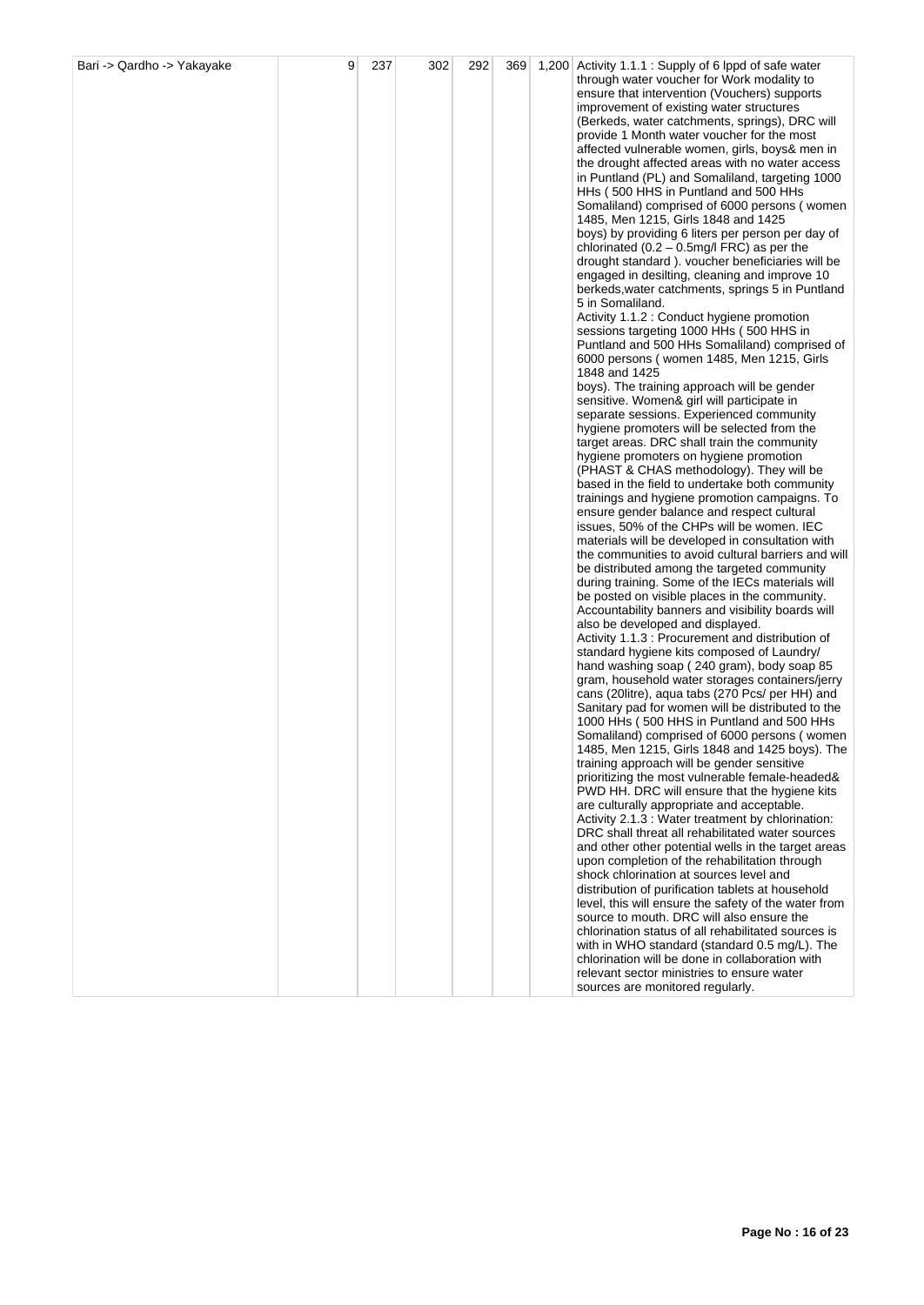| Sanaag -> Ceerigaabo -><br>Hadaaftimo | 8  | 990 |                   |  | 1,262 1,183 1,569 5,004 Activity 2.1.1 : Rehabilitation of 5 shallow wells<br>and 4 strategic boreholes. The shallow wells and<br>1 borehole rehabilitation will be done in<br>Somaliland and 3 boreholes in Puntland. The<br>total target for water sources rehabilitation are<br>3671 HHs (1169 HHs in Somaliland and 1832<br>HHs in Puntland with 22026 individuals of which<br>5030 are women, 3787 men, 7529 girls and 5680<br>boys.<br>Activity 2.1.2 : Training of WMCs: DRC to ensure<br>the maintenance of the rehabilitated water<br>sources, 8 persons will be trained per water<br>sources totaling to 60 persons (30 Somaliland &<br>30 in Puntland) will be trained on<br>operation/maintenance of the water facilities,<br>basic chlorination skills, DRR and household<br>water treatment. People will be selected from<br>village committees, borehole owners,<br>government concerned bodies and water<br>sources operators.<br>Activity 2.1.3 : Water treatment by chlorination:<br>DRC shall threat all rehabilitated water sources<br>and other other potential wells in the target areas<br>upon completion of the rehabilitation through<br>shock chlorination at sources level and<br>distribution of purification tablets at household<br>level, this will ensure the safety of the water from<br>source to mouth. DRC will also ensure the<br>chlorination status of all rehabilitated sources is<br>with in WHO standard (standard 0.5 mg/L). The<br>chlorination will be done in collaboration with<br>relevant sector ministries to ensure water<br>sources are monitored regularly. |
|---------------------------------------|----|-----|-------------------|--|-------------------------------------------------------------------------------------------------------------------------------------------------------------------------------------------------------------------------------------------------------------------------------------------------------------------------------------------------------------------------------------------------------------------------------------------------------------------------------------------------------------------------------------------------------------------------------------------------------------------------------------------------------------------------------------------------------------------------------------------------------------------------------------------------------------------------------------------------------------------------------------------------------------------------------------------------------------------------------------------------------------------------------------------------------------------------------------------------------------------------------------------------------------------------------------------------------------------------------------------------------------------------------------------------------------------------------------------------------------------------------------------------------------------------------------------------------------------------------------------------------------------------------------------------------------------------------------------------------------------|
| Sanaag -> Laasqoray -> Buraan         | 12 | 990 | 1,262 1,183 1,569 |  | 5,004 Activity 2.1.1 : Rehabilitation of 5 shallow wells<br>and 4 strategic boreholes. The shallow wells and<br>1 borehole rehabilitation will be done in<br>Somaliland and 3 boreholes in Puntland. The<br>total target for water sources rehabilitation are<br>3671 HHs (1169 HHs in Somaliland and 1832<br>HHs in Puntland with 22026 individuals of which<br>5030 are women, 3787 men, 7529 girls and 5680<br>boys.<br>Activity 2.1.2 : Training of WMCs: DRC to ensure<br>the maintenance of the rehabilitated water<br>sources, 8 persons will be trained per water<br>sources totaling to 60 persons (30 Somaliland &<br>30 in Puntland) will be trained on<br>operation/maintenance of the water facilities,<br>basic chlorination skills, DRR and household<br>water treatment. People will be selected from<br>village committees, borehole owners,<br>government concerned bodies and water<br>sources operators.<br>Activity 2.1.3 : Water treatment by chlorination:<br>DRC shall threat all rehabilitated water sources<br>and other other potential wells in the target areas<br>upon completion of the rehabilitation through<br>shock chlorination at sources level and<br>distribution of purification tablets at household<br>level, this will ensure the safety of the water from<br>source to mouth. DRC will also ensure the<br>chlorination status of all rehabilitated sources is<br>with in WHO standard (standard 0.5 mg/L). The<br>chlorination will be done in collaboration with<br>relevant sector ministries to ensure water<br>sources are monitored regularly.                   |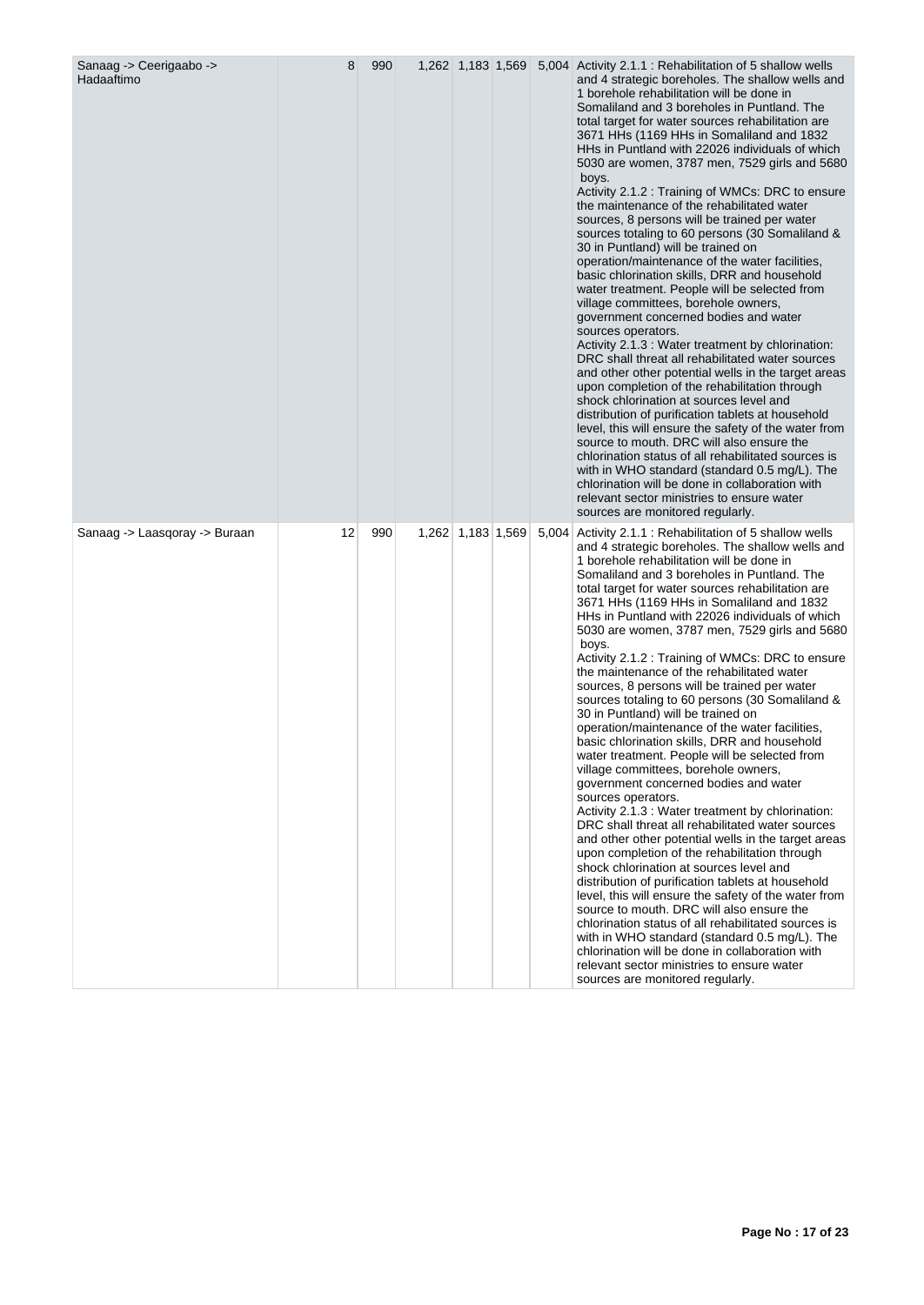| Woqooyi Galbeed -> Hargeysa -><br>Darasalaam | 10 | 399 | 506 | 486 |  | 619 2,010 Activity 1.1.2 : Conduct hygiene promotion<br>sessions targeting 1000 HHs (500 HHS in<br>Puntland and 500 HHs Somaliland) comprised of<br>6000 persons (women 1485, Men 1215, Girls<br>1848 and 1425<br>boys). The training approach will be gender<br>sensitive. Women& girl will participate in<br>separate sessions. Experienced community<br>hygiene promoters will be selected from the<br>target areas. DRC shall train the community<br>hygiene promoters on hygiene promotion<br>(PHAST & CHAS methodology). They will be<br>based in the field to undertake both community<br>trainings and hygiene promotion campaigns. To<br>ensure gender balance and respect cultural<br>issues, 50% of the CHPs will be women. IEC<br>materials will be developed in consultation with<br>the communities to avoid cultural barriers and will<br>be distributed among the targeted community<br>during training. Some of the IECs materials will<br>be posted on visible places in the community.<br>Accountability banners and visibility boards will<br>also be developed and displayed.<br>Activity 1.1.3 : Procurement and distribution of<br>standard hygiene kits composed of Laundry/<br>hand washing soap ( 240 gram), body soap 85<br>gram, household water storages containers/jerry<br>cans (20litre), aqua tabs (270 Pcs/ per HH) and<br>Sanitary pad for women will be distributed to the<br>1000 HHs (500 HHS in Puntland and 500 HHs<br>Somaliland) comprised of 6000 persons (women<br>1485, Men 1215, Girls 1848 and 1425 boys). The<br>training approach will be gender sensitive<br>prioritizing the most vulnerable female-headed&<br>PWD HH. DRC will ensure that the hygiene kits<br>are culturally appropriate and acceptable.<br>Activity 2.1.1 : Rehabilitation of 5 shallow wells<br>and 4 strategic boreholes. The shallow wells and<br>1 borehole rehabilitation will be done in<br>Somaliland and 3 boreholes in Puntland. The<br>total target for water sources rehabilitation are<br>3671 HHs (1169 HHs in Somaliland and 1832<br>HHs in Puntland with 22026 individuals of which<br>5030 are women, 3787 men, 7529 girls and 5680<br>boys.<br>Activity 2.1.2 : Training of WMCs: DRC to ensure<br>the maintenance of the rehabilitated water<br>sources, 8 persons will be trained per water<br>sources totaling to 60 persons (30 Somaliland &<br>30 in Puntland) will be trained on<br>operation/maintenance of the water facilities,<br>basic chlorination skills, DRR and household<br>water treatment. People will be selected from<br>village committees, borehole owners,<br>government concerned bodies and water<br>sources operators.<br>Activity 2.1.3 : Water treatment by chlorination:<br>DRC shall threat all rehabilitated water sources<br>and other other potential wells in the target areas |
|----------------------------------------------|----|-----|-----|-----|--|---------------------------------------------------------------------------------------------------------------------------------------------------------------------------------------------------------------------------------------------------------------------------------------------------------------------------------------------------------------------------------------------------------------------------------------------------------------------------------------------------------------------------------------------------------------------------------------------------------------------------------------------------------------------------------------------------------------------------------------------------------------------------------------------------------------------------------------------------------------------------------------------------------------------------------------------------------------------------------------------------------------------------------------------------------------------------------------------------------------------------------------------------------------------------------------------------------------------------------------------------------------------------------------------------------------------------------------------------------------------------------------------------------------------------------------------------------------------------------------------------------------------------------------------------------------------------------------------------------------------------------------------------------------------------------------------------------------------------------------------------------------------------------------------------------------------------------------------------------------------------------------------------------------------------------------------------------------------------------------------------------------------------------------------------------------------------------------------------------------------------------------------------------------------------------------------------------------------------------------------------------------------------------------------------------------------------------------------------------------------------------------------------------------------------------------------------------------------------------------------------------------------------------------------------------------------------------------------------------------------------------------------------------------------------------------------------------------------------------------------------------------------------------------------------------------------------------------------------------|
|                                              |    |     |     |     |  | upon completion of the rehabilitation through<br>shock chlorination at sources level and<br>distribution of purification tablets at household<br>level, this will ensure the safety of the water from<br>source to mouth. DRC will also ensure the<br>chlorination status of all rehabilitated sources is<br>with in WHO standard (standard 0.5 mg/L). The<br>chlorination will be done in collaboration with<br>relevant sector ministries to ensure water<br>sources are monitored regularly.                                                                                                                                                                                                                                                                                                                                                                                                                                                                                                                                                                                                                                                                                                                                                                                                                                                                                                                                                                                                                                                                                                                                                                                                                                                                                                                                                                                                                                                                                                                                                                                                                                                                                                                                                                                                                                                                                                                                                                                                                                                                                                                                                                                                                                                                                                                                                         |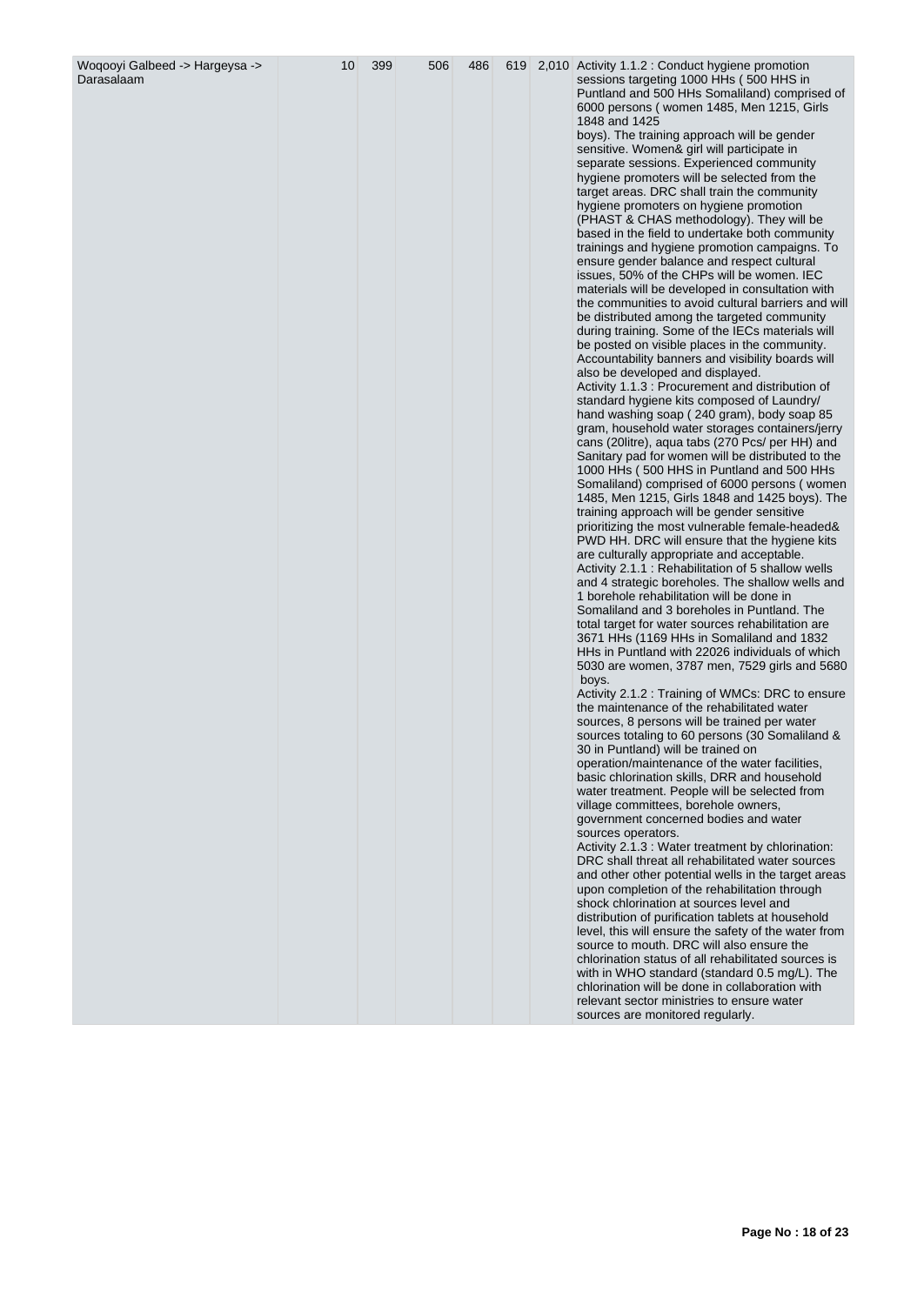| Puntland and 500 HHs Somaliland) comprised of<br>6000 persons (women 1485, Men 1215, Girls<br>1848 and 1425<br>boys). The training approach will be gender<br>sensitive. Women& girl will participate in<br>separate sessions. Experienced community<br>hygiene promoters will be selected from the<br>target areas. DRC shall train the community<br>hygiene promoters on hygiene promotion<br>(PHAST & CHAS methodology). They will be<br>based in the field to undertake both community<br>trainings and hygiene promotion campaigns. To<br>ensure gender balance and respect cultural<br>issues, 50% of the CHPs will be women. IEC<br>materials will be developed in consultation with<br>the communities to avoid cultural barriers and will<br>be distributed among the targeted community<br>during training. Some of the IECs materials will<br>be posted on visible places in the community.<br>Accountability banners and visibility boards will<br>also be developed and displayed.<br>Activity 1.1.3 : Procurement and distribution of<br>standard hygiene kits composed of Laundry/<br>hand washing soap (240 gram), body soap 85<br>gram, household water storages containers/jerry<br>cans (20litre), aqua tabs (270 Pcs/ per HH) and<br>Sanitary pad for women will be distributed to the<br>1000 HHs (500 HHS in Puntland and 500 HHs<br>Somaliland) comprised of 6000 persons (women<br>1485, Men 1215, Girls 1848 and 1425 boys). The<br>training approach will be gender sensitive<br>prioritizing the most vulnerable female-headed&<br>PWD HH. DRC will ensure that the hygiene kits<br>are culturally appropriate and acceptable.<br>Activity 2.1.1 : Rehabilitation of 5 shallow wells<br>and 4 strategic boreholes. The shallow wells and<br>1 borehole rehabilitation will be done in<br>Somaliland and 3 boreholes in Puntland. The<br>total target for water sources rehabilitation are<br>3671 HHs (1169 HHs in Somaliland and 1832<br>HHs in Puntland with 22026 individuals of which<br>5030 are women, 3787 men, 7529 girls and 5680<br>boys.<br>Activity 2.1.2 : Training of WMCs: DRC to ensure<br>the maintenance of the rehabilitated water<br>sources, 8 persons will be trained per water<br>sources totaling to 60 persons (30 Somaliland &<br>30 in Puntland) will be trained on<br>operation/maintenance of the water facilities.<br>basic chlorination skills, DRR and household<br>water treatment. People will be selected from<br>village committees, borehole owners,<br>government concerned bodies and water<br>sources operators.<br>Activity 2.1.3 : Water treatment by chlorination:<br>DRC shall threat all rehabilitated water sources<br>and other other potential wells in the target areas<br>upon completion of the rehabilitation through<br>shock chlorination at sources level and<br>distribution of purification tablets at household<br>level, this will ensure the safety of the water from<br>source to mouth. DRC will also ensure the<br>chlorination status of all rehabilitated sources is<br>with in WHO standard (standard 0.5 mg/L). The<br>chlorination will be done in collaboration with<br>relevant sector ministries to ensure water<br>sources are monitored regularly. | Woqooyi Galbeed -> Hargeysa -> | 6 | 239 | 304 | 371 | 271 | 1,185 Activity 1.1.2 : Conduct hygiene promotion |
|--------------------------------------------------------------------------------------------------------------------------------------------------------------------------------------------------------------------------------------------------------------------------------------------------------------------------------------------------------------------------------------------------------------------------------------------------------------------------------------------------------------------------------------------------------------------------------------------------------------------------------------------------------------------------------------------------------------------------------------------------------------------------------------------------------------------------------------------------------------------------------------------------------------------------------------------------------------------------------------------------------------------------------------------------------------------------------------------------------------------------------------------------------------------------------------------------------------------------------------------------------------------------------------------------------------------------------------------------------------------------------------------------------------------------------------------------------------------------------------------------------------------------------------------------------------------------------------------------------------------------------------------------------------------------------------------------------------------------------------------------------------------------------------------------------------------------------------------------------------------------------------------------------------------------------------------------------------------------------------------------------------------------------------------------------------------------------------------------------------------------------------------------------------------------------------------------------------------------------------------------------------------------------------------------------------------------------------------------------------------------------------------------------------------------------------------------------------------------------------------------------------------------------------------------------------------------------------------------------------------------------------------------------------------------------------------------------------------------------------------------------------------------------------------------------------------------------------------------------------------------------------------------------------------------------------------------------------------------------------------------------------------------------------------------------------------------------------------------------------------------------------------------------------------------------------------------------------------------------------------------------|--------------------------------|---|-----|-----|-----|-----|--------------------------------------------------|
|                                                                                                                                                                                                                                                                                                                                                                                                                                                                                                                                                                                                                                                                                                                                                                                                                                                                                                                                                                                                                                                                                                                                                                                                                                                                                                                                                                                                                                                                                                                                                                                                                                                                                                                                                                                                                                                                                                                                                                                                                                                                                                                                                                                                                                                                                                                                                                                                                                                                                                                                                                                                                                                                                                                                                                                                                                                                                                                                                                                                                                                                                                                                                                                                                                                        | Ardaal                         |   |     |     |     |     | sessions targeting 1000 HHs (500 HHS in          |
|                                                                                                                                                                                                                                                                                                                                                                                                                                                                                                                                                                                                                                                                                                                                                                                                                                                                                                                                                                                                                                                                                                                                                                                                                                                                                                                                                                                                                                                                                                                                                                                                                                                                                                                                                                                                                                                                                                                                                                                                                                                                                                                                                                                                                                                                                                                                                                                                                                                                                                                                                                                                                                                                                                                                                                                                                                                                                                                                                                                                                                                                                                                                                                                                                                                        |                                |   |     |     |     |     |                                                  |
|                                                                                                                                                                                                                                                                                                                                                                                                                                                                                                                                                                                                                                                                                                                                                                                                                                                                                                                                                                                                                                                                                                                                                                                                                                                                                                                                                                                                                                                                                                                                                                                                                                                                                                                                                                                                                                                                                                                                                                                                                                                                                                                                                                                                                                                                                                                                                                                                                                                                                                                                                                                                                                                                                                                                                                                                                                                                                                                                                                                                                                                                                                                                                                                                                                                        |                                |   |     |     |     |     |                                                  |
|                                                                                                                                                                                                                                                                                                                                                                                                                                                                                                                                                                                                                                                                                                                                                                                                                                                                                                                                                                                                                                                                                                                                                                                                                                                                                                                                                                                                                                                                                                                                                                                                                                                                                                                                                                                                                                                                                                                                                                                                                                                                                                                                                                                                                                                                                                                                                                                                                                                                                                                                                                                                                                                                                                                                                                                                                                                                                                                                                                                                                                                                                                                                                                                                                                                        |                                |   |     |     |     |     |                                                  |
|                                                                                                                                                                                                                                                                                                                                                                                                                                                                                                                                                                                                                                                                                                                                                                                                                                                                                                                                                                                                                                                                                                                                                                                                                                                                                                                                                                                                                                                                                                                                                                                                                                                                                                                                                                                                                                                                                                                                                                                                                                                                                                                                                                                                                                                                                                                                                                                                                                                                                                                                                                                                                                                                                                                                                                                                                                                                                                                                                                                                                                                                                                                                                                                                                                                        |                                |   |     |     |     |     |                                                  |
|                                                                                                                                                                                                                                                                                                                                                                                                                                                                                                                                                                                                                                                                                                                                                                                                                                                                                                                                                                                                                                                                                                                                                                                                                                                                                                                                                                                                                                                                                                                                                                                                                                                                                                                                                                                                                                                                                                                                                                                                                                                                                                                                                                                                                                                                                                                                                                                                                                                                                                                                                                                                                                                                                                                                                                                                                                                                                                                                                                                                                                                                                                                                                                                                                                                        |                                |   |     |     |     |     |                                                  |
|                                                                                                                                                                                                                                                                                                                                                                                                                                                                                                                                                                                                                                                                                                                                                                                                                                                                                                                                                                                                                                                                                                                                                                                                                                                                                                                                                                                                                                                                                                                                                                                                                                                                                                                                                                                                                                                                                                                                                                                                                                                                                                                                                                                                                                                                                                                                                                                                                                                                                                                                                                                                                                                                                                                                                                                                                                                                                                                                                                                                                                                                                                                                                                                                                                                        |                                |   |     |     |     |     |                                                  |
|                                                                                                                                                                                                                                                                                                                                                                                                                                                                                                                                                                                                                                                                                                                                                                                                                                                                                                                                                                                                                                                                                                                                                                                                                                                                                                                                                                                                                                                                                                                                                                                                                                                                                                                                                                                                                                                                                                                                                                                                                                                                                                                                                                                                                                                                                                                                                                                                                                                                                                                                                                                                                                                                                                                                                                                                                                                                                                                                                                                                                                                                                                                                                                                                                                                        |                                |   |     |     |     |     |                                                  |
|                                                                                                                                                                                                                                                                                                                                                                                                                                                                                                                                                                                                                                                                                                                                                                                                                                                                                                                                                                                                                                                                                                                                                                                                                                                                                                                                                                                                                                                                                                                                                                                                                                                                                                                                                                                                                                                                                                                                                                                                                                                                                                                                                                                                                                                                                                                                                                                                                                                                                                                                                                                                                                                                                                                                                                                                                                                                                                                                                                                                                                                                                                                                                                                                                                                        |                                |   |     |     |     |     |                                                  |
|                                                                                                                                                                                                                                                                                                                                                                                                                                                                                                                                                                                                                                                                                                                                                                                                                                                                                                                                                                                                                                                                                                                                                                                                                                                                                                                                                                                                                                                                                                                                                                                                                                                                                                                                                                                                                                                                                                                                                                                                                                                                                                                                                                                                                                                                                                                                                                                                                                                                                                                                                                                                                                                                                                                                                                                                                                                                                                                                                                                                                                                                                                                                                                                                                                                        |                                |   |     |     |     |     |                                                  |
|                                                                                                                                                                                                                                                                                                                                                                                                                                                                                                                                                                                                                                                                                                                                                                                                                                                                                                                                                                                                                                                                                                                                                                                                                                                                                                                                                                                                                                                                                                                                                                                                                                                                                                                                                                                                                                                                                                                                                                                                                                                                                                                                                                                                                                                                                                                                                                                                                                                                                                                                                                                                                                                                                                                                                                                                                                                                                                                                                                                                                                                                                                                                                                                                                                                        |                                |   |     |     |     |     |                                                  |
|                                                                                                                                                                                                                                                                                                                                                                                                                                                                                                                                                                                                                                                                                                                                                                                                                                                                                                                                                                                                                                                                                                                                                                                                                                                                                                                                                                                                                                                                                                                                                                                                                                                                                                                                                                                                                                                                                                                                                                                                                                                                                                                                                                                                                                                                                                                                                                                                                                                                                                                                                                                                                                                                                                                                                                                                                                                                                                                                                                                                                                                                                                                                                                                                                                                        |                                |   |     |     |     |     |                                                  |
|                                                                                                                                                                                                                                                                                                                                                                                                                                                                                                                                                                                                                                                                                                                                                                                                                                                                                                                                                                                                                                                                                                                                                                                                                                                                                                                                                                                                                                                                                                                                                                                                                                                                                                                                                                                                                                                                                                                                                                                                                                                                                                                                                                                                                                                                                                                                                                                                                                                                                                                                                                                                                                                                                                                                                                                                                                                                                                                                                                                                                                                                                                                                                                                                                                                        |                                |   |     |     |     |     |                                                  |
|                                                                                                                                                                                                                                                                                                                                                                                                                                                                                                                                                                                                                                                                                                                                                                                                                                                                                                                                                                                                                                                                                                                                                                                                                                                                                                                                                                                                                                                                                                                                                                                                                                                                                                                                                                                                                                                                                                                                                                                                                                                                                                                                                                                                                                                                                                                                                                                                                                                                                                                                                                                                                                                                                                                                                                                                                                                                                                                                                                                                                                                                                                                                                                                                                                                        |                                |   |     |     |     |     |                                                  |
|                                                                                                                                                                                                                                                                                                                                                                                                                                                                                                                                                                                                                                                                                                                                                                                                                                                                                                                                                                                                                                                                                                                                                                                                                                                                                                                                                                                                                                                                                                                                                                                                                                                                                                                                                                                                                                                                                                                                                                                                                                                                                                                                                                                                                                                                                                                                                                                                                                                                                                                                                                                                                                                                                                                                                                                                                                                                                                                                                                                                                                                                                                                                                                                                                                                        |                                |   |     |     |     |     |                                                  |
|                                                                                                                                                                                                                                                                                                                                                                                                                                                                                                                                                                                                                                                                                                                                                                                                                                                                                                                                                                                                                                                                                                                                                                                                                                                                                                                                                                                                                                                                                                                                                                                                                                                                                                                                                                                                                                                                                                                                                                                                                                                                                                                                                                                                                                                                                                                                                                                                                                                                                                                                                                                                                                                                                                                                                                                                                                                                                                                                                                                                                                                                                                                                                                                                                                                        |                                |   |     |     |     |     |                                                  |
|                                                                                                                                                                                                                                                                                                                                                                                                                                                                                                                                                                                                                                                                                                                                                                                                                                                                                                                                                                                                                                                                                                                                                                                                                                                                                                                                                                                                                                                                                                                                                                                                                                                                                                                                                                                                                                                                                                                                                                                                                                                                                                                                                                                                                                                                                                                                                                                                                                                                                                                                                                                                                                                                                                                                                                                                                                                                                                                                                                                                                                                                                                                                                                                                                                                        |                                |   |     |     |     |     |                                                  |
|                                                                                                                                                                                                                                                                                                                                                                                                                                                                                                                                                                                                                                                                                                                                                                                                                                                                                                                                                                                                                                                                                                                                                                                                                                                                                                                                                                                                                                                                                                                                                                                                                                                                                                                                                                                                                                                                                                                                                                                                                                                                                                                                                                                                                                                                                                                                                                                                                                                                                                                                                                                                                                                                                                                                                                                                                                                                                                                                                                                                                                                                                                                                                                                                                                                        |                                |   |     |     |     |     |                                                  |
|                                                                                                                                                                                                                                                                                                                                                                                                                                                                                                                                                                                                                                                                                                                                                                                                                                                                                                                                                                                                                                                                                                                                                                                                                                                                                                                                                                                                                                                                                                                                                                                                                                                                                                                                                                                                                                                                                                                                                                                                                                                                                                                                                                                                                                                                                                                                                                                                                                                                                                                                                                                                                                                                                                                                                                                                                                                                                                                                                                                                                                                                                                                                                                                                                                                        |                                |   |     |     |     |     |                                                  |
|                                                                                                                                                                                                                                                                                                                                                                                                                                                                                                                                                                                                                                                                                                                                                                                                                                                                                                                                                                                                                                                                                                                                                                                                                                                                                                                                                                                                                                                                                                                                                                                                                                                                                                                                                                                                                                                                                                                                                                                                                                                                                                                                                                                                                                                                                                                                                                                                                                                                                                                                                                                                                                                                                                                                                                                                                                                                                                                                                                                                                                                                                                                                                                                                                                                        |                                |   |     |     |     |     |                                                  |
|                                                                                                                                                                                                                                                                                                                                                                                                                                                                                                                                                                                                                                                                                                                                                                                                                                                                                                                                                                                                                                                                                                                                                                                                                                                                                                                                                                                                                                                                                                                                                                                                                                                                                                                                                                                                                                                                                                                                                                                                                                                                                                                                                                                                                                                                                                                                                                                                                                                                                                                                                                                                                                                                                                                                                                                                                                                                                                                                                                                                                                                                                                                                                                                                                                                        |                                |   |     |     |     |     |                                                  |
|                                                                                                                                                                                                                                                                                                                                                                                                                                                                                                                                                                                                                                                                                                                                                                                                                                                                                                                                                                                                                                                                                                                                                                                                                                                                                                                                                                                                                                                                                                                                                                                                                                                                                                                                                                                                                                                                                                                                                                                                                                                                                                                                                                                                                                                                                                                                                                                                                                                                                                                                                                                                                                                                                                                                                                                                                                                                                                                                                                                                                                                                                                                                                                                                                                                        |                                |   |     |     |     |     |                                                  |
|                                                                                                                                                                                                                                                                                                                                                                                                                                                                                                                                                                                                                                                                                                                                                                                                                                                                                                                                                                                                                                                                                                                                                                                                                                                                                                                                                                                                                                                                                                                                                                                                                                                                                                                                                                                                                                                                                                                                                                                                                                                                                                                                                                                                                                                                                                                                                                                                                                                                                                                                                                                                                                                                                                                                                                                                                                                                                                                                                                                                                                                                                                                                                                                                                                                        |                                |   |     |     |     |     |                                                  |
|                                                                                                                                                                                                                                                                                                                                                                                                                                                                                                                                                                                                                                                                                                                                                                                                                                                                                                                                                                                                                                                                                                                                                                                                                                                                                                                                                                                                                                                                                                                                                                                                                                                                                                                                                                                                                                                                                                                                                                                                                                                                                                                                                                                                                                                                                                                                                                                                                                                                                                                                                                                                                                                                                                                                                                                                                                                                                                                                                                                                                                                                                                                                                                                                                                                        |                                |   |     |     |     |     |                                                  |
|                                                                                                                                                                                                                                                                                                                                                                                                                                                                                                                                                                                                                                                                                                                                                                                                                                                                                                                                                                                                                                                                                                                                                                                                                                                                                                                                                                                                                                                                                                                                                                                                                                                                                                                                                                                                                                                                                                                                                                                                                                                                                                                                                                                                                                                                                                                                                                                                                                                                                                                                                                                                                                                                                                                                                                                                                                                                                                                                                                                                                                                                                                                                                                                                                                                        |                                |   |     |     |     |     |                                                  |
|                                                                                                                                                                                                                                                                                                                                                                                                                                                                                                                                                                                                                                                                                                                                                                                                                                                                                                                                                                                                                                                                                                                                                                                                                                                                                                                                                                                                                                                                                                                                                                                                                                                                                                                                                                                                                                                                                                                                                                                                                                                                                                                                                                                                                                                                                                                                                                                                                                                                                                                                                                                                                                                                                                                                                                                                                                                                                                                                                                                                                                                                                                                                                                                                                                                        |                                |   |     |     |     |     |                                                  |
|                                                                                                                                                                                                                                                                                                                                                                                                                                                                                                                                                                                                                                                                                                                                                                                                                                                                                                                                                                                                                                                                                                                                                                                                                                                                                                                                                                                                                                                                                                                                                                                                                                                                                                                                                                                                                                                                                                                                                                                                                                                                                                                                                                                                                                                                                                                                                                                                                                                                                                                                                                                                                                                                                                                                                                                                                                                                                                                                                                                                                                                                                                                                                                                                                                                        |                                |   |     |     |     |     |                                                  |
|                                                                                                                                                                                                                                                                                                                                                                                                                                                                                                                                                                                                                                                                                                                                                                                                                                                                                                                                                                                                                                                                                                                                                                                                                                                                                                                                                                                                                                                                                                                                                                                                                                                                                                                                                                                                                                                                                                                                                                                                                                                                                                                                                                                                                                                                                                                                                                                                                                                                                                                                                                                                                                                                                                                                                                                                                                                                                                                                                                                                                                                                                                                                                                                                                                                        |                                |   |     |     |     |     |                                                  |
|                                                                                                                                                                                                                                                                                                                                                                                                                                                                                                                                                                                                                                                                                                                                                                                                                                                                                                                                                                                                                                                                                                                                                                                                                                                                                                                                                                                                                                                                                                                                                                                                                                                                                                                                                                                                                                                                                                                                                                                                                                                                                                                                                                                                                                                                                                                                                                                                                                                                                                                                                                                                                                                                                                                                                                                                                                                                                                                                                                                                                                                                                                                                                                                                                                                        |                                |   |     |     |     |     |                                                  |
|                                                                                                                                                                                                                                                                                                                                                                                                                                                                                                                                                                                                                                                                                                                                                                                                                                                                                                                                                                                                                                                                                                                                                                                                                                                                                                                                                                                                                                                                                                                                                                                                                                                                                                                                                                                                                                                                                                                                                                                                                                                                                                                                                                                                                                                                                                                                                                                                                                                                                                                                                                                                                                                                                                                                                                                                                                                                                                                                                                                                                                                                                                                                                                                                                                                        |                                |   |     |     |     |     |                                                  |
|                                                                                                                                                                                                                                                                                                                                                                                                                                                                                                                                                                                                                                                                                                                                                                                                                                                                                                                                                                                                                                                                                                                                                                                                                                                                                                                                                                                                                                                                                                                                                                                                                                                                                                                                                                                                                                                                                                                                                                                                                                                                                                                                                                                                                                                                                                                                                                                                                                                                                                                                                                                                                                                                                                                                                                                                                                                                                                                                                                                                                                                                                                                                                                                                                                                        |                                |   |     |     |     |     |                                                  |
|                                                                                                                                                                                                                                                                                                                                                                                                                                                                                                                                                                                                                                                                                                                                                                                                                                                                                                                                                                                                                                                                                                                                                                                                                                                                                                                                                                                                                                                                                                                                                                                                                                                                                                                                                                                                                                                                                                                                                                                                                                                                                                                                                                                                                                                                                                                                                                                                                                                                                                                                                                                                                                                                                                                                                                                                                                                                                                                                                                                                                                                                                                                                                                                                                                                        |                                |   |     |     |     |     |                                                  |
|                                                                                                                                                                                                                                                                                                                                                                                                                                                                                                                                                                                                                                                                                                                                                                                                                                                                                                                                                                                                                                                                                                                                                                                                                                                                                                                                                                                                                                                                                                                                                                                                                                                                                                                                                                                                                                                                                                                                                                                                                                                                                                                                                                                                                                                                                                                                                                                                                                                                                                                                                                                                                                                                                                                                                                                                                                                                                                                                                                                                                                                                                                                                                                                                                                                        |                                |   |     |     |     |     |                                                  |
|                                                                                                                                                                                                                                                                                                                                                                                                                                                                                                                                                                                                                                                                                                                                                                                                                                                                                                                                                                                                                                                                                                                                                                                                                                                                                                                                                                                                                                                                                                                                                                                                                                                                                                                                                                                                                                                                                                                                                                                                                                                                                                                                                                                                                                                                                                                                                                                                                                                                                                                                                                                                                                                                                                                                                                                                                                                                                                                                                                                                                                                                                                                                                                                                                                                        |                                |   |     |     |     |     |                                                  |
|                                                                                                                                                                                                                                                                                                                                                                                                                                                                                                                                                                                                                                                                                                                                                                                                                                                                                                                                                                                                                                                                                                                                                                                                                                                                                                                                                                                                                                                                                                                                                                                                                                                                                                                                                                                                                                                                                                                                                                                                                                                                                                                                                                                                                                                                                                                                                                                                                                                                                                                                                                                                                                                                                                                                                                                                                                                                                                                                                                                                                                                                                                                                                                                                                                                        |                                |   |     |     |     |     |                                                  |
|                                                                                                                                                                                                                                                                                                                                                                                                                                                                                                                                                                                                                                                                                                                                                                                                                                                                                                                                                                                                                                                                                                                                                                                                                                                                                                                                                                                                                                                                                                                                                                                                                                                                                                                                                                                                                                                                                                                                                                                                                                                                                                                                                                                                                                                                                                                                                                                                                                                                                                                                                                                                                                                                                                                                                                                                                                                                                                                                                                                                                                                                                                                                                                                                                                                        |                                |   |     |     |     |     |                                                  |
|                                                                                                                                                                                                                                                                                                                                                                                                                                                                                                                                                                                                                                                                                                                                                                                                                                                                                                                                                                                                                                                                                                                                                                                                                                                                                                                                                                                                                                                                                                                                                                                                                                                                                                                                                                                                                                                                                                                                                                                                                                                                                                                                                                                                                                                                                                                                                                                                                                                                                                                                                                                                                                                                                                                                                                                                                                                                                                                                                                                                                                                                                                                                                                                                                                                        |                                |   |     |     |     |     |                                                  |
|                                                                                                                                                                                                                                                                                                                                                                                                                                                                                                                                                                                                                                                                                                                                                                                                                                                                                                                                                                                                                                                                                                                                                                                                                                                                                                                                                                                                                                                                                                                                                                                                                                                                                                                                                                                                                                                                                                                                                                                                                                                                                                                                                                                                                                                                                                                                                                                                                                                                                                                                                                                                                                                                                                                                                                                                                                                                                                                                                                                                                                                                                                                                                                                                                                                        |                                |   |     |     |     |     |                                                  |
|                                                                                                                                                                                                                                                                                                                                                                                                                                                                                                                                                                                                                                                                                                                                                                                                                                                                                                                                                                                                                                                                                                                                                                                                                                                                                                                                                                                                                                                                                                                                                                                                                                                                                                                                                                                                                                                                                                                                                                                                                                                                                                                                                                                                                                                                                                                                                                                                                                                                                                                                                                                                                                                                                                                                                                                                                                                                                                                                                                                                                                                                                                                                                                                                                                                        |                                |   |     |     |     |     |                                                  |
|                                                                                                                                                                                                                                                                                                                                                                                                                                                                                                                                                                                                                                                                                                                                                                                                                                                                                                                                                                                                                                                                                                                                                                                                                                                                                                                                                                                                                                                                                                                                                                                                                                                                                                                                                                                                                                                                                                                                                                                                                                                                                                                                                                                                                                                                                                                                                                                                                                                                                                                                                                                                                                                                                                                                                                                                                                                                                                                                                                                                                                                                                                                                                                                                                                                        |                                |   |     |     |     |     |                                                  |
|                                                                                                                                                                                                                                                                                                                                                                                                                                                                                                                                                                                                                                                                                                                                                                                                                                                                                                                                                                                                                                                                                                                                                                                                                                                                                                                                                                                                                                                                                                                                                                                                                                                                                                                                                                                                                                                                                                                                                                                                                                                                                                                                                                                                                                                                                                                                                                                                                                                                                                                                                                                                                                                                                                                                                                                                                                                                                                                                                                                                                                                                                                                                                                                                                                                        |                                |   |     |     |     |     |                                                  |
|                                                                                                                                                                                                                                                                                                                                                                                                                                                                                                                                                                                                                                                                                                                                                                                                                                                                                                                                                                                                                                                                                                                                                                                                                                                                                                                                                                                                                                                                                                                                                                                                                                                                                                                                                                                                                                                                                                                                                                                                                                                                                                                                                                                                                                                                                                                                                                                                                                                                                                                                                                                                                                                                                                                                                                                                                                                                                                                                                                                                                                                                                                                                                                                                                                                        |                                |   |     |     |     |     |                                                  |
|                                                                                                                                                                                                                                                                                                                                                                                                                                                                                                                                                                                                                                                                                                                                                                                                                                                                                                                                                                                                                                                                                                                                                                                                                                                                                                                                                                                                                                                                                                                                                                                                                                                                                                                                                                                                                                                                                                                                                                                                                                                                                                                                                                                                                                                                                                                                                                                                                                                                                                                                                                                                                                                                                                                                                                                                                                                                                                                                                                                                                                                                                                                                                                                                                                                        |                                |   |     |     |     |     |                                                  |
|                                                                                                                                                                                                                                                                                                                                                                                                                                                                                                                                                                                                                                                                                                                                                                                                                                                                                                                                                                                                                                                                                                                                                                                                                                                                                                                                                                                                                                                                                                                                                                                                                                                                                                                                                                                                                                                                                                                                                                                                                                                                                                                                                                                                                                                                                                                                                                                                                                                                                                                                                                                                                                                                                                                                                                                                                                                                                                                                                                                                                                                                                                                                                                                                                                                        |                                |   |     |     |     |     |                                                  |
|                                                                                                                                                                                                                                                                                                                                                                                                                                                                                                                                                                                                                                                                                                                                                                                                                                                                                                                                                                                                                                                                                                                                                                                                                                                                                                                                                                                                                                                                                                                                                                                                                                                                                                                                                                                                                                                                                                                                                                                                                                                                                                                                                                                                                                                                                                                                                                                                                                                                                                                                                                                                                                                                                                                                                                                                                                                                                                                                                                                                                                                                                                                                                                                                                                                        |                                |   |     |     |     |     |                                                  |
|                                                                                                                                                                                                                                                                                                                                                                                                                                                                                                                                                                                                                                                                                                                                                                                                                                                                                                                                                                                                                                                                                                                                                                                                                                                                                                                                                                                                                                                                                                                                                                                                                                                                                                                                                                                                                                                                                                                                                                                                                                                                                                                                                                                                                                                                                                                                                                                                                                                                                                                                                                                                                                                                                                                                                                                                                                                                                                                                                                                                                                                                                                                                                                                                                                                        |                                |   |     |     |     |     |                                                  |
|                                                                                                                                                                                                                                                                                                                                                                                                                                                                                                                                                                                                                                                                                                                                                                                                                                                                                                                                                                                                                                                                                                                                                                                                                                                                                                                                                                                                                                                                                                                                                                                                                                                                                                                                                                                                                                                                                                                                                                                                                                                                                                                                                                                                                                                                                                                                                                                                                                                                                                                                                                                                                                                                                                                                                                                                                                                                                                                                                                                                                                                                                                                                                                                                                                                        |                                |   |     |     |     |     |                                                  |
|                                                                                                                                                                                                                                                                                                                                                                                                                                                                                                                                                                                                                                                                                                                                                                                                                                                                                                                                                                                                                                                                                                                                                                                                                                                                                                                                                                                                                                                                                                                                                                                                                                                                                                                                                                                                                                                                                                                                                                                                                                                                                                                                                                                                                                                                                                                                                                                                                                                                                                                                                                                                                                                                                                                                                                                                                                                                                                                                                                                                                                                                                                                                                                                                                                                        |                                |   |     |     |     |     |                                                  |
|                                                                                                                                                                                                                                                                                                                                                                                                                                                                                                                                                                                                                                                                                                                                                                                                                                                                                                                                                                                                                                                                                                                                                                                                                                                                                                                                                                                                                                                                                                                                                                                                                                                                                                                                                                                                                                                                                                                                                                                                                                                                                                                                                                                                                                                                                                                                                                                                                                                                                                                                                                                                                                                                                                                                                                                                                                                                                                                                                                                                                                                                                                                                                                                                                                                        |                                |   |     |     |     |     |                                                  |
|                                                                                                                                                                                                                                                                                                                                                                                                                                                                                                                                                                                                                                                                                                                                                                                                                                                                                                                                                                                                                                                                                                                                                                                                                                                                                                                                                                                                                                                                                                                                                                                                                                                                                                                                                                                                                                                                                                                                                                                                                                                                                                                                                                                                                                                                                                                                                                                                                                                                                                                                                                                                                                                                                                                                                                                                                                                                                                                                                                                                                                                                                                                                                                                                                                                        |                                |   |     |     |     |     |                                                  |
|                                                                                                                                                                                                                                                                                                                                                                                                                                                                                                                                                                                                                                                                                                                                                                                                                                                                                                                                                                                                                                                                                                                                                                                                                                                                                                                                                                                                                                                                                                                                                                                                                                                                                                                                                                                                                                                                                                                                                                                                                                                                                                                                                                                                                                                                                                                                                                                                                                                                                                                                                                                                                                                                                                                                                                                                                                                                                                                                                                                                                                                                                                                                                                                                                                                        |                                |   |     |     |     |     |                                                  |
|                                                                                                                                                                                                                                                                                                                                                                                                                                                                                                                                                                                                                                                                                                                                                                                                                                                                                                                                                                                                                                                                                                                                                                                                                                                                                                                                                                                                                                                                                                                                                                                                                                                                                                                                                                                                                                                                                                                                                                                                                                                                                                                                                                                                                                                                                                                                                                                                                                                                                                                                                                                                                                                                                                                                                                                                                                                                                                                                                                                                                                                                                                                                                                                                                                                        |                                |   |     |     |     |     |                                                  |
|                                                                                                                                                                                                                                                                                                                                                                                                                                                                                                                                                                                                                                                                                                                                                                                                                                                                                                                                                                                                                                                                                                                                                                                                                                                                                                                                                                                                                                                                                                                                                                                                                                                                                                                                                                                                                                                                                                                                                                                                                                                                                                                                                                                                                                                                                                                                                                                                                                                                                                                                                                                                                                                                                                                                                                                                                                                                                                                                                                                                                                                                                                                                                                                                                                                        |                                |   |     |     |     |     |                                                  |
|                                                                                                                                                                                                                                                                                                                                                                                                                                                                                                                                                                                                                                                                                                                                                                                                                                                                                                                                                                                                                                                                                                                                                                                                                                                                                                                                                                                                                                                                                                                                                                                                                                                                                                                                                                                                                                                                                                                                                                                                                                                                                                                                                                                                                                                                                                                                                                                                                                                                                                                                                                                                                                                                                                                                                                                                                                                                                                                                                                                                                                                                                                                                                                                                                                                        |                                |   |     |     |     |     |                                                  |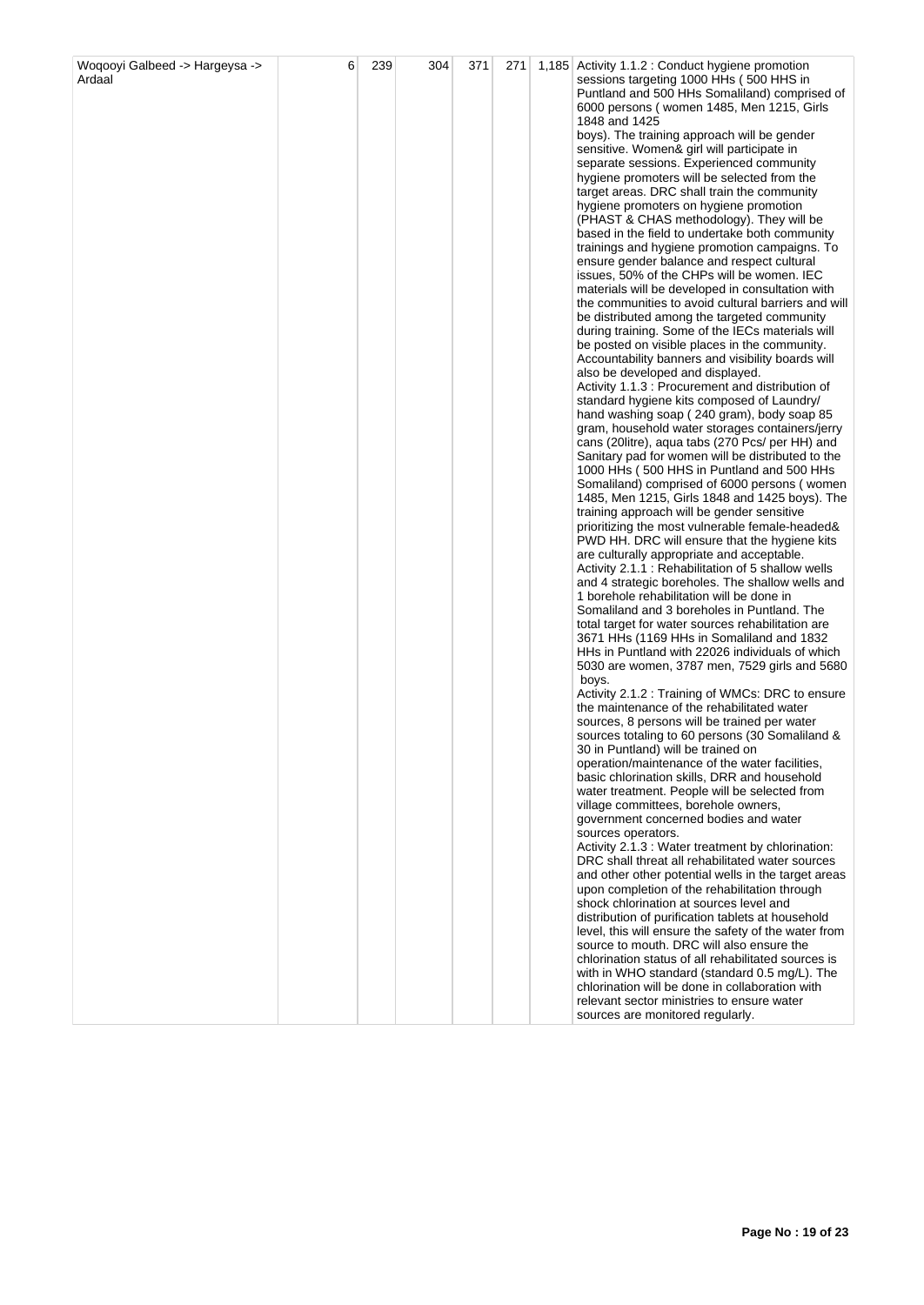| Woqooyi Galbeed -> Hargeysa -><br>Aw Barkhadle | 6 | 159 | 202 | 248 | 195 |  | 804 Activity 2.1.1: Rehabilitation of 5 shallow wells<br>and 4 strategic boreholes. The shallow wells and<br>1 borehole rehabilitation will be done in<br>Somaliland and 3 boreholes in Puntland. The<br>total target for water sources rehabilitation are<br>3671 HHs (1169 HHs in Somaliland and 1832<br>HHs in Puntland with 22026 individuals of which<br>5030 are women, 3787 men, 7529 girls and 5680<br>boys.<br>Activity 2.1.2 : Training of WMCs: DRC to ensure<br>the maintenance of the rehabilitated water<br>sources, 8 persons will be trained per water<br>sources totaling to 60 persons (30 Somaliland &<br>30 in Puntland) will be trained on<br>operation/maintenance of the water facilities,<br>basic chlorination skills, DRR and household<br>water treatment. People will be selected from<br>village committees, borehole owners,<br>government concerned bodies and water<br>sources operators.<br>Activity 2.1.3 : Water treatment by chlorination:<br>DRC shall threat all rehabilitated water sources<br>and other other potential wells in the target areas<br>upon completion of the rehabilitation through<br>shock chlorination at sources level and<br>distribution of purification tablets at household<br>level, this will ensure the safety of the water from<br>source to mouth. DRC will also ensure the<br>chlorination status of all rehabilitated sources is<br>with in WHO standard (standard 0.5 mg/L). The<br>chlorination will be done in collaboration with<br>relevant sector ministries to ensure water<br>sources are monitored regularly. |
|------------------------------------------------|---|-----|-----|-----|-----|--|----------------------------------------------------------------------------------------------------------------------------------------------------------------------------------------------------------------------------------------------------------------------------------------------------------------------------------------------------------------------------------------------------------------------------------------------------------------------------------------------------------------------------------------------------------------------------------------------------------------------------------------------------------------------------------------------------------------------------------------------------------------------------------------------------------------------------------------------------------------------------------------------------------------------------------------------------------------------------------------------------------------------------------------------------------------------------------------------------------------------------------------------------------------------------------------------------------------------------------------------------------------------------------------------------------------------------------------------------------------------------------------------------------------------------------------------------------------------------------------------------------------------------------------------------------------------------------------------|
|------------------------------------------------|---|-----|-----|-----|-----|--|----------------------------------------------------------------------------------------------------------------------------------------------------------------------------------------------------------------------------------------------------------------------------------------------------------------------------------------------------------------------------------------------------------------------------------------------------------------------------------------------------------------------------------------------------------------------------------------------------------------------------------------------------------------------------------------------------------------------------------------------------------------------------------------------------------------------------------------------------------------------------------------------------------------------------------------------------------------------------------------------------------------------------------------------------------------------------------------------------------------------------------------------------------------------------------------------------------------------------------------------------------------------------------------------------------------------------------------------------------------------------------------------------------------------------------------------------------------------------------------------------------------------------------------------------------------------------------------------|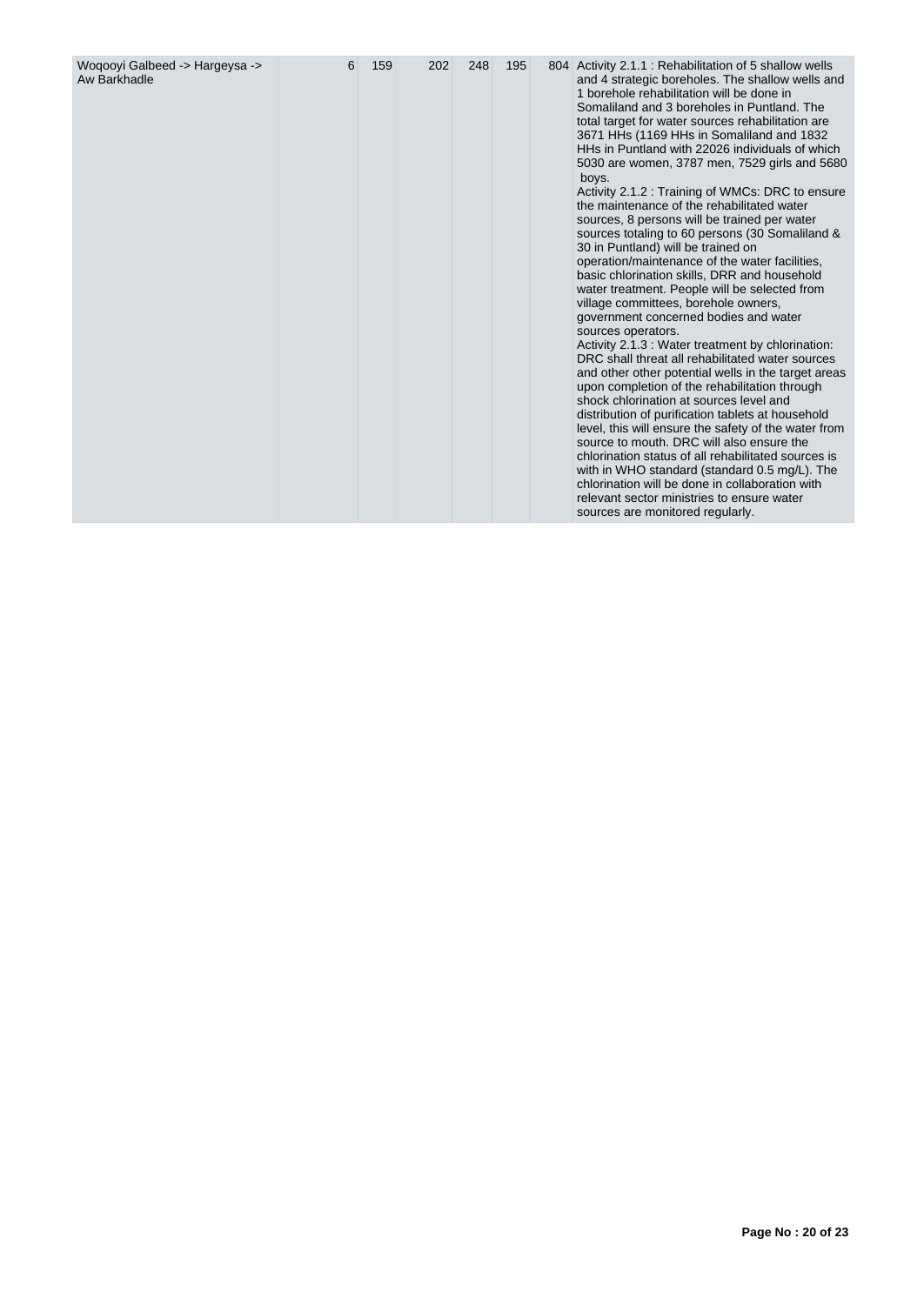| Woqooyi Galbeed -> Hargeysa -> | 9 | 356 | 453 | 437 | 554 | 1,800 Activity 1.1.1 : Supply of 6 lppd of safe water                                                |
|--------------------------------|---|-----|-----|-----|-----|------------------------------------------------------------------------------------------------------|
| Malawley                       |   |     |     |     |     | through water voucher for Work modality to                                                           |
|                                |   |     |     |     |     | ensure that intervention (Vouchers) supports                                                         |
|                                |   |     |     |     |     | improvement of existing water structures                                                             |
|                                |   |     |     |     |     | (Berkeds, water catchments, springs), DRC will                                                       |
|                                |   |     |     |     |     | provide 1 Month water voucher for the most                                                           |
|                                |   |     |     |     |     | affected vulnerable women, girls, boys& men in<br>the drought affected areas with no water access    |
|                                |   |     |     |     |     | in Puntland (PL) and Somaliland, targeting 1000                                                      |
|                                |   |     |     |     |     | HHs (500 HHS in Puntland and 500 HHs                                                                 |
|                                |   |     |     |     |     | Somaliland) comprised of 6000 persons (women                                                         |
|                                |   |     |     |     |     | 1485, Men 1215, Girls 1848 and 1425                                                                  |
|                                |   |     |     |     |     | boys) by providing 6 liters per person per day of                                                    |
|                                |   |     |     |     |     | chlorinated $(0.2 - 0.5 \text{mg/l} \text{ FRC})$ as per the                                         |
|                                |   |     |     |     |     | drought standard). voucher beneficiaries will be                                                     |
|                                |   |     |     |     |     | engaged in desilting, cleaning and improve 10                                                        |
|                                |   |     |     |     |     | berkeds, water catchments, springs 5 in Puntland                                                     |
|                                |   |     |     |     |     | 5 in Somaliland.<br>Activity 1.1.2 : Conduct hygiene promotion                                       |
|                                |   |     |     |     |     | sessions targeting 1000 HHs (500 HHS in                                                              |
|                                |   |     |     |     |     | Puntland and 500 HHs Somaliland) comprised of                                                        |
|                                |   |     |     |     |     | 6000 persons (women 1485, Men 1215, Girls                                                            |
|                                |   |     |     |     |     | 1848 and 1425                                                                                        |
|                                |   |     |     |     |     | boys). The training approach will be gender                                                          |
|                                |   |     |     |     |     | sensitive. Women& girl will participate in                                                           |
|                                |   |     |     |     |     | separate sessions. Experienced community                                                             |
|                                |   |     |     |     |     | hygiene promoters will be selected from the<br>target areas. DRC shall train the community           |
|                                |   |     |     |     |     | hygiene promoters on hygiene promotion                                                               |
|                                |   |     |     |     |     | (PHAST & CHAS methodology). They will be                                                             |
|                                |   |     |     |     |     | based in the field to undertake both community                                                       |
|                                |   |     |     |     |     | trainings and hygiene promotion campaigns. To                                                        |
|                                |   |     |     |     |     | ensure gender balance and respect cultural                                                           |
|                                |   |     |     |     |     | issues, 50% of the CHPs will be women. IEC                                                           |
|                                |   |     |     |     |     | materials will be developed in consultation with                                                     |
|                                |   |     |     |     |     | the communities to avoid cultural barriers and will                                                  |
|                                |   |     |     |     |     | be distributed among the targeted community<br>during training. Some of the IECs materials will      |
|                                |   |     |     |     |     | be posted on visible places in the community.                                                        |
|                                |   |     |     |     |     | Accountability banners and visibility boards will                                                    |
|                                |   |     |     |     |     | also be developed and displayed.                                                                     |
|                                |   |     |     |     |     | Activity 1.1.3 : Procurement and distribution of                                                     |
|                                |   |     |     |     |     | standard hygiene kits composed of Laundry/                                                           |
|                                |   |     |     |     |     | hand washing soap (240 gram), body soap 85                                                           |
|                                |   |     |     |     |     | gram, household water storages containers/jerry                                                      |
|                                |   |     |     |     |     | cans (20litre), aqua tabs (270 Pcs/ per HH) and<br>Sanitary pad for women will be distributed to the |
|                                |   |     |     |     |     | 1000 HHs (500 HHS in Puntland and 500 HHs                                                            |
|                                |   |     |     |     |     | Somaliland) comprised of 6000 persons (women                                                         |
|                                |   |     |     |     |     | 1485, Men 1215, Girls 1848 and 1425 boys). The                                                       |
|                                |   |     |     |     |     | training approach will be gender sensitive                                                           |
|                                |   |     |     |     |     | prioritizing the most vulnerable female-headed&                                                      |
|                                |   |     |     |     |     | PWD HH. DRC will ensure that the hygiene kits                                                        |
|                                |   |     |     |     |     | are culturally appropriate and acceptable.<br>Activity 2.1.2 : Training of WMCs: DRC to ensure       |
|                                |   |     |     |     |     | the maintenance of the rehabilitated water                                                           |
|                                |   |     |     |     |     | sources, 8 persons will be trained per water                                                         |
|                                |   |     |     |     |     | sources totaling to 60 persons (30 Somaliland &                                                      |
|                                |   |     |     |     |     | 30 in Puntland) will be trained on                                                                   |
|                                |   |     |     |     |     | operation/maintenance of the water facilities,                                                       |
|                                |   |     |     |     |     | basic chlorination skills, DRR and household                                                         |
|                                |   |     |     |     |     | water treatment. People will be selected from                                                        |
|                                |   |     |     |     |     | village committees, borehole owners,<br>government concerned bodies and water                        |
|                                |   |     |     |     |     | sources operators.                                                                                   |
|                                |   |     |     |     |     | Activity 2.1.3 : Water treatment by chlorination:                                                    |
|                                |   |     |     |     |     | DRC shall threat all rehabilitated water sources                                                     |
|                                |   |     |     |     |     | and other other potential wells in the target areas                                                  |
|                                |   |     |     |     |     | upon completion of the rehabilitation through                                                        |
|                                |   |     |     |     |     | shock chlorination at sources level and                                                              |
|                                |   |     |     |     |     | distribution of purification tablets at household                                                    |
|                                |   |     |     |     |     | level, this will ensure the safety of the water from<br>source to mouth. DRC will also ensure the    |
|                                |   |     |     |     |     | chlorination status of all rehabilitated sources is                                                  |
|                                |   |     |     |     |     | with in WHO standard (standard 0.5 mg/L). The                                                        |
|                                |   |     |     |     |     | chlorination will be done in collaboration with                                                      |
|                                |   |     |     |     |     | relevant sector ministries to ensure water                                                           |
|                                |   |     |     |     |     | sources are monitored regularly.                                                                     |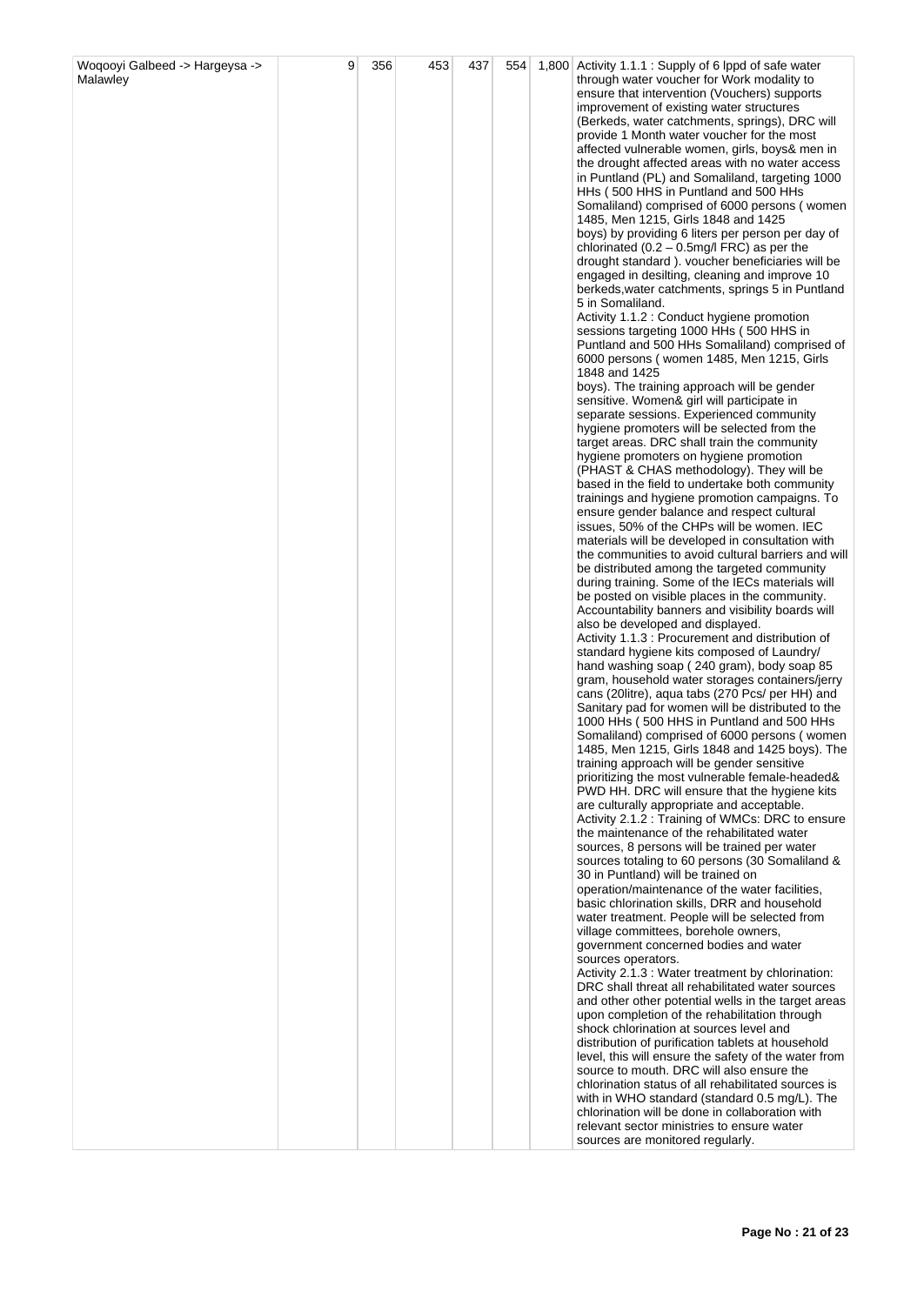| Woqooyi Galbeed -> Hargeysa -><br>Rablay                | 10 | 990 |     | 1,262 1,183 1,569 |                             |                        | 5,004 Activity 2.1.1 : Rehabilitation of 5 shallow wells<br>and 4 strategic boreholes. The shallow wells and<br>1 borehole rehabilitation will be done in<br>Somaliland and 3 boreholes in Puntland. The<br>total target for water sources rehabilitation are<br>3671 HHs (1169 HHs in Somaliland and 1832<br>HHs in Puntland with 22026 individuals of which<br>5030 are women, 3787 men, 7529 girls and 5680<br>boys.<br>Activity 2.1.2 : Training of WMCs: DRC to ensure<br>the maintenance of the rehabilitated water<br>sources, 8 persons will be trained per water<br>sources totaling to 60 persons (30 Somaliland &<br>30 in Puntland) will be trained on<br>operation/maintenance of the water facilities,<br>basic chlorination skills, DRR and household<br>water treatment. People will be selected from<br>village committees, borehole owners,<br>government concerned bodies and water<br>sources operators.<br>Activity 2.1.3 : Water treatment by chlorination:<br>DRC shall threat all rehabilitated water sources<br>and other other potential wells in the target areas<br>upon completion of the rehabilitation through<br>shock chlorination at sources level and<br>distribution of purification tablets at household<br>level, this will ensure the safety of the water from<br>source to mouth. DRC will also ensure the<br>chlorination status of all rehabilitated sources is<br>with in WHO standard (standard 0.5 mg/L). The<br>chlorination will be done in collaboration with<br>relevant sector ministries to ensure water<br>sources are monitored regularly. |
|---------------------------------------------------------|----|-----|-----|-------------------|-----------------------------|------------------------|-------------------------------------------------------------------------------------------------------------------------------------------------------------------------------------------------------------------------------------------------------------------------------------------------------------------------------------------------------------------------------------------------------------------------------------------------------------------------------------------------------------------------------------------------------------------------------------------------------------------------------------------------------------------------------------------------------------------------------------------------------------------------------------------------------------------------------------------------------------------------------------------------------------------------------------------------------------------------------------------------------------------------------------------------------------------------------------------------------------------------------------------------------------------------------------------------------------------------------------------------------------------------------------------------------------------------------------------------------------------------------------------------------------------------------------------------------------------------------------------------------------------------------------------------------------------------------------------------|
| Woqooyi Galbeed -> Hargeysa -><br><b>Balli-Gubadle</b>  | 10 | 356 | 453 | 437               | 554                         |                        | 1,800 Activity 1.1.1 : Supply of 6 lppd of safe water<br>through water voucher for Work modality to<br>ensure that intervention (Vouchers) supports<br>improvement of existing water structures<br>(Berkeds, water catchments, springs), DRC will<br>provide 1 Month water voucher for the most<br>affected vulnerable women, girls, boys& men in<br>the drought affected areas with no water access<br>in Puntland (PL) and Somaliland, targeting 1000<br>HHs (500 HHS in Puntland and 500 HHs<br>Somaliland) comprised of 6000 persons (women<br>1485, Men 1215, Girls 1848 and 1425<br>boys) by providing 6 liters per person per day of<br>chlorinated $(0.2 - 0.5 \text{mg/l} \text{ FRC})$ as per the<br>drought standard). voucher beneficiaries will be<br>engaged in desilting, cleaning and improve 10<br>berkeds, water catchments, springs 5 in Puntland<br>5 in Somaliland.<br>Activity 1.1.3 : Procurement and distribution of<br>standard hygiene kits composed of Laundry/<br>hand washing soap (240 gram), body soap 85<br>gram, household water storages containers/jerry<br>cans (20litre), aqua tabs (270 Pcs/ per HH) and<br>Sanitary pad for women will be distributed to the<br>1000 HHs (500 HHS in Puntland and 500 HHs<br>Somaliland) comprised of 6000 persons (women<br>1485, Men 1215, Girls 1848 and 1425 boys). The<br>training approach will be gender sensitive<br>prioritizing the most vulnerable female-headed&<br>PWD HH. DRC will ensure that the hygiene kits<br>are culturally appropriate and acceptable.                                              |
| <b>Documents</b>                                        |    |     |     |                   | <b>Document Description</b> |                        |                                                                                                                                                                                                                                                                                                                                                                                                                                                                                                                                                                                                                                                                                                                                                                                                                                                                                                                                                                                                                                                                                                                                                                                                                                                                                                                                                                                                                                                                                                                                                                                                 |
| <b>Category Name</b><br><b>Signed Project documents</b> |    |     |     |                   |                             | Signed GA-2489 DRC.pdf |                                                                                                                                                                                                                                                                                                                                                                                                                                                                                                                                                                                                                                                                                                                                                                                                                                                                                                                                                                                                                                                                                                                                                                                                                                                                                                                                                                                                                                                                                                                                                                                                 |

| <b>Project Supporting Documents</b> | DRC Rapid Assessment ON COASTAL AREAS OF SAXIL AND<br>AWDAL.pdf                                               |
|-------------------------------------|---------------------------------------------------------------------------------------------------------------|
| <b>Project Supporting Documents</b> | HADMA Puntland Drought assessment report.docx                                                                 |
| <b>Project Supporting Documents</b> | Boreholes Need emergancy rehabilitation in Puntland_Letter from<br>PSAWEN BOreholes need urgent rehabiliation |
| <b>Project Supporting Documents</b> | Care Assessment in Bari and Sanaag Regions Puntland Feb 2016.pdf                                              |
| <b>Project Supporting Documents</b> | FSNAU Drought Update 11 Feb 2016.pdf                                                                          |